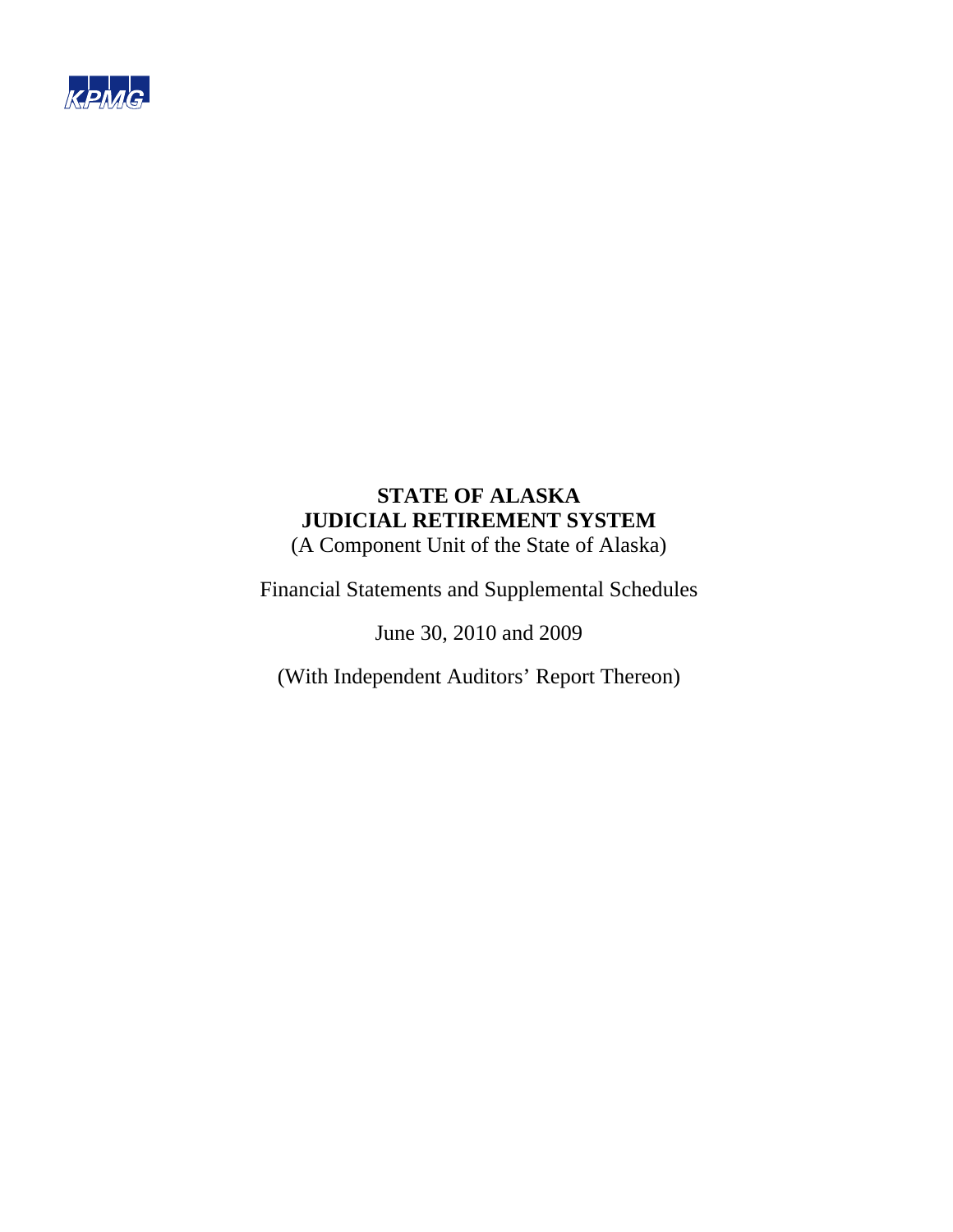(A Component Unit of the State of Alaska)

June 30, 2010 and 2009

### **Table of Contents**

|                                                                                     | Page(s)   |
|-------------------------------------------------------------------------------------|-----------|
| <b>Independent Auditors' Report</b>                                                 | $1 - 2$   |
| Management's Discussion and Analysis                                                | $3 - 11$  |
| <b>Financial Statements:</b>                                                        |           |
| <b>Statements of Plan Net Assets</b>                                                | 12        |
| Statements of Changes in Plan Net Assets                                            | 13        |
| <b>Notes to Financial Statements</b>                                                | $14 - 35$ |
| <b>Required Supplementary Information</b>                                           |           |
| GASB Statement No's. 25 and 43:                                                     |           |
| Schedule of Funding Progress – Pension Benefits                                     | 36        |
| Schedule of Funding Progress - Postemployment Healthcare Benefits                   | 37        |
| Schedule of Employer Contributions – Pension and Postemployment Healthcare Benefits | 38        |
| Notes to Required Supplementary Information                                         | $39 - 42$ |
| <b>Supplemental Schedules</b>                                                       |           |
| Schedule of Administrative and Investment Deductions                                | 43        |
| Schedule of Payments to Consultants Other than Investment Advisors                  | 44        |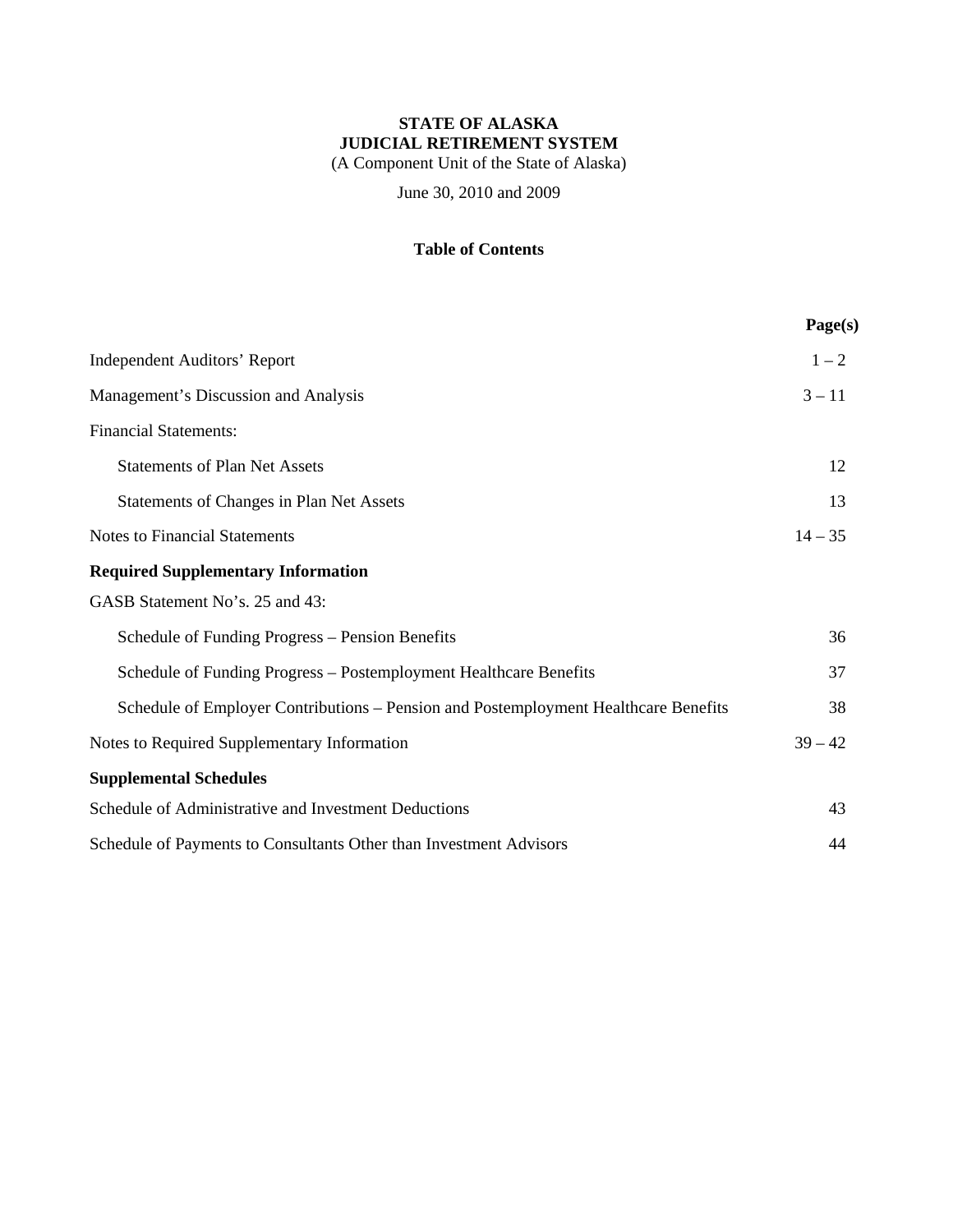

**KPMG LLP** Suite 600 701 West Eighth Avenue Anchorage, AK 99501

### **Independent Auditors' Report**

Division of Retirement and Benefits and Members of the Alaska Retirement Management Board State of Alaska Judicial Retirement System:

We have audited the accompanying statements of plan net assets of the State of Alaska Judicial Retirement System (Plan), a Component Unit of the State of Alaska, as of June 30, 2010 and 2009, and the related statements of changes in plan net assets for the years then ended. These financial statements are the responsibility of the Plan's management. Our responsibility is to express an opinion on these financial statements based on our audits.

We conducted our audits in accordance with auditing standards generally accepted in the United States of America. Those standards require that we plan and perform the audits to obtain reasonable assurance about whether the financial statements are free of material misstatement. An audit includes consideration of internal control over financial reporting as a basis for designing audit procedures that are appropriate in the circumstances, but not for the purpose of expressing an opinion on the effectiveness of the internal control over financial reporting. Accordingly, we express no such opinion. An audit also includes examining, on a test basis, evidence supporting the amounts and disclosures in the financial statements, assessing the accounting principles used and significant estimates made by management, as well as evaluating the overall financial statement presentation. We believe that our audits provide a reasonable basis for our opinion.

In our opinion, the financial statements referred to above present fairly, in all material respects, the plan net assets of the State of Alaska Judicial Retirement System as of June 30, 2010 and 2009, and the changes in plan net assets for the years then ended in conformity with accounting principles generally accepted in the United States of America.

Management's Discussion and Analysis and Schedules of Funding Progress and Employer Contributions are not a required part of the financial statements, but are supplementary information required by the Governmental Accounting Standards Board (GASB). We have applied certain limited procedures, which consisted principally of inquiries of management regarding the methods of measurement and presentation of the required supplementary information. However, we did not audit this information and express no opinion on it.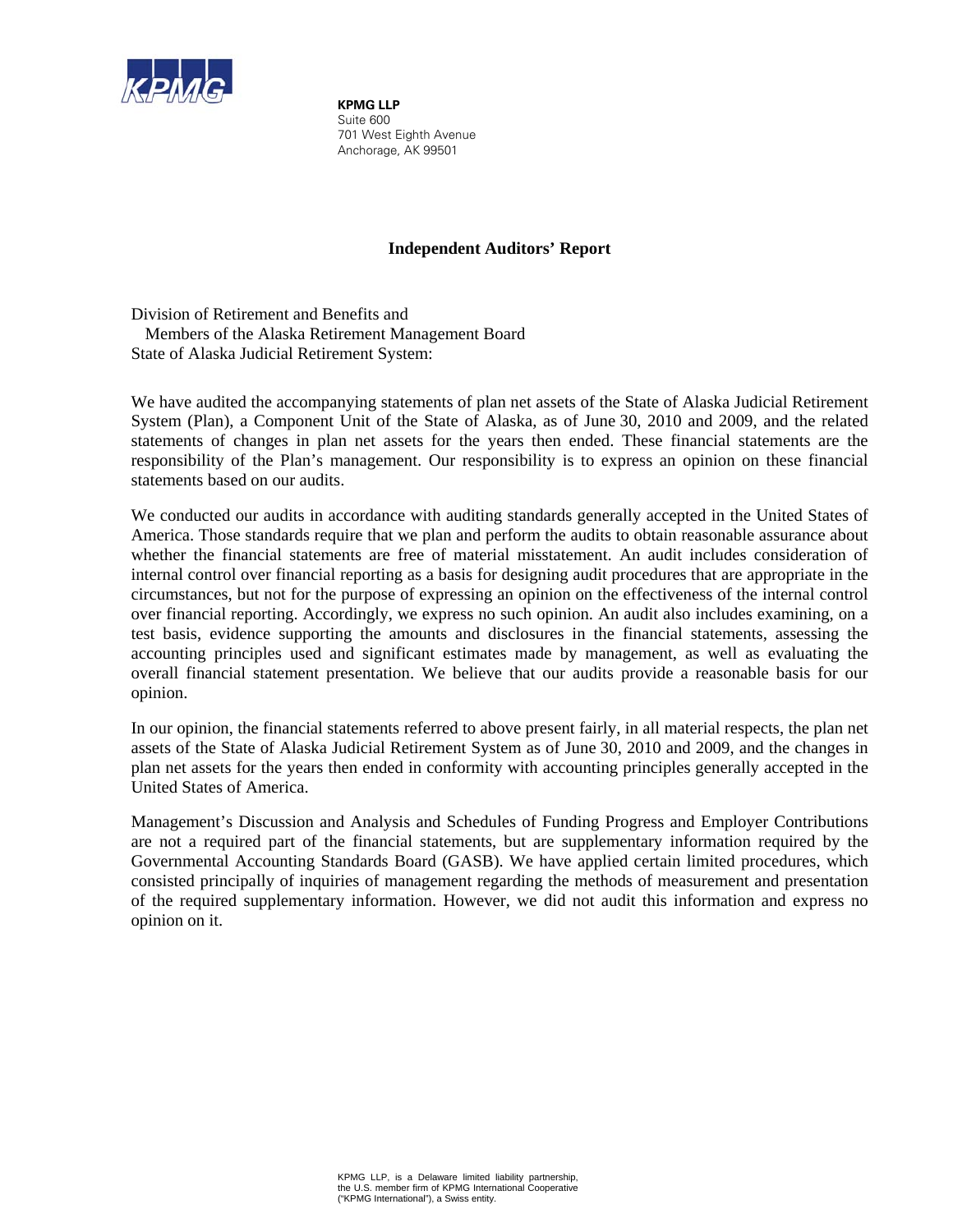

Our audits were conducted for the purpose of forming an opinion on the basic financial statements taken as a whole. The supplemental schedules presented on pages 43 – 44 are presented for purposes of additional analysis and are not a required part of the basic financial statements. Such supplemental schedules are the responsibility of the management of the Plan. This information has been subjected to the auditing procedures applied in our audits of the basic financial statements and, in our opinion, is fairly stated in a material respects when considered in relation to the basic financial statements taken as a whole.



October 29, 2010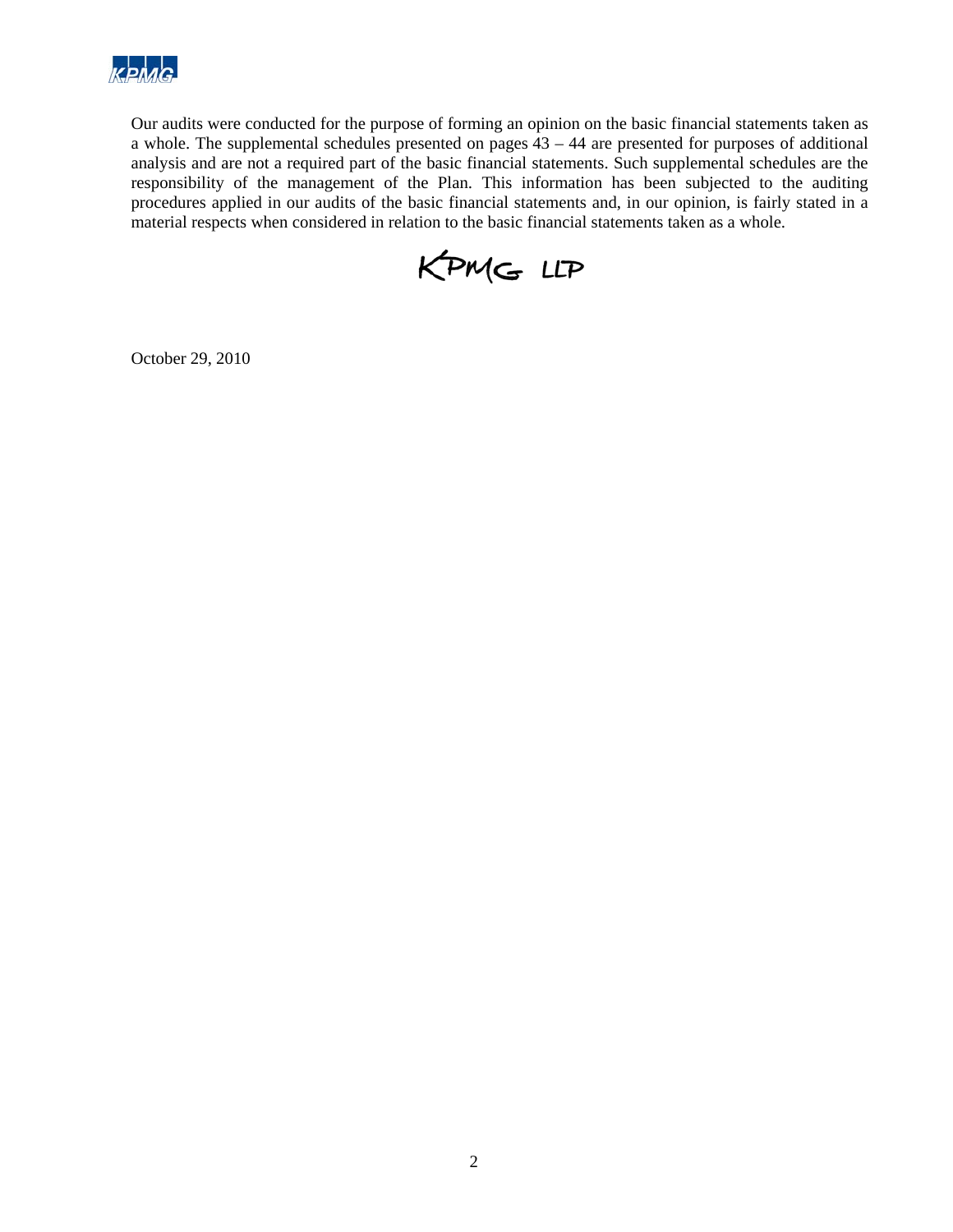#### **STATE OF ALASKA JUDICIAL RETIREMENT SYSTEM**  (A Component Unit of the State of Alaska)

Management's Discussion and Analysis

June 30, 2010 and 2009

This section presents management's discussion and analysis (MD&A) of the Judicial Retirement System's (Plan) financial condition and performance for the years ended June 30, 2010 and 2009. This section is presented as a narrative overview and analysis. Please read the MD&A in conjunction with the financial statements, notes to financial statements, required supplementary information, notes to required supplementary information, and supplemental schedules to better understand the financial condition and performance of the Plan during the fiscal years ended June 30, 2010 and 2009. Information for fiscal year 2008 is presented for comparative purposes.

#### **Financial Highlights**

The Plan's net assets held in trust for pension and postemployment healthcare benefits as of June 30, 2010 and 2009 are \$112,027,998 and \$105,189,077, respectively.

The Plan's net assets held in trust for pension and postemployment healthcare benefits as of June 30, 2010 and 2009 increased by \$6,838,921 or 6.5% and decreased by \$28,622,643 or 21.4% from fiscal years 2009 and 2008.

Plan members and employer contributions totaled \$3,629,368 and \$6,958,477 during fiscal years 2010 and 2009, a decrease of \$3,329,109 and an increase of \$574,754 or 47.8% and 9.0% from fiscal years 2009 and 2008.

State of Alaska appropriations totaled \$1,550,000 during fiscal year 2010. There were no State of Alaska appropriations to the Plan during fiscal year 2009.

Net investment income increased from a loss of \$27,352,403 in fiscal year 2009 to income of \$11,041,370 in fiscal year 2010 reflecting an increase in investment income of 140.4%. Net investment loss increased from \$5,479,509 in fiscal year 2008 to \$27,352,403 in fiscal year 2009 reflecting an increase in investment loss of 399.2%.

Pension and postemployment healthcare benefit expenditures totaled \$9,345,838 and \$8,137,653 during fiscal years 2010 and 2009; reflecting an increase of \$1,208,185 or 14.8% and \$1,207,195 or 17.4% from fiscal years 2009 and 2008, respectively.

#### **Overview of the Financial Statements**

This discussion and analysis is intended to serve as an introduction to the Plan's financial statements. The Plan's financial statements are comprised of three components: (1) statement of plan net assets, (2) statement of changes in plan net assets, and (3) notes to financial statements. This report also contains required supplementary information and other supplemental schedules.

*Statement of Plan Net Assets* – This statement presents information regarding the Plan's assets, liabilities, and resulting net assets held in trust for pension and postemployment healthcare benefits. This statement reflects the Plan's investments at fair market value, along with cash and short-term investments, receivables, and other assets less liabilities at June 30, 2010 and 2009.

*Statement of Changes in Plan Net Assets* – This statement presents how the Plan's net assets held in trust for pension and postemployment healthcare benefits changed during the fiscal years ended June 30, 2010 and 2009. This statement presents contributions, State of Alaska appropriations, and investment income (loss) during the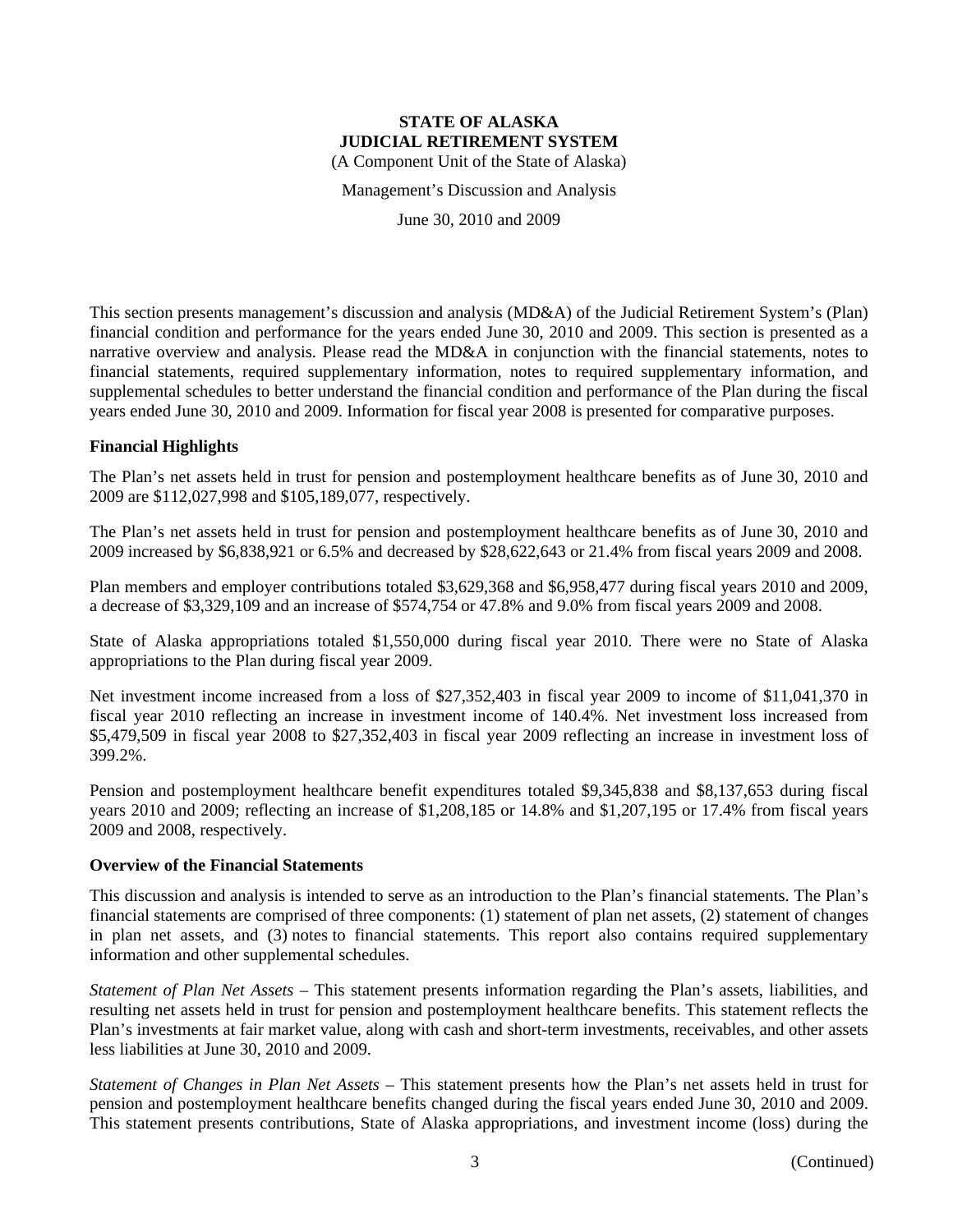(A Component Unit of the State of Alaska)

Management's Discussion and Analysis

June 30, 2010 and 2009

period. Deductions for pension and postemployment healthcare benefits, refunds, and operating deductions are also presented.

The above statements represent resources available for investment and payment of benefits as of June 30, 2010 and 2009, and the sources and uses of those funds during fiscal years 2010 and 2009.

*Notes to Financial Statements* – The notes to financial statements are an integral part of the financial statements and provide additional detailed information and schedules that are essential to a full understanding of the Plan's financial statements.

*Required Supplementary Information and Related Notes* – The required supplementary information consists of three schedules and related notes concerning the funded status of the Plan and actuarial assumptions and methods used in the actuarial valuation.

*Supplemental Schedules* – Supplemental schedules include detailed information on administrative and investment deductions incurred by the Plan and payments to consultants (other than investment advisors) for professional services.

| <b>Plan Net Assets</b>                 |             |             |                     |            |             |  |  |
|----------------------------------------|-------------|-------------|---------------------|------------|-------------|--|--|
|                                        |             |             | Increase/(decrease) |            |             |  |  |
| <b>Description</b>                     | 2010        | 2009        | Amount              | Percentage | 2008        |  |  |
| Assets:                                |             |             |                     |            |             |  |  |
| \$<br>Cash and cash equivalents        | 1,481,026   | 952,190     | 528,836             | 55.5%      | 988,487     |  |  |
| Due from State of Alaska General Fund  | 11,900      |             | 11,900              | 100.0      | 416,686     |  |  |
| Due from Retiree Health Fund           | 21,619      | 12,609      | 9,010               | 71.5       |             |  |  |
| Contributions receivable               | 150,163     | 286,793     | (136, 630)          | (47.6)     | 257,552     |  |  |
| Other receivables                      | 14,094      | 6,547       | 7,547               | 115.3      | 1,267       |  |  |
| Due from postemployment healthcare     |             |             |                     |            | 4,002,818   |  |  |
| Investments, at fair value             | 110,556,116 | 104,035,387 | 6,520,729           | 6.3        | 132,198,934 |  |  |
| Other assets                           | 8,513       | 8,499       | 14                  | 0.2        |             |  |  |
| Total assets                           | 112,243,431 | 105,302,025 | 6,941,406           | 6.6        | 137,865,744 |  |  |
| Liabilities:                           |             |             |                     |            |             |  |  |
| Accrued expenses                       | 74,306      | 44,915      | 29,391              | 65.4       | 42,634      |  |  |
| Claims payable                         | 123,000     |             | 123,000             | 100.0      |             |  |  |
| Due to Alaska Retiree Health Care Fund |             |             |                     |            | 4,002,818   |  |  |
| Due to Retiree Health Fund             | 8,572       |             | 8,572               | 100.0      | 8,572       |  |  |
| Due to State of Alaska General Fund    | 9,555       | 68,033      | (58, 478)           | (86.0)     |             |  |  |
| Total liabilities                      | 215,433     | 112,948     | 102,485             | 90.7       | 4,054,024   |  |  |
| \$<br>Net assets                       | 112,027,998 | 105,189,077 | 6,838,921           | 6.5%       | 133,811,720 |  |  |

### **Condensed Financial Information**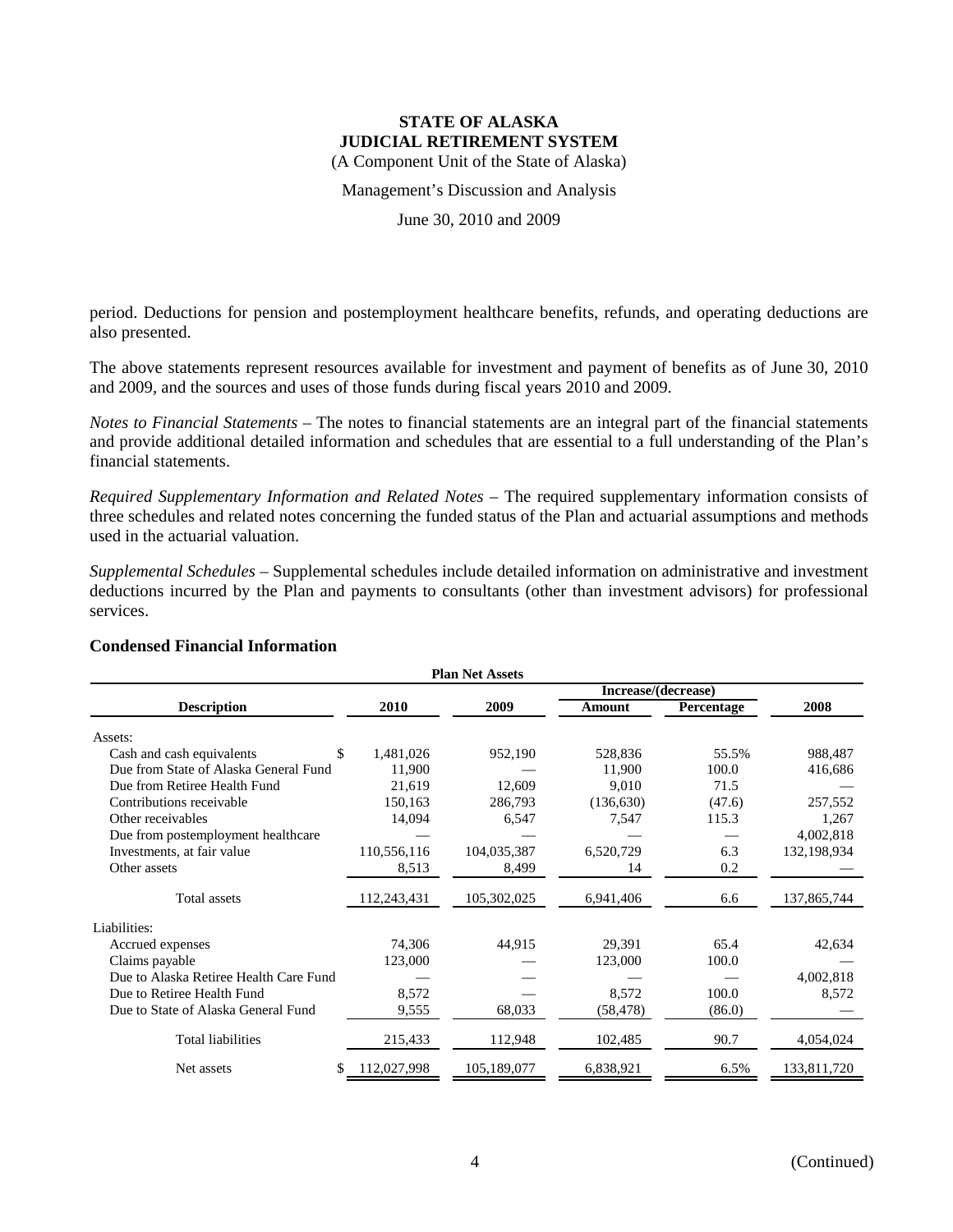### **STATE OF ALASKA JUDICIAL RETIREMENT SYSTEM**  (A Component Unit of the State of Alaska)

Management's Discussion and Analysis

June 30, 2010 and 2009

| Increase/(decrease) |                |                |                                   |             |  |  |  |
|---------------------|----------------|----------------|-----------------------------------|-------------|--|--|--|
| 2010                | 2009           | Amount         | Percentage                        | 2008        |  |  |  |
| 105,189,077<br>\$.  | 133,811,720    | (28, 622, 643) | (21.4)%                           | 90,919,640  |  |  |  |
|                     |                |                |                                   |             |  |  |  |
| 3,629,368           | 6,958,477      | (3,329,109)    | (47.8)                            | 6,383,723   |  |  |  |
| 1.550,000           |                | 1,550,000      | 100.0                             | 49,000,000  |  |  |  |
| 11,041,370          | (27, 352, 403) | 38, 393, 773   | 140.4                             | (5,479,509) |  |  |  |
|                     |                |                |                                   | 4,002,818   |  |  |  |
| 35,546              | 28,166         | 7,380          | 26.2                              |             |  |  |  |
| 16,256,284          | (20, 365, 760) | 36,622,044     | (179.8)                           | 53,907,032  |  |  |  |
|                     |                |                |                                   |             |  |  |  |
|                     |                |                |                                   |             |  |  |  |
| 9,345,838           | 8,137,653      | 1,208,185      | 14.8                              | 6,930,458   |  |  |  |
|                     |                |                |                                   | 17,834      |  |  |  |
| 71,525              | 119,230        | (47,705)       | (40.0)                            | 63,842      |  |  |  |
|                     |                |                |                                   | 4,002,818   |  |  |  |
| 9,417,363           | 8,256,883      | 1,160,480      | 14.1                              | 11,014,952  |  |  |  |
|                     |                |                |                                   |             |  |  |  |
| 6,838,921           | (28, 622, 643) | 35,461,564     | (123.9)                           | 42,892,080  |  |  |  |
| 112,027,998<br>\$   | 105,189,077    | 6,838,921      | 6.5%                              | 133,811,720 |  |  |  |
|                     |                |                | <b>Changes in Plan Net Assets</b> |             |  |  |  |

#### **Financial Analysis of the Plan**

The Statements of Plan Net Assets as of June 30, 2010 and 2009 showed net assets held in trust for pension and postemployment healthcare benefits of \$112,027,998 and \$105,189,077, respectively. The entire balance is available to cover the Plan's obligations to pay pension and postemployment healthcare benefits to its members and their beneficiaries. These amounts also represent an increase of \$6,838,921 or 6.5% and a decrease of \$28,622,643 or 21.4% from fiscal years 2009 and 2008. Over the long term, plan members and employer contributions, as well as investment income earned, are expected to sufficiently fund the pension benefit and postemployment healthcare costs of the Plan.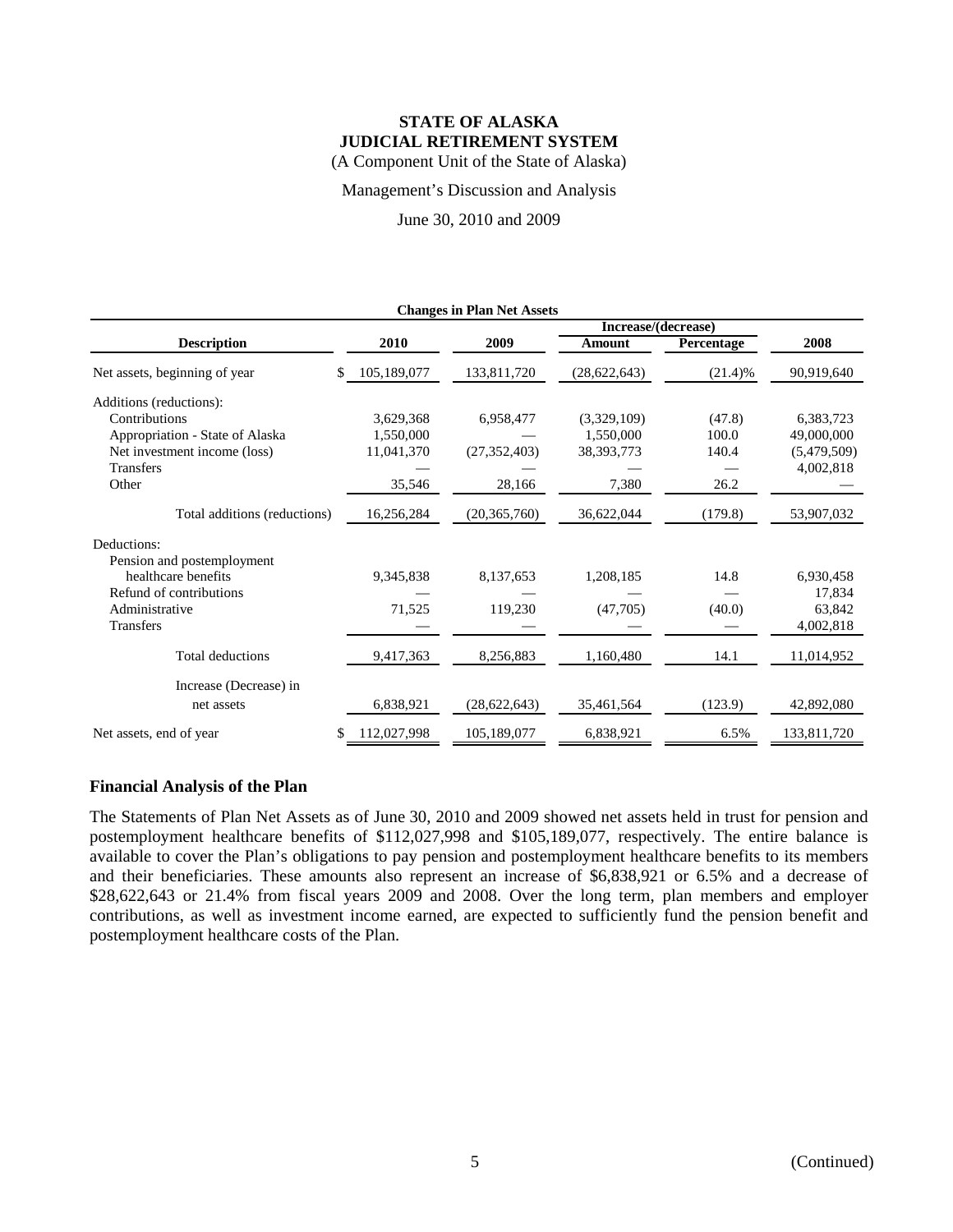(A Component Unit of the State of Alaska)

Management's Discussion and Analysis

June 30, 2010 and 2009

The investment of pension funds is a long-term undertaking. On an annual basis, the Alaska Retirement Management Board (Board) reviews and adopts an asset allocation strategy to ensure the asset mix will remain at an optimal risk/return level given the Plan's constraints and objectives. During fiscal year 2010 and 2009, the Board adopted the following asset allocations:

|                                  | 2010                                |              |  |
|----------------------------------|-------------------------------------|--------------|--|
|                                  | <b>Pension and Healthcare Trust</b> |              |  |
|                                  | <b>Allocation</b>                   | <b>Range</b> |  |
| Broad domestic equity            | 30.0%                               | ± 6%         |  |
| Global equity ex-U.S.            | 22.0                                | ±4           |  |
| Private equity                   | 7.0                                 | ± 5          |  |
| Fixed income                     | 20.0                                | ± 3          |  |
| Real assets                      | 16.0                                | ± 8          |  |
| Absolute return                  | 5.0                                 | ±4           |  |
| Cash                             |                                     | $+6$         |  |
| Total                            | 100.0%                              |              |  |
| Expected five-year median return | 9.04%                               |              |  |
| Standard deviation               | 12.85%                              |              |  |

|                                  | 2009              |       |                         |         |  |  |
|----------------------------------|-------------------|-------|-------------------------|---------|--|--|
|                                  | <b>Pension</b>    |       | <b>Healthcare Trust</b> |         |  |  |
|                                  | <b>Allocation</b> | Range | <b>Allocation</b>       | Range   |  |  |
| Broad domestic equity            | 34.0%             | ± 6%  | 37.0%                   | ± 6%    |  |  |
| Global equity ex-U.S.            | 20.0              | ±4    | 22.0                    | ±4      |  |  |
| Private equity                   | 7.0               | ± 5   | 3.0                     | ± 3     |  |  |
| Fixed income                     | 18.0              | ± 3   | 20.0                    | ± 3     |  |  |
| Real assets                      | 15.0              | ± 8   | 8.0                     | $+5/-8$ |  |  |
| Absolute return                  | 6.0               | ±4    | 7.0                     | $+4/-7$ |  |  |
| Cash                             |                   | $+3$  | 3.0                     | $+5/-3$ |  |  |
| Total                            | 100.0%            |       | 100.0%                  |         |  |  |
| Expected five-year median return | 8.15%             |       | 7.90%                   |         |  |  |
| Standard deviation               | 12.85             |       | 12.11                   |         |  |  |

For fiscal years 2010 and 2009, the Plan's investments generated a 11.92% and a (20.45%) rate of return, respectively. The Plan's annualized rate of return was (5.35%) over the last three years and 2.27% over the last five years.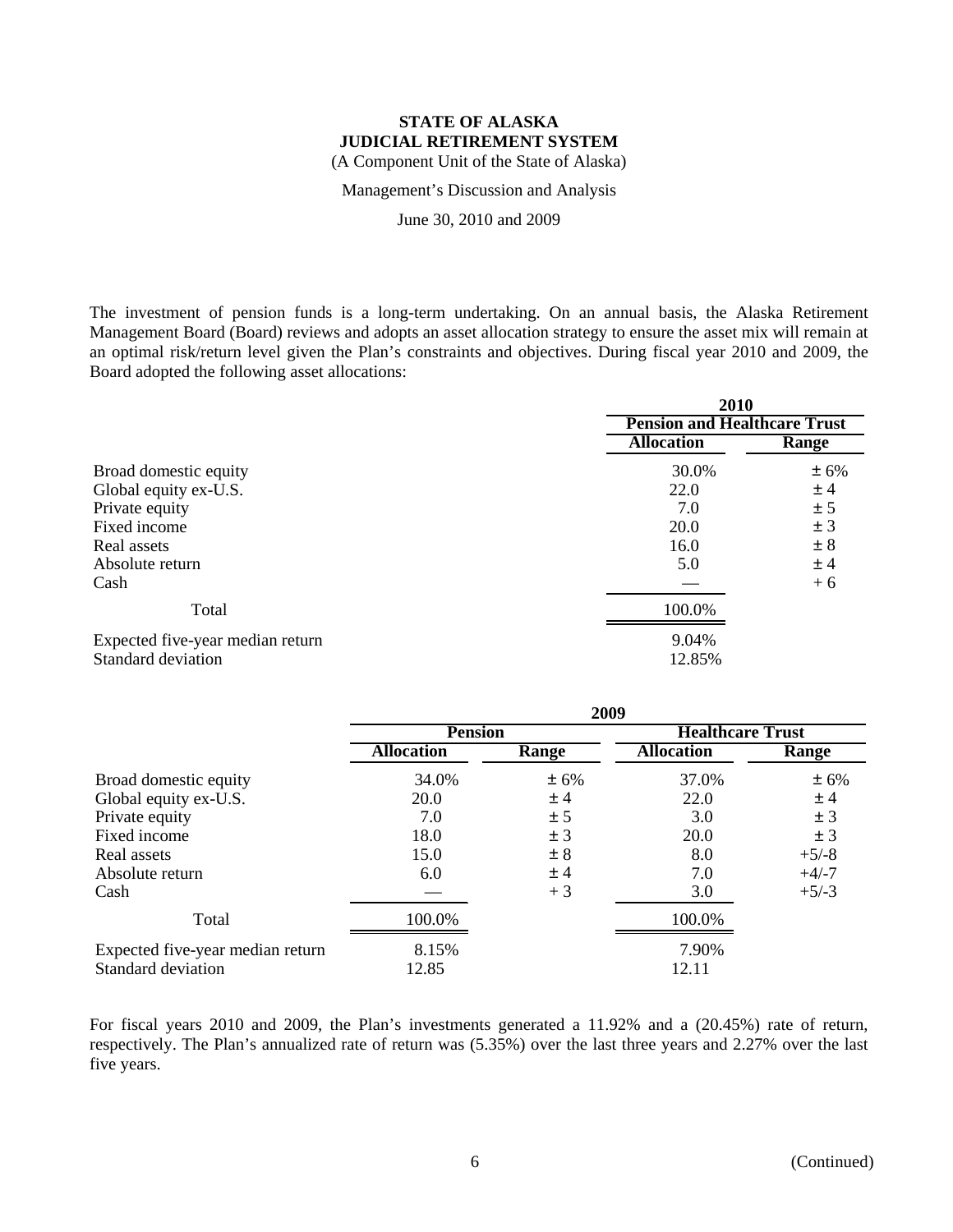(A Component Unit of the State of Alaska)

Management's Discussion and Analysis

June 30, 2010 and 2009

#### **Actuarial Valuations and Funding Progress**

The overall objective of pension and postemployment healthcare funds is to accumulate sufficient funds to meet all expected future obligations to members. The employer contribution requirements are actuarially determined as a percentage of eligible salaries, and reflect the cost of benefits accruing in the fiscal year following the valuation date and a 25-year fixed amortization of the unfunded accrued liability. The amortization period and employer contribution levels are typically recommended by the actuary and adopted by the administrator biannually. Barring legislative changes, the employer contribution rate is expected to remain constant as a percentage of payroll. The ratio of assets to liabilities decreased from 95.0% to 80.6% from valuation period ending June 30, 2008 to valuation period ending June 30, 2009.

The Alaska Legislature appropriated \$49,000,000 in fiscal year 2008 in order to reduce the unfunded liability, increase the funding ratio, and decrease the employer contribution rate in fiscal year 2010. The June 30, 2009 actuarial roll-forward reflects an unfunded liability of \$30,452,000. The full impact of the losses incurred by the Plan in fiscal year 2009 will not be reflected until the June 30, 2010 actuarial valuation report.

A summary of the actuarial assumptions and methods is presented in the notes to the Required Supplementary Information. The assumptions, when applied in combination, fairly represent past and anticipated future experience of the Plan.

|                     | Valuation or roll-forward year |             |
|---------------------|--------------------------------|-------------|
|                     | 2009                           | 2008        |
| Valuation assets    | 126,226,892                    | 141,235,655 |
| Accrued liabilities | 156,679,506                    | 148,737,880 |
| Unfunded liability  | 30,452,614                     | 7,502,225   |
| Funding ratio       | 80.60%                         | 94.96%      |

### **Contributions, Investment Income and Transfer**

The additions required to fund retirement benefits are accumulated through a combination of employer and plan members' contributions and investment income.

|                                 | <b>Additions (reductions)</b> |                |                     |            |             |  |  |  |
|---------------------------------|-------------------------------|----------------|---------------------|------------|-------------|--|--|--|
|                                 |                               |                | Increase/(decrease) |            |             |  |  |  |
|                                 | 2010                          | 2009           | Amount              | Percentage | 2008        |  |  |  |
| Plan members contributions      | \$<br>652,581                 | 609.812        | 42.769              | 7.0%       | 523,699     |  |  |  |
| <b>Employer contributions</b>   | 2,976,787                     | 6,348,665      | (3,371,878)         | (53.1)     | 5,860,024   |  |  |  |
| Net investment income (loss)    | 11,041,370                    | (27, 352, 403) | 38, 393, 773        | 140.4      | (5,479,509) |  |  |  |
| Appropriation – State of Alaska | 1,550,000                     |                | 1,550,000           | 100.0      | 49,000,000  |  |  |  |
| <b>Transfers</b>                |                               |                |                     |            | 4,002,818   |  |  |  |
| Other                           | 35,546                        | 28,166         | 7,380               | 26.2       |             |  |  |  |
| Total                           | 16,256,284                    | (20, 365, 760) | 36,622,044          | 179.8%     | 53,907,032  |  |  |  |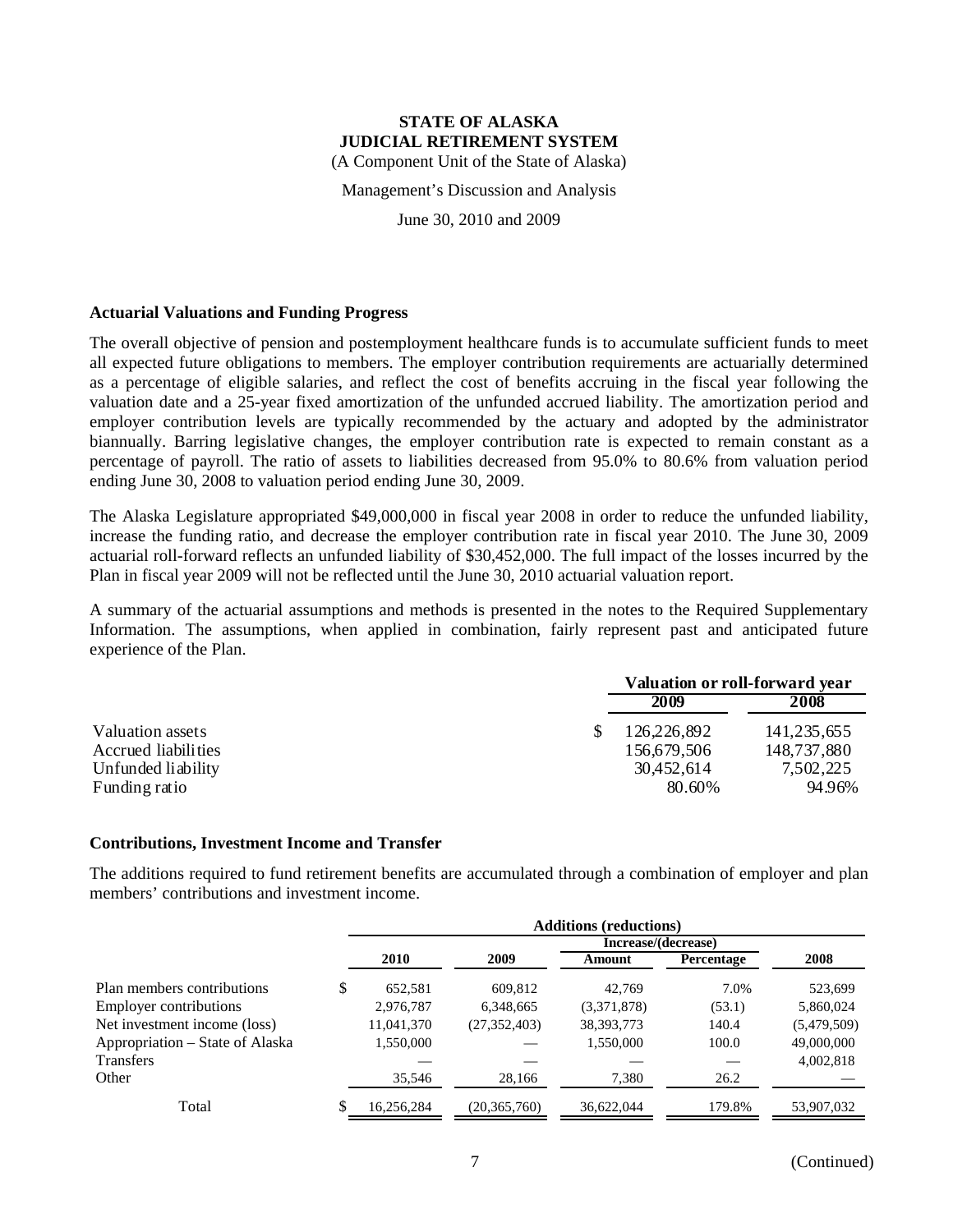(A Component Unit of the State of Alaska)

Management's Discussion and Analysis

June 30, 2010 and 2009

Employer contributions decreased from \$6,348,665 during fiscal year 2009 to \$2,976,787 during fiscal year 2010, a decrease of \$(3,371,878) or (53.1%). Employer contributions increased from \$5,860,024 during fiscal year 2008 to \$6,348,665 during fiscal year 2009, an increase of \$488,641 or 8.3%. The fiscal year 2010 decrease is due to a change in how the Judicial Retirement System was funded. Beginning in fiscal year 2010 the Alaska Court System, sole employer of the JRS participants, paid only the normal cost portion of the JRS employer contribution rate and the State of Alaska funded the past service cost through a direct appropriation.

The actuarially determined contribution rate increased from 57.70% in fiscal year 2009 to 58.70% in fiscal year 2010, an increase of 1.00% of eligible compensation.

In 2010, net investment income increased by \$38,393,773 reflecting an increase in investment income of 140.4% over amounts recorded in fiscal year 2009. Net investment loss increased by \$21,872,894 or an increase in investment loss of 399.2% over amounts recorded in fiscal year 2008. In fiscal year 2010 investments have started recovering from the economic downturn in fiscal year 2009 where investment results were heavily negative. Over the long term, investment income has been a major component of additions to System assets. During fiscal year 2010, the System experienced some recovery from the prior year's significant reduction in rates of return on investments. The assumed rate of return used in the actuarial valuation report to determine liabilities of the Plan is 8.25%.

The Plan's investment rate of returns at June 30, are as follows:

|                            | <b>Fiscal year ended</b> |             |            |  |  |
|----------------------------|--------------------------|-------------|------------|--|--|
|                            | 2010                     | 2009        | 2008       |  |  |
| System returns             | 11.92%                   | $(20.45)\%$ | $(4.62)\%$ |  |  |
| Domestic equities          | 15.42                    | (25.80)     | (13.48)    |  |  |
| International equities     | 11.75                    | (29.22)     | (7.86)     |  |  |
| Fixed income               | 11.25                    | 2.99        | 7.93       |  |  |
| Private equity             | 18.89                    |             |            |  |  |
| Absolute return            | 6.55                     | (12.48)     |            |  |  |
| Real assets                | 0.48                     | (30.06)     | 5.70       |  |  |
| International fixed income |                          |             | 18.95      |  |  |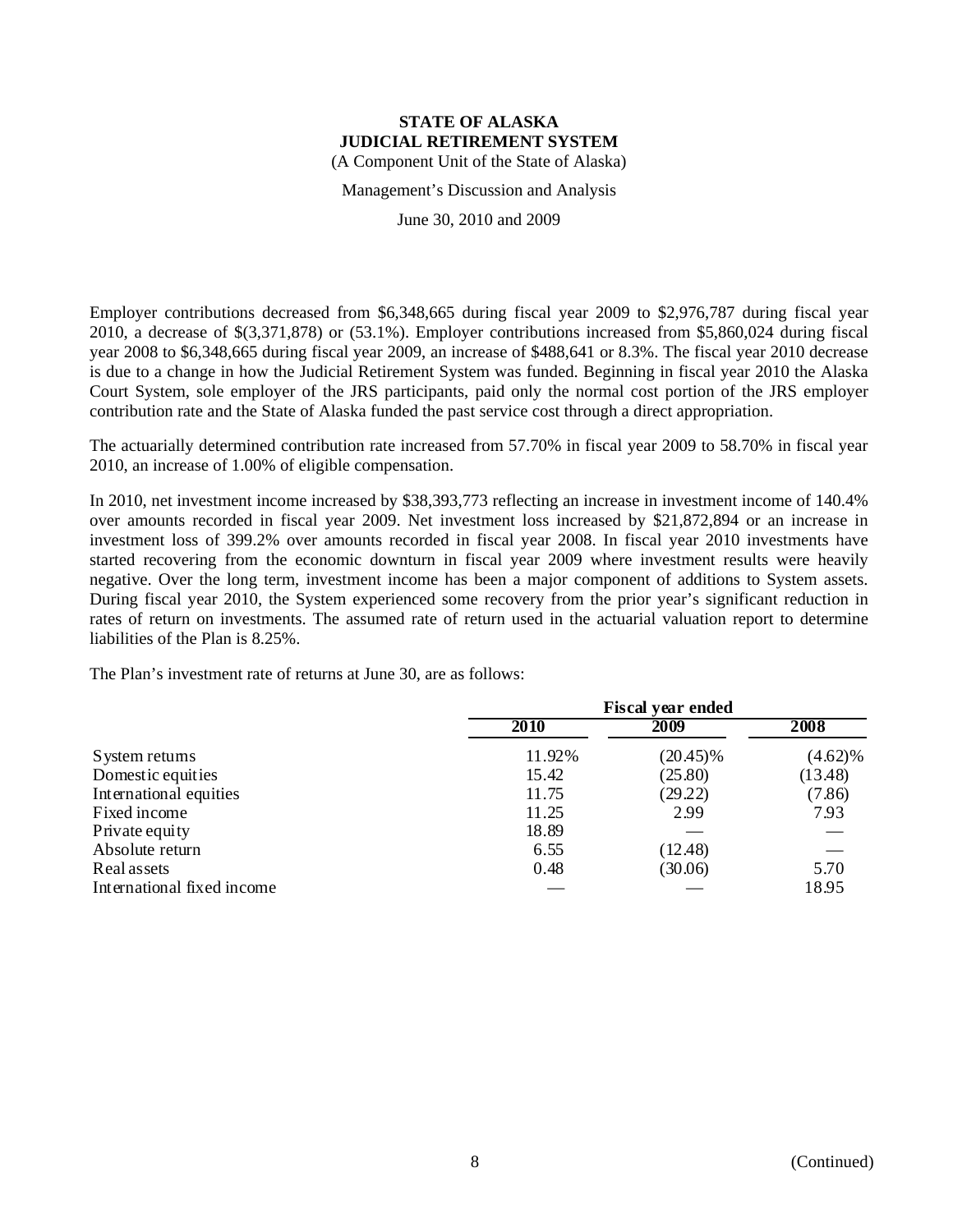#### **STATE OF ALASKA JUDICIAL RETIREMENT SYSTEM**  (A Component Unit of the State of Alaska)

Management's Discussion and Analysis

June 30, 2010 and 2009

### **Benefits and Other Deductions**

The primary deduction of the Plan is the payment of pension and postemployment healthcare benefits. These benefit payments and the cost of administering the Plan comprises the costs of operation.

|                           | <b>Deductions</b> |           |           |                     |           |  |  |
|---------------------------|-------------------|-----------|-----------|---------------------|-----------|--|--|
|                           |                   |           |           | Increase/(decrease) |           |  |  |
|                           | 2010              | 2009      | Amount    | Percentage          | 2008      |  |  |
| Pension                   | 8.314.505         | 7,375,193 | 939,312   | 12.7%               | 6,679,640 |  |  |
| Postemployment healthcare | 1,031,333         | 762.460   | 268,873   | 35.3                | 250,818   |  |  |
| Refund of contributions   |                   |           |           |                     | 17,834    |  |  |
| Administrative            | 71.525            | 119.230   | (47, 705) | (40.0)              | 63,842    |  |  |
| Total                     | 9,417,363         | 8,256,883 | 1,160,480 | 14.1%               | 7.012.134 |  |  |

The Plan's pension benefit in 2010 and 2009 increased \$939,312 and \$695,553 or 12.7% and 10.4% from fiscal years 2009 and 2008, respectively.

The Plan's postemployment healthcare benefit in 2010 and 2009 increased \$268,873 or 35.3% and increased \$511,642 or 204.0% from fiscal years 2009 and 2008, respectively. Healthcare costs continue to rise year over year and increases are directly related to the increased cost as well as the number of new retirees in the Plan. The increase between fiscal year 2008 and 2009 was due to recording a full year's healthcare expenditures to the Plan in fiscal year 2009. Only four months were charged to the Plan in fiscal year 2008 due to the establishment of the Alaska Retiree Healthcare Trust.

The decrease in administrative expenses is related to a decrease in actuarial cost as actuarial valuations are performed on a biennial basis.

### **Funding**

Retirement benefits are financed by accumulations from employer and plan member contributions and income earned on Plan investments.

- The actuarially determined contribution rate is calculated by the Plan's consulting actuary and approved by the administrator. Contributions are determined on a biennial basis.
- Plan member contributions are set by Alaska Statute 22.25.011.

The Board works with an external consultant to determine the proper asset allocation strategy.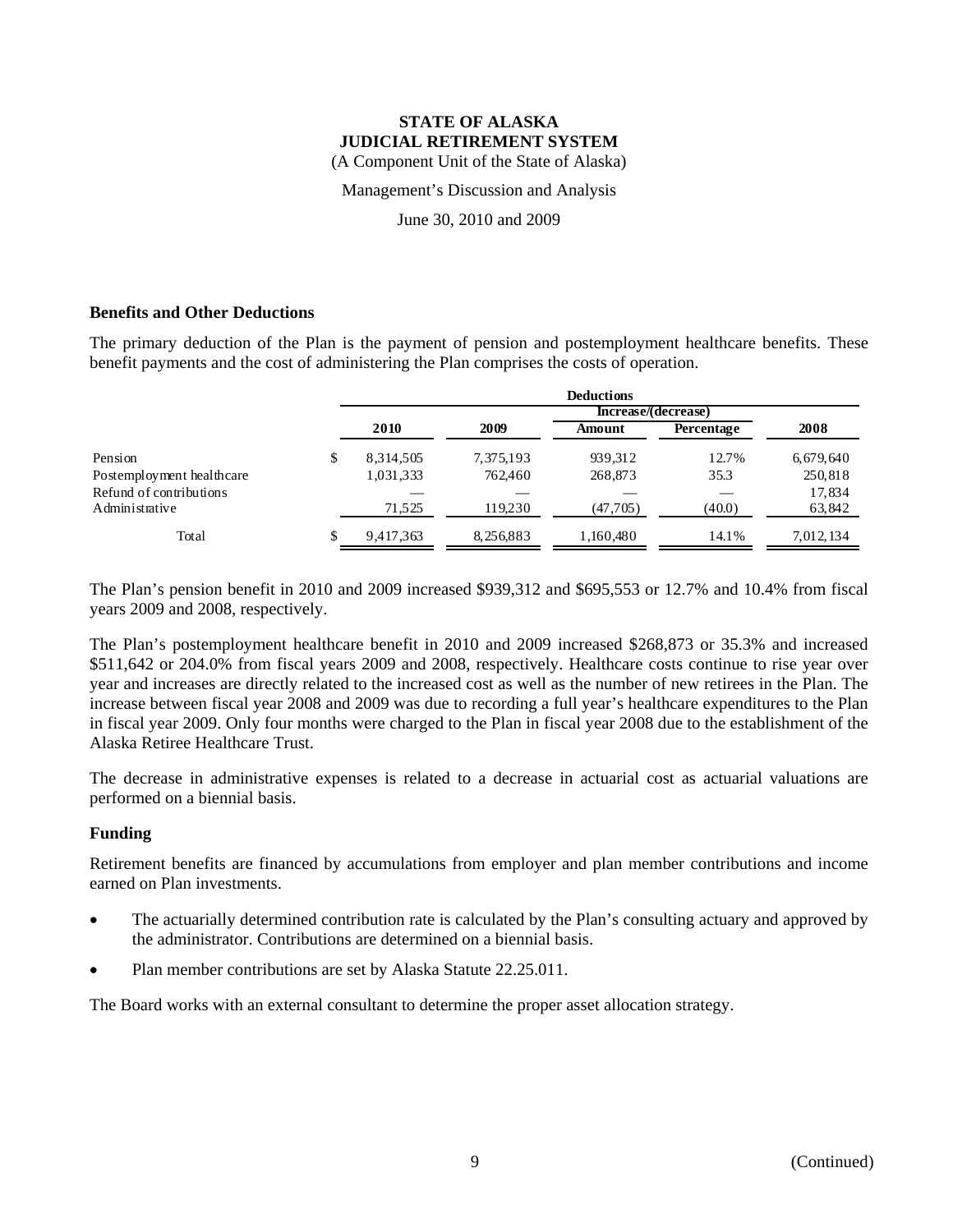(A Component Unit of the State of Alaska)

Notes to Financial Statements

June 30, 2010 and 2009

#### **Legislation**

During fiscal year 2010, the Twenty-Seventh Alaska State Legislature enacted one law that affects the Plan:

 House Bill 300 appropriates \$788,937 from the general fund to the Department of Administration for deposit in the System's defined benefit pension fund and retiree healthcare trust as partial payment of the participating employers' contributions for the fiscal year ending June 30, 2011. This appropriation is to fund the past service cost of the Plan.

During fiscal year 2009, the Twenty-Sixth Alaska State Legislature enacted one law that affects the Plan:

 House Bill 81 appropriates \$1.55 million from the general fund to the Department of Administration for deposit in the System's defined benefit pension fund and retiree healthcare trust as partial payment of the participating employers' contributions for the fiscal year ending June 30, 2010. This appropriation is to fund the past service cost of the Plan.

#### **Economic Conditions, Future Contribution Rates, and Status of Unfunded Liability**

The financial market environment continues to challenge investors. The Board continues to diversify and allocate the Plan's portfolio to maintain an optimal risk/return ratio.

The employer contribution rate increased significantly for fiscal years 2008 and 2009 due to: (1) a revaluation of the June 30, 2004 actuarial valuation report and (2) Senate Bill 237 becoming effective July 1, 2006. This increase continued to impact contributions in fiscal year 2010.

The revaluation of the June 30, 2004, actuarial valuation discovered that the prior consulting actuary valued the health insurance premium as a family unit. The Plan's current consulting actuary recommended valuing the healthcare liabilities using a health insurance premium per individual. The revaluation of the liabilities increased the Plan's employer contribution rate by 13.45%. As the budget process for fiscal year 2007 was completed prior to the results of the replication, the fiscal year 2007 employer contribution rate remained at the rate developed with the original actuarial valuation (37.37%), which was an 11.45% increase over the fiscal year 2006 employer contribution rate of 33.53%. Contribution rates are typically set for a twoyear period. However, the employer contribution rate for fiscal year 2008, set using the original June 30, 2004 valuation, was adjusted based on the results of the June 30, 2007, actuarial valuation.

Senate Bill 237, effective July 1, 2006, increased the salaries for sitting judges by fifty percent and increased the number of sitting judges by six. Because pension benefits for retired members are based on the current authorized salary for the position from which the member retired, this law resulted in a significant increase in benefits to the Plan's retired members.

The June 30, 2008, actuarial valuation for the Plan reported a funding ratio of 94.96% and an unfunded liability of \$7.5 million. The June 30, 2008, actuarial valuation report recommended the fiscal year 2011 contribution rate at 36.20%, 29.94% for the normal cost rate and 6.26% for the past service cost rate.

The June 30, 2009, actuarial roll-forward for the Plan reported a funding ratio of 80.6% and an unfunded liability of \$30.5 million. The June 30, 2009, actuarial roll-forward recommended the fiscal year 2012 contribution rate at 48.07%, 29.79% for the normal cost rate and 18.28% for the past service cost rate.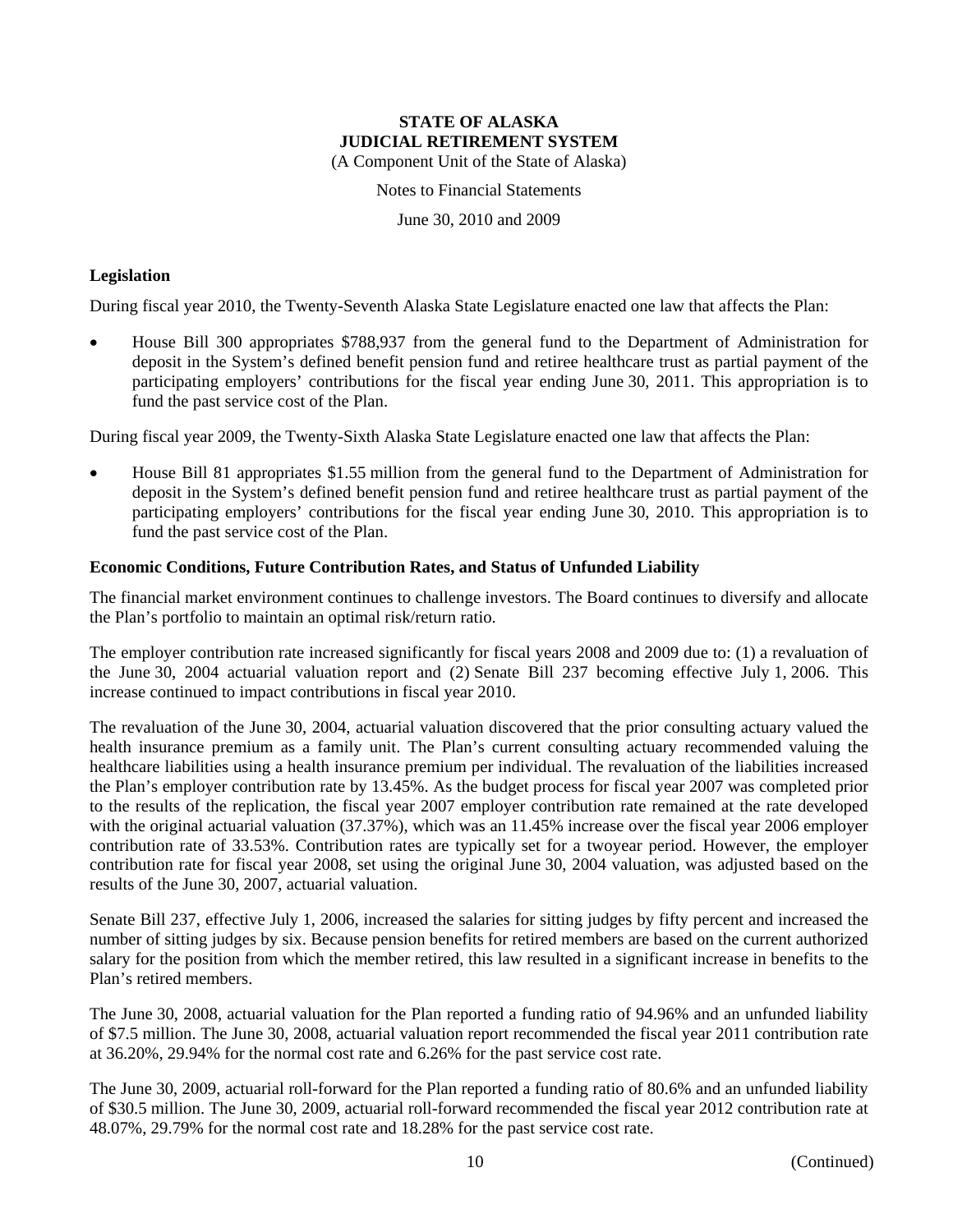(A Component Unit of the State of Alaska)

Notes to Financial Statements

June 30, 2010 and 2009

#### **Requests for Information**

This financial report is designed to provide a general overview of the Plan's financial condition for those with interest in the Plan's finances. Questions concerning any of the information provided in this report or requests for additional financial information should be addressed to:

State of Alaska Judicial Retirement System Division of Retirement & Benefits, Accounting Section P.O. Box 110203 Juneau, Alaska 99811-0203.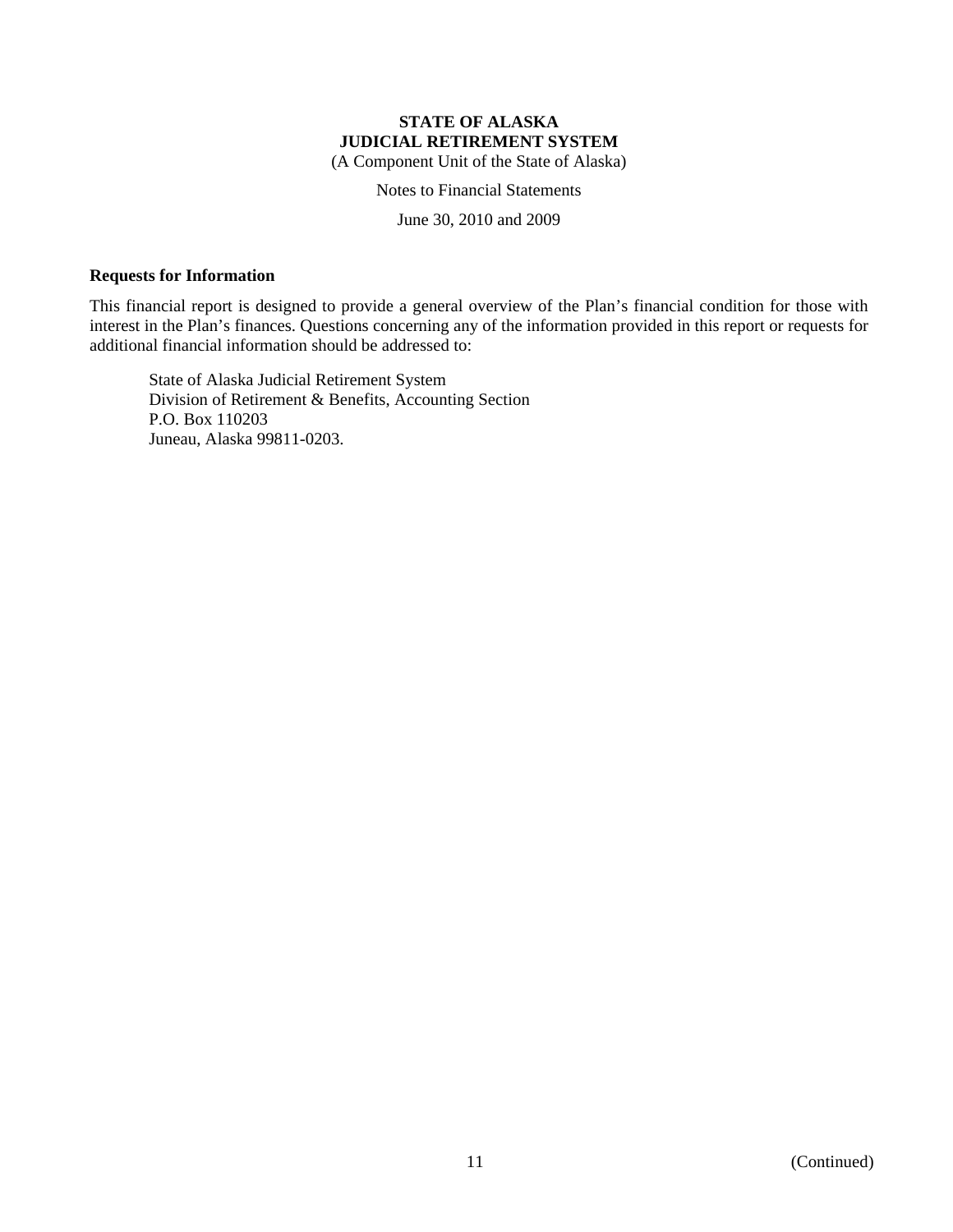# **STATE OF ALASKA JUDICIAL RETIREMENT SYSTEM** (A Component Unit of the State of Alaska)

Statements of Plan Net Assets

June 30, 2010 and 2009

|                                                                                                                                                                      |                                                                      | 2010                                                            |                                                                      |                                               | 2009                                                        |                                                                    |  |
|----------------------------------------------------------------------------------------------------------------------------------------------------------------------|----------------------------------------------------------------------|-----------------------------------------------------------------|----------------------------------------------------------------------|-----------------------------------------------|-------------------------------------------------------------|--------------------------------------------------------------------|--|
|                                                                                                                                                                      |                                                                      | Alaska retiree<br>healthcare                                    |                                                                      |                                               | Alaska retiree<br>healthcare                                |                                                                    |  |
|                                                                                                                                                                      | <b>Pension</b>                                                       | trust                                                           | <b>Total</b>                                                         | <b>Pension</b>                                | trust                                                       | <b>Total</b>                                                       |  |
| Assets:                                                                                                                                                              |                                                                      |                                                                 |                                                                      |                                               |                                                             |                                                                    |  |
| Cash and cash equivalents (notes 2, 3, and 4):<br>Short-term fixed income pool                                                                                       | \$<br>1,310,564                                                      | 170,462                                                         | 1,481,026                                                            | 558,447                                       | 393,743                                                     | 952,190                                                            |  |
| Receivables:<br>Contributions<br>Other receivables<br>Due from State of Alaska General Fund (note 2)                                                                 | 130,870                                                              | 19,293<br>14,094<br>11,900                                      | 150,163<br>14.094<br>11,900                                          | 228,441                                       | 58,352<br>6,547                                             | 286,793<br>6,547                                                   |  |
| Due from Retiree Health Fund                                                                                                                                         |                                                                      | 21,619                                                          | 21,619                                                               |                                               | 12,609                                                      | 12,609                                                             |  |
| Total receivable                                                                                                                                                     | 130,870                                                              | 66,906                                                          | 197,776                                                              | 228.441                                       | 77,508                                                      | 305,949                                                            |  |
| Investments (notes 2, 3, 4 and 5) at fair value:<br>Fixed income securities:                                                                                         |                                                                      |                                                                 |                                                                      |                                               |                                                             |                                                                    |  |
| Retirement fixed income pool<br>U.S. Treasury fixed pool                                                                                                             | 8,565,503<br>4,935,321                                               | 1,881,408<br>764,518                                            | 10,446,911<br>5,699,839                                              | 11,609,383                                    | 2,459,423                                                   | 14,068,806                                                         |  |
| High yield pool<br>International fixed income pool<br>Emerging debt pool                                                                                             | 2,356,885<br>1,442,991<br>730,086                                    | 405.054<br>246,269<br>126,705                                   | 2,761,939<br>1,689,260<br>856,791                                    | 2,030,825<br>1,391,941<br>701,835             | 388.415<br>271,947<br>137,263                               | 2,419,240<br>1,663,888<br>839,098                                  |  |
| Total fixed income securities                                                                                                                                        | 18,030,786                                                           | 3,423,954                                                       | 21,454,740                                                           | 15,733,984                                    | 3,257,048                                                   | 18,991,032                                                         |  |
| Broad domestic equity                                                                                                                                                | 27,456,308                                                           | 4,877,662                                                       | 32,333,970                                                           | 28,479,813                                    | 5,139,627                                                   | 33,619,440                                                         |  |
| Global equity ex-U.S.:<br>International equity pool                                                                                                                  | 14,565,437                                                           | 2,540,157                                                       | 17,105,594                                                           | 17,354,592                                    | 2,834,507                                                   | 20,189,099                                                         |  |
| Emerging markets equity pool                                                                                                                                         | 5,456,905                                                            | 1,014,379                                                       | 6,471,284                                                            | 2,889,737                                     | 606,575                                                     | 3,496,312                                                          |  |
| Total global equity ex-U.S.                                                                                                                                          | 20,022,342                                                           | 3,554,536                                                       | 23,576,878                                                           | 20,244,329                                    | 3,441,082                                                   | 23,685,411                                                         |  |
| Private equity pool<br>Absolute return pool                                                                                                                          | 9,274,772<br>4,808,496                                               | 1,611,587<br>838,267                                            | 10,886,359<br>5,646,763                                              | 6,113,583<br>3,857,812                        | 575,716<br>986,634                                          | 6,689,299<br>4,844,446                                             |  |
| Real assets:<br>Real estate pool<br>Real estate investment trust pool<br>Energy pool<br>Farmland pool<br>Timber pool<br>Treasury inflation protected securities pool | 7,991,713<br>389,384<br>617,292<br>3,432,165<br>1,187,070<br>537,129 | 1,426,965<br>61,368<br>102,625<br>597,872<br>208,756<br>105,067 | 9,418,678<br>450,752<br>719,917<br>4,030,037<br>1,395,826<br>642,196 | 12,435,361<br>320,368<br>1,198,946<br>731,714 | 951,261<br>22,791<br>30,964<br>178,010<br>76,652<br>259,692 | 13,386,622<br>343,159<br>30,964<br>178,010<br>1,275,598<br>991,406 |  |
| Total real assets                                                                                                                                                    | 14, 154, 753                                                         | 2,502,653                                                       | 16,657,406                                                           | 14,686,389                                    | 1,519,370                                                   | 16,205,759                                                         |  |
| Total investments                                                                                                                                                    | 93,747,457                                                           | 16,808,659                                                      | 110,556,116                                                          | 89,115,910                                    | 14,919,477                                                  | 104,035,387                                                        |  |
| Other assets                                                                                                                                                         | 14                                                                   | 8,499                                                           | 8,513                                                                |                                               | 8,499                                                       | 8,499                                                              |  |
| <b>Total</b> assets                                                                                                                                                  | 95,188,905                                                           | 17,054,526                                                      | 112,243,431                                                          | 89,902,798                                    | 15,399,227                                                  | 105,302,025                                                        |  |
| Liabilities:<br>Accrued expenses<br>Claims payable (note 6)<br>Due to Retiree Health Fund<br>Due to State of Alaska General Fund (note 2)                            | 73,011<br>9,555                                                      | 1,295<br>123,000<br>8,572                                       | 74,306<br>123,000<br>8,572<br>9,555                                  | 34,202<br>19,930                              | 10.713<br>48,103                                            | 44.915<br>68,033                                                   |  |
| <b>Total liabilities</b>                                                                                                                                             | 82,566                                                               | 132,867                                                         | 215,433                                                              | 54,132                                        | 58,816                                                      | 112,948                                                            |  |
| Commitments and contingencies (note 8)                                                                                                                               |                                                                      |                                                                 |                                                                      |                                               |                                                             |                                                                    |  |
| Net assets held in trust for pension and<br>postemployment healthcare benefits                                                                                       | \$<br>95,106,339                                                     | 16,921,659                                                      | 112,027,998                                                          | 89,848,666                                    | 15,340,411                                                  | 105,189,077                                                        |  |

See accompanying notes to financial statements.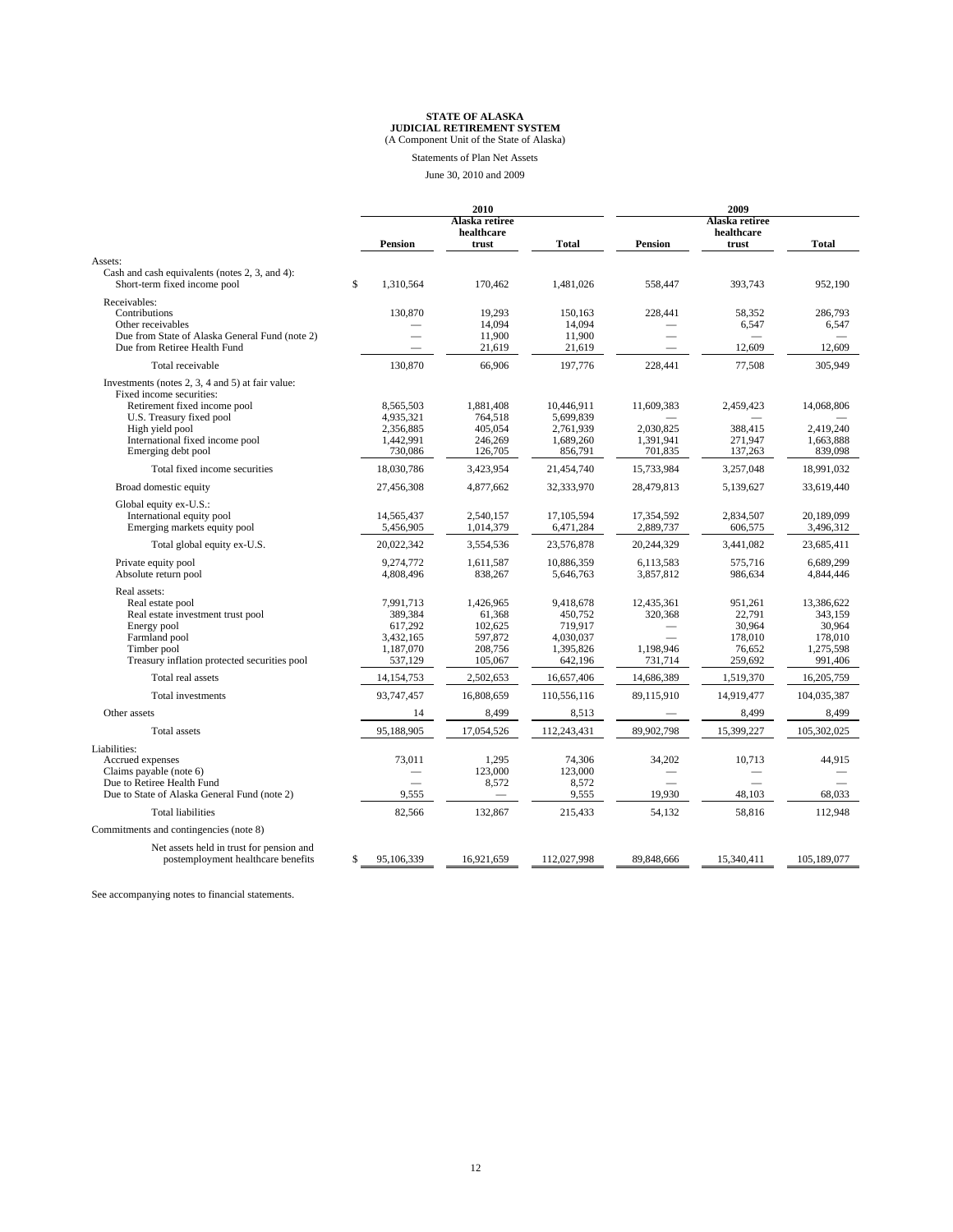# **STATE OF ALASKA JUDICIAL RETIREMENT SYSTEM** (A Component Unit of the State of Alaska)

Statements of Changes in Plan Net Assets

Years ended June 30, 2010 and 2009

|                                                                                                               |     | 2010                              |                                    |                                   | 2009                                     |                                    |                                          |
|---------------------------------------------------------------------------------------------------------------|-----|-----------------------------------|------------------------------------|-----------------------------------|------------------------------------------|------------------------------------|------------------------------------------|
|                                                                                                               |     | <b>Pension</b>                    | Alaska retiree<br>healthcare trust | Total                             | <b>Pension</b>                           | Alaska retiree<br>healthcare trust | <b>Total</b>                             |
| Additions (reductions):<br>Contributions:                                                                     |     |                                   |                                    |                                   |                                          |                                    |                                          |
| Employer<br>Plan members<br>Appropriation – State of Alaska                                                   | \$. | 2.509.628<br>636.381<br>1,144,424 | 467.159<br>16.200<br>405,576       | 2,976,787<br>652,581<br>1,550,000 | 4.937.406<br>594,674                     | 1,411,259<br>15,138                | 6,348,665<br>609,812                     |
| Total contributions                                                                                           |     | 4,290,433                         | 888,935                            | 5.179.368                         | 5,532,080                                | 1,426,397                          | 6,958,477                                |
| Other                                                                                                         |     | $\overline{2}$                    | 35,544                             | 35,546                            |                                          | 28,166                             | 28,166                                   |
| Investment income (loss):<br>Net appreciation (depreciation) in fair value (note 2)<br>Interest<br>Dividends  |     | 7,798,530<br>790,666<br>957,493   | 1,406,350<br>145,913<br>160,290    | 9,204,880<br>936,579<br>1,117,783 | (27, 851, 745)<br>1,152,631<br>2,423,589 | (3,250,718)<br>148,345<br>197,812  | (31, 102, 463)<br>1,300,976<br>2,621,401 |
| Total investment income (loss)                                                                                |     | 9,546,689                         | 1,712,553                          | 11,259,242                        | (24, 275, 525)                           | (2,904,561)                        | (27, 180, 086)                           |
| Less investment expense                                                                                       |     | 217,821                           | 51                                 | 217,872                           | 172,261                                  | 56                                 | 172,317                                  |
| Net investment income (loss)                                                                                  |     | 9,328,868                         | 1,712,502                          | 11,041,370                        | (24, 447, 786)                           | (2,904,617)                        | (27, 352, 403)                           |
| Total additions (reductions)                                                                                  |     | 13,619,303                        | 2,636,981                          | 16,256,284                        | (18,915,706)                             | (1,450,054)                        | (20, 365, 760)                           |
| Deductions:<br>Pension and post employment healthcare benefits<br>Administrative                              |     | 8,314,505<br>47,125               | 1,031,333<br>24,400                | 9,345,838<br>71,525               | 7,375,193<br>70,057                      | 762,460<br>49,173                  | 8,137,653<br>119,230                     |
| <b>Total deductions</b>                                                                                       |     | 8.361.630                         | 1,055,733                          | 9,417,363                         | 7,445,250                                | 811,633                            | 8,256,883                                |
| Net increase (decrease)                                                                                       |     | 5,257,673                         | 1,581,248                          | 6,838,921                         | (26,360,956)                             | (2,261,687)                        | (28, 622, 643)                           |
| Net assets held in trust for pension and postemployment<br>healthcare benefits:<br>Balance, beginning of year |     | 89,848,666                        | 15,340,411                         | 105,189,077                       | 116,209,622                              | 17,602,098                         | 133,811,720                              |
| Balance, end of year                                                                                          |     | 95,106,339                        | 16,921,659                         | 112,027,998                       | 89,848,666                               | 15,340,411                         | 105,189,077                              |

See accompanying notes to financial statements.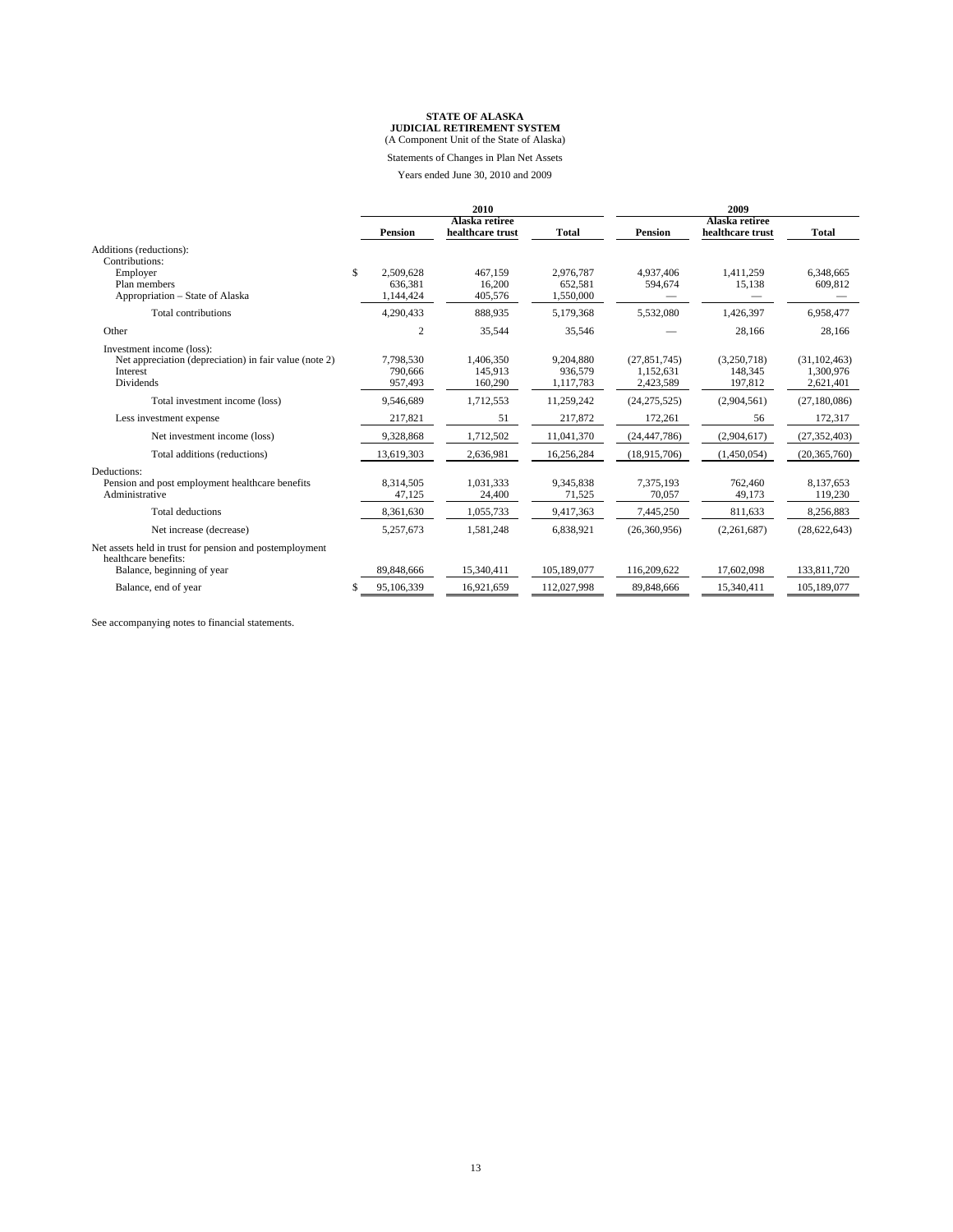(A Component Unit of the State of Alaska)

Notes to Financial Statements

June 30, 2010 and 2009

#### **(1) Description**

The following is a brief description of the State of Alaska Judicial Retirement System, Defined Benefit Retirement Pension and Postemployment Healthcare Plan (Plan). The Plan is a Component Unit of the State of Alaska (State). Participants should refer to the Plan agreement for more complete information.

### *General*

The Plan is a defined benefit, single-employer retirement system established and administered by the State to provide pension and postemployment healthcare benefits for eligible State justices and judges. Benefit and contribution provisions are established by State law and may be amended only by the State Legislature. The Plan is considered a component unit of the State financial reporting entity and is included in the State's Comprehensive Annual Financial Report as a pension trust fund.

Inclusion in the Plan is a condition of employment for eligible State justices and judges. At June 30, plan membership consisted of:

|                                                                                                                | Valuation as of, |      |  |
|----------------------------------------------------------------------------------------------------------------|------------------|------|--|
|                                                                                                                | 2008             | 2006 |  |
| Retirees and beneficiaries currently receiving benefits<br>Terminated plan members entitled to future benefits | 90               | 86   |  |
| Total current and future benefits                                                                              | 95               | 93   |  |
| Active plan members:                                                                                           |                  |      |  |
| Vested                                                                                                         | 46               | 41   |  |
| Nonvested                                                                                                      | 27               | 25   |  |
| Total active plan members                                                                                      | 73               | 66   |  |
|                                                                                                                | 168              | 159  |  |
|                                                                                                                |                  |      |  |

### *Pension Benefits*

Members with five or more paid-up years of credited service are entitled to annual pension benefits beginning at normal retirement age, sixty, or early retirement age, fifty-five. Members who are under age sixty and have twenty or more years of credited service may retire at any age and receive an actuarially reduced benefit.

The normal monthly pension benefit is based on the member's years of service and the current authorized salary for the position from which they retired. The pension benefit is equal to 5% for each year of service up to a maximum of 75% of the current salary for an active judge in the month the benefit is paid. In the event of salary increases for active judges, the monthly pension benefit for retired judges also increases.

### *Postemployment Healthcare Benefits*

Major medical benefits are provided without cost to retired Plan members.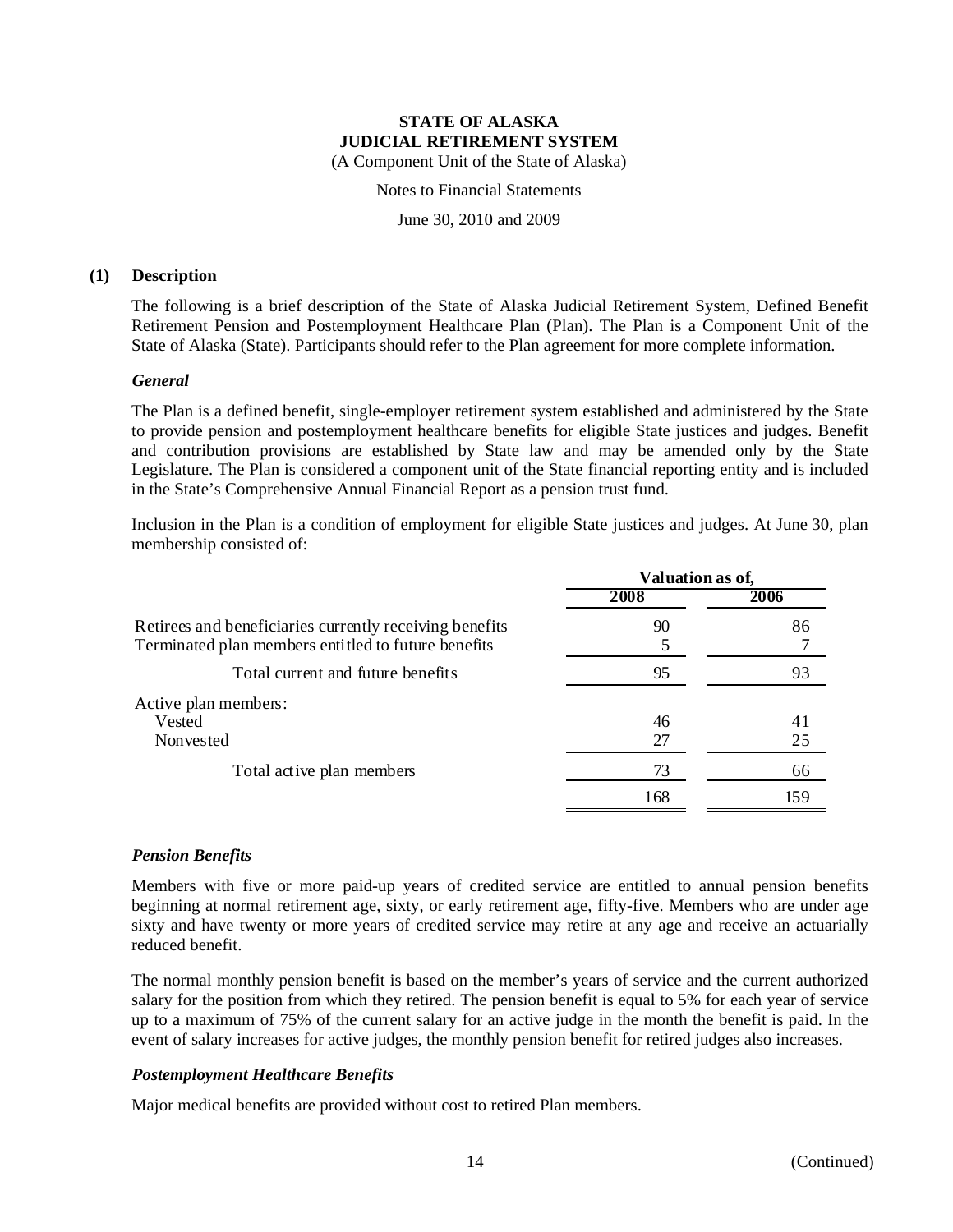#### **STATE OF ALASKA JUDICIAL RETIREMENT SYSTEM**  (A Component Unit of the State of Alaska)

Notes to Financial Statements

June 30, 2010 and 2009

### **(1) Description (cont.)**

Beginning July 1, 2007, the Alaska Retiree Healthcare Trust (ARHCT), a healthcare trust fund of the State, was established. The ARHCT is self-funded and provides major medical coverage to retirees of the Plan. The Plan retains the risk of loss of allowable claims for eligible members. The ARHCT began paying member healthcare claims on March 1, 2008. Prior to that, healthcare claims were paid for by the Retiree Health Fund.

### *Death Benefits*

Upon the death of a member who has served for at least two years, the surviving spouse is entitled to receive monthly benefits equal to one-half of the monthly retirement pay the member would have been entitled to receive if retired at the time of death. If the member was not eligible to retire or would have been entitled to less than 60% of the monthly authorized salary, the spouse is entitled to monthly benefits equal to 30% of the authorized salary. The benefits continue until the surviving spouse dies.

If there is no eligible surviving spouse, the member's surviving dependent child(ren) are entitled to receive a benefit equal to 50% of the above survivor's benefit. Each child will receive an equal share of the benefit while they are dependent. If there is no surviving spouse or dependent child(ren), the member's beneficiary(ies) shall receive the difference between contributions made and interest accrued in the Plan less benefits paid by the Plan.

### *Disability Benefits*

Members who are involuntarily retired for incapacity and have a minimum of two years of service at the time of retirement for incapacity are eligible for pension benefits.

### *Contributions*

#### **Plan Members Contributions**

Plan members first appointed after June 30, 1978, contribute 7% of their compensation to the Plan. The Plan member contributions are deducted before federal income tax is withheld. Contributions are not required after members have made contributions for 15 years. Plan member contributions earn interest at the rate of 4.5% per annum, compounded semiannually. Contributions are collected by the employer and remitted to the Plan. Members appointed before July 1, 1978, are not required to make contributions.

#### **Employer Contributions**

The Plan's funding policy provides for periodic employer contributions at actuarially determined rates that, expressed as percentages of annual covered payroll, are sufficient to accumulate assets to pay both pension and postemployment healthcare benefits when due. Employer contribution rates are determined using the entry age normal actuarial funding method. The Plan amortizes the unfunded liability over a fixed 25-year period. Employer contributions are accumulated in both the pension and the healthcare funds based on the approved contribution rate for the fiscal year.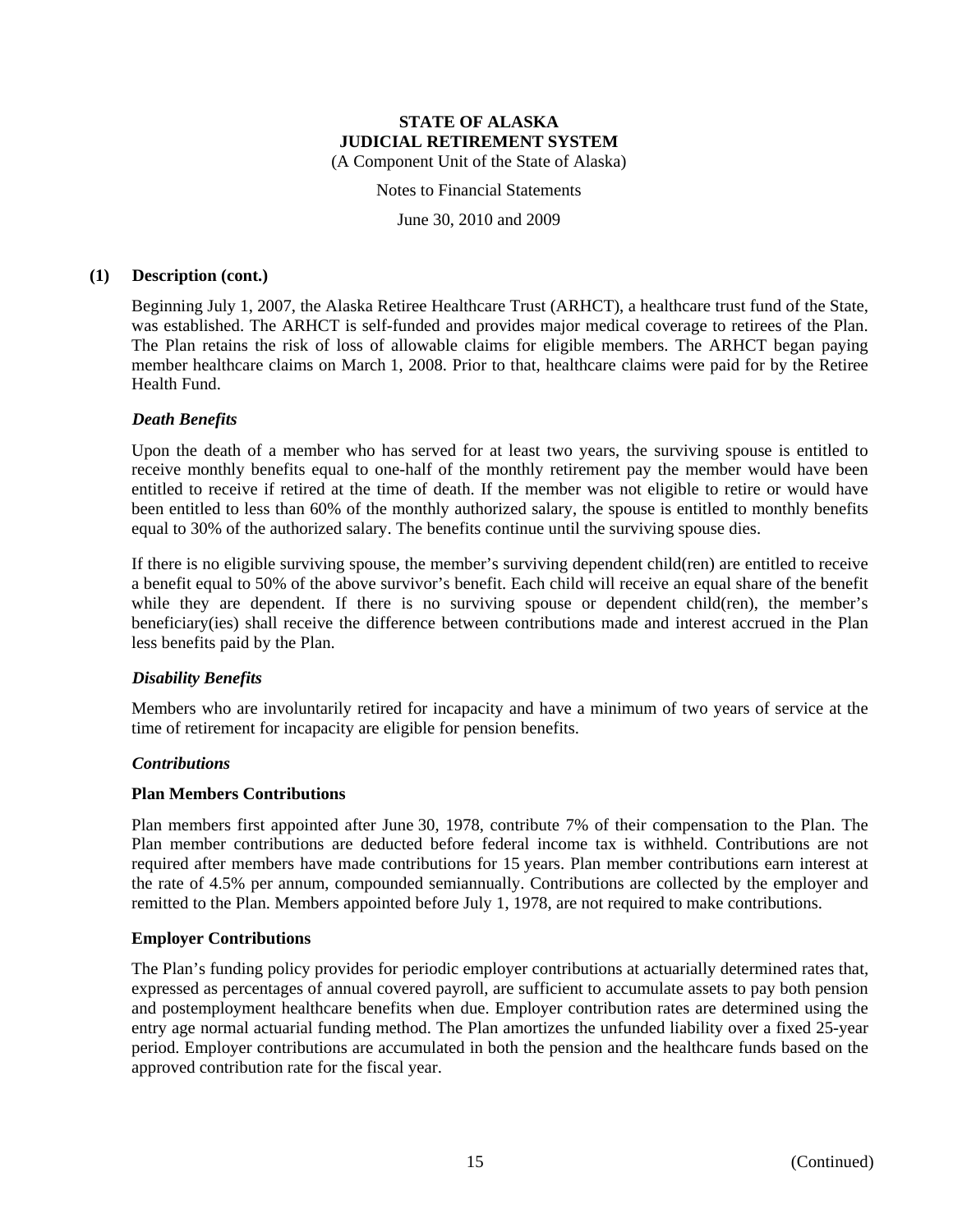#### **STATE OF ALASKA JUDICIAL RETIREMENT SYSTEM**  (A Component Unit of the State of Alaska)

Notes to Financial Statements

June 30, 2010 and 2009

#### **(1) Description (cont.)**

#### *Refunds*

Plan member contributions may be voluntarily refunded to the justice or judge if office is vacated before the justice or judge is fully vested. Plan member contributions may be involuntarily refunded to a garnishing agency. Members whose contributions have been refunded forfeit all retirement benefits, including postemployment healthcare benefits. Members are allowed to reinstate voluntarily refunded service by repaying the voluntarily refunded balance and accrued interest, as long as they have returned to active service. Members are allowed to reinstate refunded service due to involuntary refunds by repaying the involuntary refunded balance and accrued interest.

#### **(2) Summary of Significant Accounting Policies**

#### *Basis of Accounting*

The Plan's financial statements are prepared using the economic resources measurement focus and accrual basis of accounting. Contributions are recognized in the period in which they are due. Benefits are recognized when due and payable.

#### *Use of Estimates*

The preparation of financial statements in conformity with generally accepted accounting principles requires management to make estimates and assumptions that affect the reported amounts of assets and liabilities and disclosure of contingent assets and liabilities at the date of the financial statements and the reported amounts of additions and deductions during the reporting period. Actual results could differ from those estimates.

#### *GASB Statements No. 25 and No. 43*

The Plan follows the provisions of Government Accounting Standards Board (GASB) Statement No. 25, *Financial Reporting for Defined Benefit Pension Plans and Note Disclosures for Defined Contribution Plans* (GASB 25). GASB 25 establishes a financial reporting framework for defined benefit plans that distinguishes between two separate categories of information: (a) current financial information about plan assets and financial activities and (b) actuarially determined information, from a long-term perspective, about the funded status of the plan and the progress being made in accumulating sufficient assets to pay benefits when due.

The Plan's defined benefit postemployment healthcare plan also follows the provisions of GASB Statement No. 43, *Financial Reporting for Postemployment Benefit Plans Other Than Pension Plans* (GASB 43). GASB 43 establishes uniform financial reporting standards for Other Post-employment Benefit Plans (OPEB) and supersedes the interim guidance included in GASB Statement No. 26, *Financial Reporting for Postemployment Healthcare Plans Administered by Defined Benefit Pension Plans*. The approach followed by GASB 43 is generally consistent with the approach adopted in GASB 25, with modifications to reflect differences between pension and OPEB plans.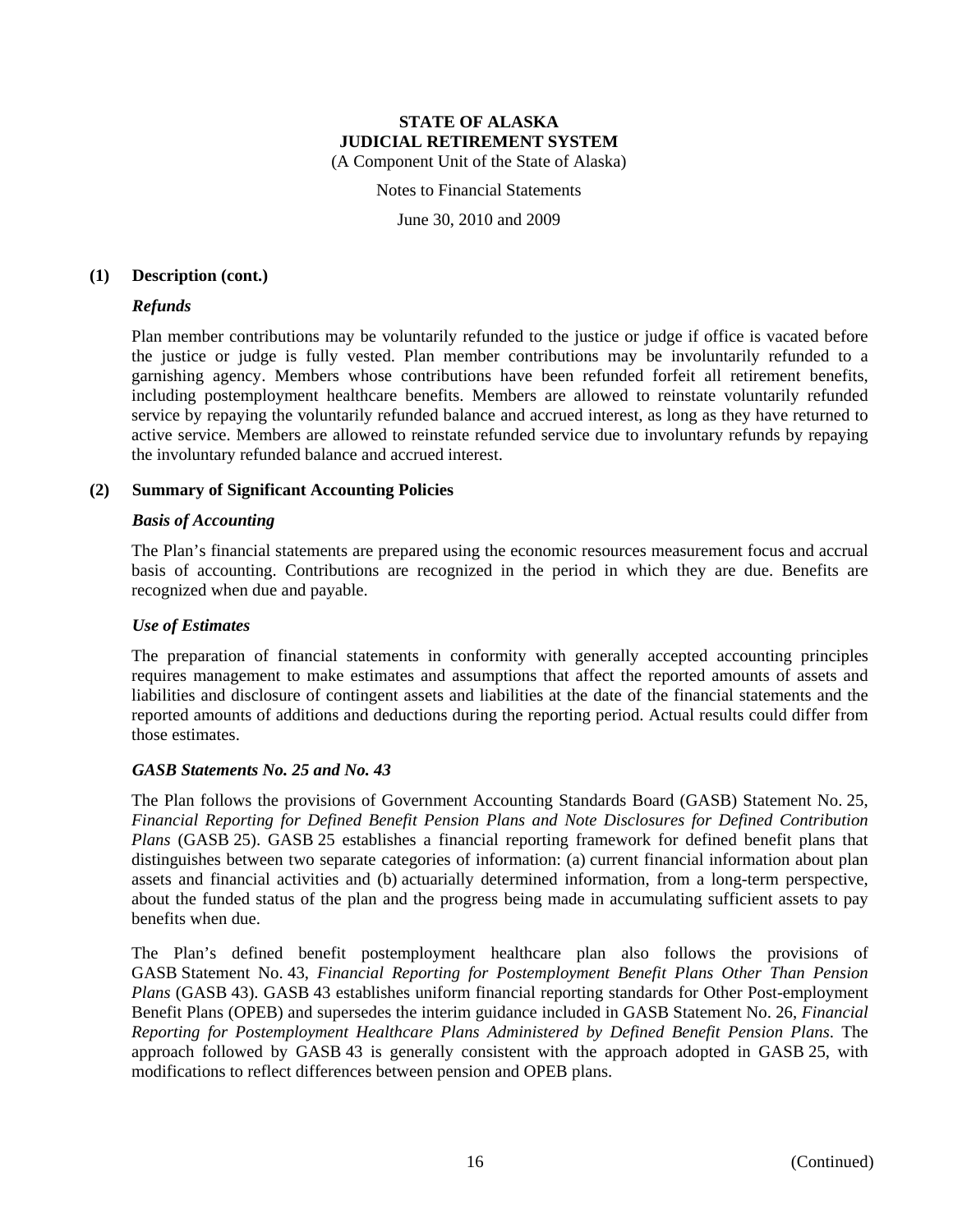(A Component Unit of the State of Alaska)

Notes to Financial Statements

June 30, 2010 and 2009

#### **(2) Summary of Significant Accounting Policies (cont.)**

#### *Investments*

Investments are reported under the Department of Revenue, Treasury Division (Treasury). Treasury financial statements are prepared using the accrual basis of accounting for investment income. Assets are reported at fair value. Investment purchases and sales are recorded on a trade-date basis. Net contributions (withdrawals) represent contributions from employers and employees, net of benefits paid to plan participants and administrative and investment management expenses. Contributions, benefits paid and all expenses are recorded on a cash basis.

#### **Pooled Investments**

With the exception of the Short-term Fixed Income Pool, ownership in the various pools is based on the number of shares held by each participant. The net asset value per share is determined by dividing the total fair value of the net assets of the pool by the number of shares of the pool outstanding on the valuation date. Contributions to and withdrawals from the pool are based on the beginning of the day net asset value per share on the day of the transaction.

The Short-Term Fixed Income Pool maintains a share price of \$1. Each participant owns shares in the pool, the number of which fluctuates daily with contributions and withdrawals. Participant shares also change at the beginning of each month when income is paid. Securities expressed in terms of foreign currencies are translated into U.S. dollars at the prevailing exchange rates. Forward currency contracts are valued at the mid-point of representative quoted bid and ask prices.

#### *Valuation and Income Allocation*

#### **Fixed income investment pools**

With the exception of the Emerging Markets Debt Pool, fixed income securities are valued each business day using prices obtained from a pricing service when such prices are available; otherwise, such securities are valued at the most current sale price or based on a valuation provided by investment managers. Income in the pools is credited to the net asset value of the pool daily and allocated to pool participants daily on a pro rata basis. Treasury staff or the investment manager determines the allocation between permissible securities.

The Emerging Markets Debt Pool participates in one externally managed commingled investment fund alongside other institutional investors through ownership of equity shares which are valued on the last business day of each month by the investment manager.

### **Broad Domestic Equity, International Equity, and Real Estate Investment Trust (REIT) Pools**

Domestic equity, international equity, and REIT securities are valued each business day using prices obtained from a pricing service or prices quoted by one or more independent brokers. Income in the pools is credited to the net asset value of the pool daily and allocated to pool participants daily on a pro rata basis. Treasury staff or the external manager determines the allocation between permissible securities.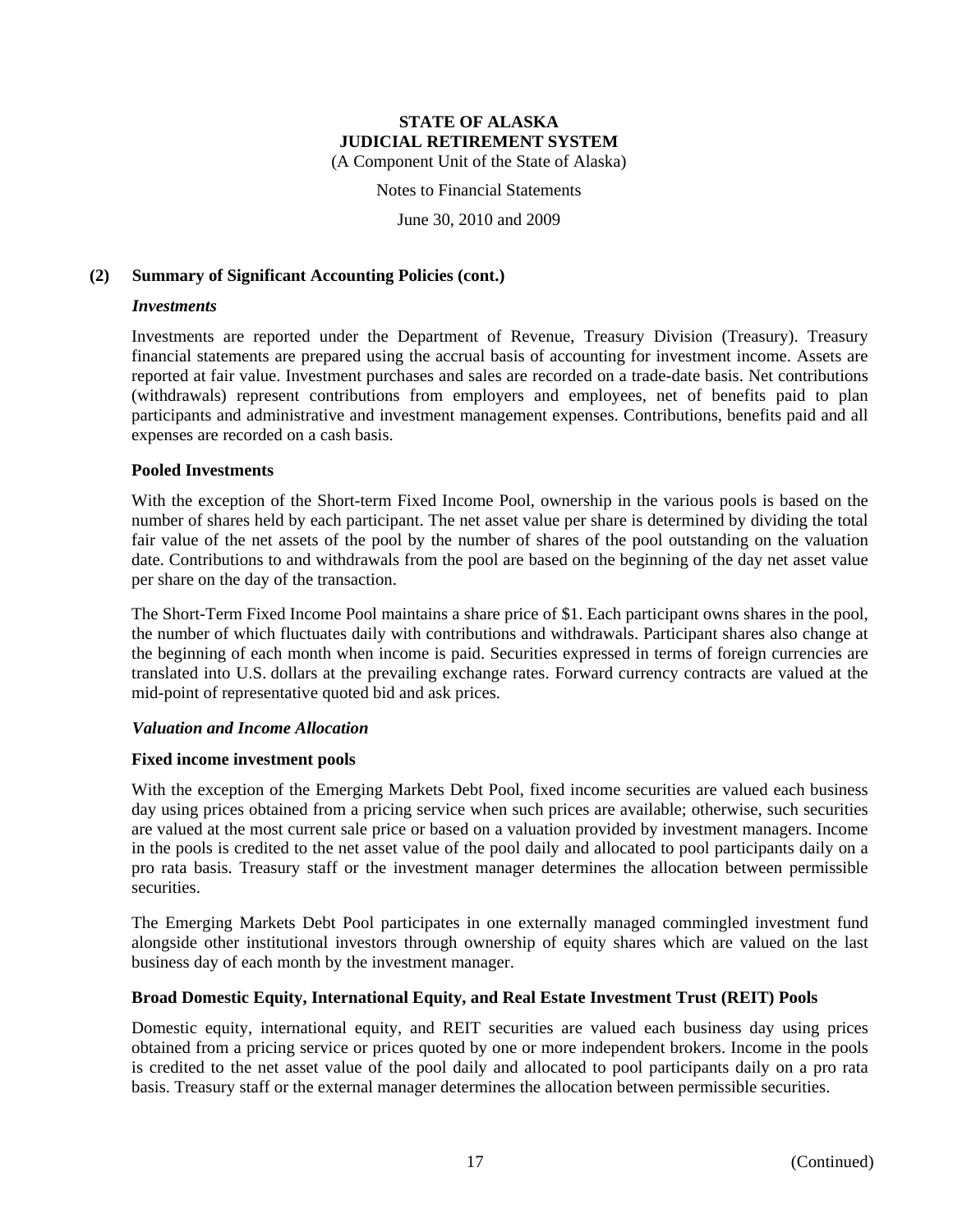(A Component Unit of the State of Alaska)

Notes to Financial Statements

June 30, 2010 and 2009

#### **(2) Summary of Significant Accounting Policies (cont.)**

#### **Emerging Markets Equity, Private Equity, Absolute Return, Real Estate, Energy, Farmland, Farmland Water and Timber Pools**

Income in these pools is credited to the net asset value of the pool daily and allocated to pool participants monthly on a pro rata basis.

Emerging markets securities are valued on the last business day of each month by the investment managers. The pool participates in three externally managed commingled investment funds alongside other institutional investors through ownership of equity shares. The commingled funds invest in the securities markets of developing countries.

Private equity investments are valued quarterly by the general partners and investment sponsors. Private equity oversight managers and Treasury staff employ a standard of reasonable care in verifying that the valuations reasonably reflect the underlying fair value of the investments. Underlying assets are comprised of venture capital, buyout, restructuring, and special situation investments through limited partnership agreements. Each manager independently determines the limited partnerships to invest in.

Absolute return investments are valued monthly by the general partners. The fund administrators are held to a standard of reasonable care in verifying that the valuations reasonably reflect the underlying fair value of the investments. Underlying assets are comprised of hedge fund investments through limited partnership agreements. Each manager independently determines the limited partnerships to invest in.

The energy related investments are valued quarterly by the general partner. The general partner is held to a standard of reasonable care in verifying that the valuations reasonably reflect the underlying fair value of the investments. Underlying assets are comprised of a limited partnership with an energy related venture capital operating company.

Real estate, farmland, farmland water property, and timber investments are valued quarterly by investment managers based on market conditions. Additionally, real estate, farmland, and timber investments are appraised annually by independent appraisers. Underlying assets in the pool are comprised of separate accounts, commingled accounts, and limited partnerships. Managers independently determine permissible investments.

#### *Contributions Receivable*

Contributions from plan members and the employer for service through June 30 are accrued. These contributions are considered fully collectible and, accordingly, no allowance for uncollectible receivables is reflected in the financial statements.

#### *Administrative Costs*

Administrative costs are paid from investment earnings.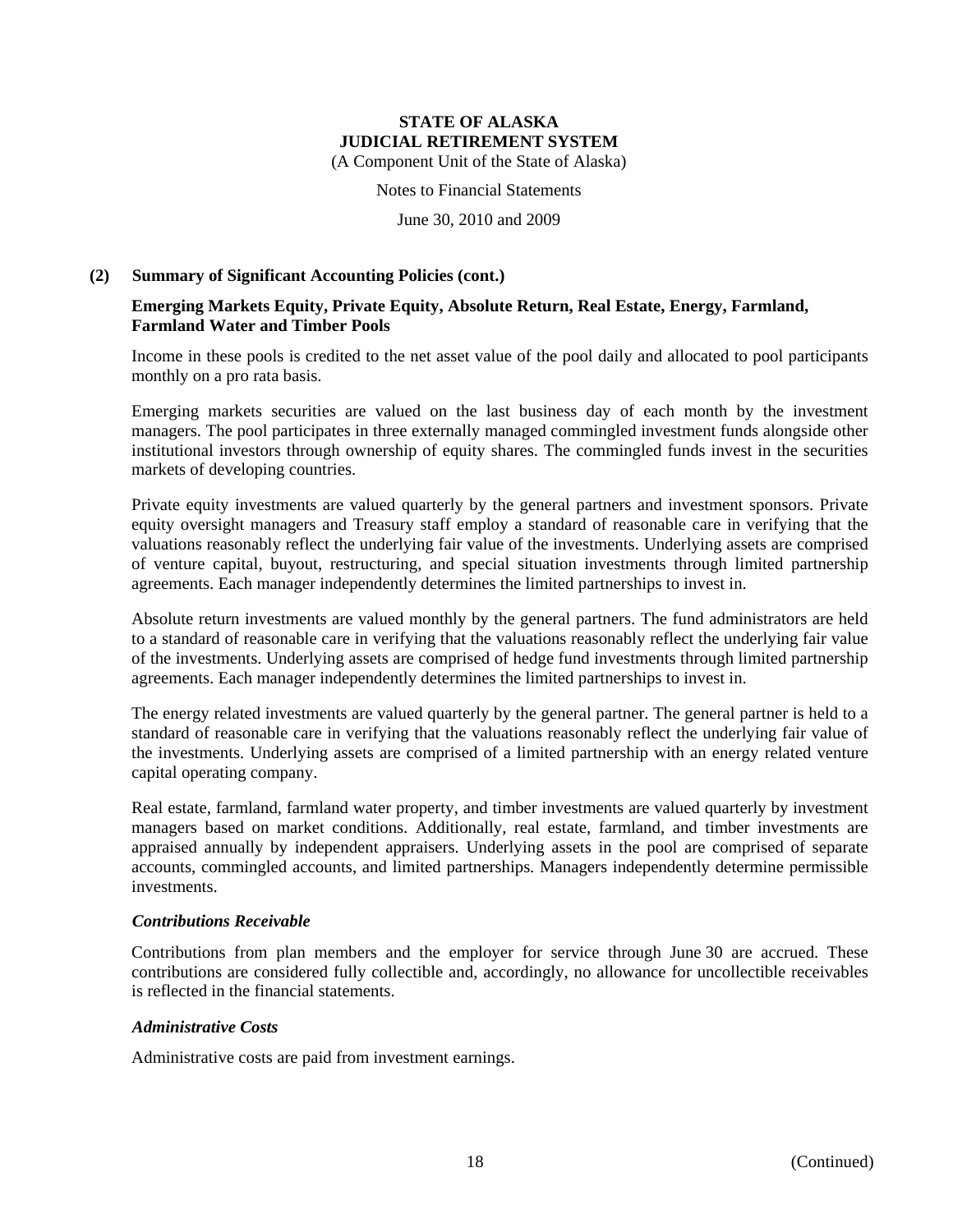(A Component Unit of the State of Alaska)

Notes to Financial Statements

June 30, 2010 and 2009

#### **(2) Summary of Significant Accounting Policies (cont.)**

#### *Due from (to) State of Alaska General Fund*

Amounts due from (to) the State of Alaska General Fund represent the net difference between amounts paid by the Plan on behalf of others and amounts paid by others on behalf of the Plan.

#### *Federal Income Tax Status*

The Plan is a qualified plan under Section 401(a) of the Internal Revenue Code and is exempt from federal income taxes under Section 501(a).

#### **(3) Investments**

The Alaska Retirement Management Board (Board) is the investment oversight authority of the Plan's investments. As the fiduciary, the Board has the statutory authority to invest the assets under the Prudent Investor Rule. Fiduciary responsibility for the Board's Invested Assets is pursuant to Alaska Statutes 37.10.210-390.

Alaska Statute 37.10.071 provides that investments shall be made with the judgment and care under circumstances then prevailing that an institutional investor of ordinary professional prudence, discretion and intelligence exercises in managing large investment portfolios.

The Department of Revenue, Treasury Division (Treasury) provides staff for the Board. Treasury has created a pooled environment by which it manages investments of the Board. Actual investing is performed by investment officers in Treasury or by contracted external investment managers. The Board has developed investment guidelines, policies and procedures for Treasury staff and external investment managers to adhere to when managing investments.

Actual investing is performed by investment officers in Treasury or by contracted external investment managers. The Board has developed investment guidelines, policies and procedures for Treasury staff and external investment managers to adhere to when managing investments. Specifically, the High Yield Pool, International Fixed Income Pool, Emerging Markets Debt Pool, Large Cap Domestic Equity Pool, Small Cap Domestic Equity Pool, Convertible Bond Pool, International Equity Pool, Emerging Markets Equity Pool, Private Equity Pool, Absolute Return Pool, Real Estate Pool, Energy Pool, Farmland Pool, and Timber Pool are managed by external management companies. Treasury manages the Alaska Retirement Fixed Income Pool, U.S. Treasury Fixed Income Pool, Real Estate Investment Trust Pool, Treasury Inflation Protected Securities Pool and cash holdings of certain external managers in addition to acting as oversight manager for all externally managed investments.

The Short-term Fixed Income Pool is a State pool managed by Treasury that holds investments on behalf of Board as well as other state funds.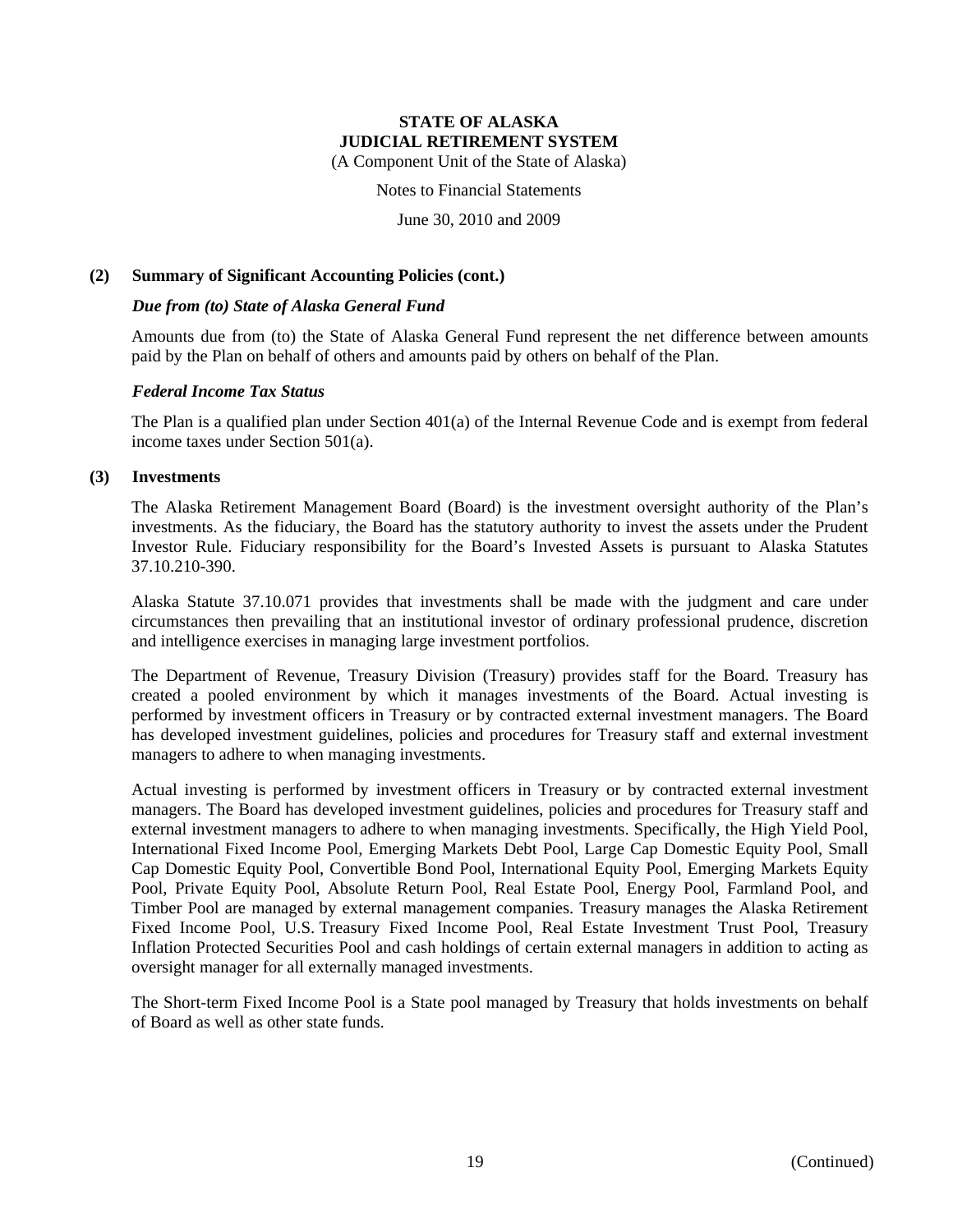(A Component Unit of the State of Alaska)

Notes to Financial Statements

June 30, 2010 and 2009

### **(4) Deposit and Investment Risk**

At June 30, 2010, the Plan's investments included the following:

|                                        | <b>Fair value</b>        |                          |                          |                           |                          |                          |                          |                          |                    |  |
|----------------------------------------|--------------------------|--------------------------|--------------------------|---------------------------|--------------------------|--------------------------|--------------------------|--------------------------|--------------------|--|
|                                        |                          |                          |                          | <b>Fixed income pools</b> |                          |                          |                          |                          |                    |  |
|                                        | Short-term               | Retirement               | <b>U.S. Treasury</b>     | <b>High yield</b>         | International            | Convertible              | TIPS                     | Other                    | <b>Total</b>       |  |
|                                        |                          |                          |                          |                           |                          |                          |                          |                          |                    |  |
| Deposits<br>Short-term investment fund | \$<br>(6,149)            |                          |                          |                           | 1,769<br>7,825           | $\overline{\phantom{0}}$ |                          | 271,208<br>127,693       | 266,828<br>135,518 |  |
| Commercial paper                       | 163,158                  |                          |                          |                           |                          |                          |                          |                          | 163,158            |  |
| Bridge loans                           |                          |                          |                          | 4,480                     |                          |                          |                          |                          | 4,480              |  |
| U.S. Treasury bills                    | 397,055                  | $\overline{\phantom{0}}$ | $\overline{\phantom{0}}$ |                           |                          | $\overline{\phantom{a}}$ |                          | $\overline{\phantom{0}}$ | 397,055            |  |
| U.S. Treasury bills when-issued        | 61,086                   |                          |                          |                           |                          |                          |                          |                          | 61,086             |  |
| U.S. Treasury notes                    |                          | 1,644,114                | 4,186,205                |                           |                          | $\overline{\phantom{0}}$ |                          | $\overline{\phantom{0}}$ | 5,830,319          |  |
| U.S. Treasury notes when-issued        | -                        | 1,779,388                | 762,191                  |                           |                          | $\overline{\phantom{0}}$ |                          | -                        | 2,541,579          |  |
| U.S. Treasury bonds                    |                          | 579,354                  | 492,623                  |                           |                          | $\overline{\phantom{0}}$ |                          | $\overline{\phantom{0}}$ | 1,071,977          |  |
| U.S. Treasury TIP bonds                |                          |                          |                          |                           |                          |                          | 217,678                  |                          | 217,678            |  |
| U.S. Treasury TIP notes                | $\overline{\phantom{a}}$ | $\overline{\phantom{a}}$ |                          |                           | $\overline{\phantom{0}}$ | $\overline{\phantom{0}}$ | 414,095                  | $\overline{\phantom{0}}$ | 414,095            |  |
| U.S. government agency                 | 216,887                  | 56,912                   |                          |                           |                          | $\overline{\phantom{0}}$ |                          |                          | 273,799            |  |
| Foreign corporate bonds                |                          |                          |                          |                           | 606,046                  |                          |                          |                          | 606,046            |  |
| Foreign government bonds               |                          |                          |                          | $\overline{\phantom{0}}$  | 1,052,777                |                          |                          | -                        | 1,052,777          |  |
| Mortgage-backed                        | 25,744                   | 3,017,592                |                          | $\overline{\phantom{0}}$  |                          |                          |                          |                          | 3,043,336          |  |
| Mortgage-backed TBA                    |                          | 989,591                  |                          |                           |                          |                          |                          |                          | 989,591            |  |
| Other asset-backed                     | 717,227                  | 30,391                   | $\overline{\phantom{0}}$ | 4,451                     |                          |                          |                          |                          | 752,069            |  |
| Oversight sweep account (Imcs)         |                          |                          |                          | 94,498                    |                          | 5,399                    |                          |                          | 99,897             |  |
| Corporate bonds                        | 1,528,353                | 2,062,393                | 87.141                   | 2,592,103                 |                          |                          |                          |                          | 6,269,990          |  |
| Convertible bonds                      |                          |                          |                          | 14,529                    |                          |                          |                          |                          | 14,529             |  |
| Yankees:                               |                          |                          |                          |                           |                          |                          |                          |                          |                    |  |
| Government                             |                          | 11,269                   |                          |                           |                          |                          |                          |                          | 11,269             |  |
| Corporate                              | 42,797                   |                          |                          |                           |                          |                          |                          |                          | 42,797             |  |
| Fixed income pool:                     |                          |                          |                          |                           |                          |                          |                          |                          |                    |  |
| Equity                                 |                          |                          |                          | 3,575                     |                          |                          |                          |                          | 3,575              |  |
| Warrants                               |                          |                          |                          | 218                       |                          |                          |                          |                          | 218                |  |
| Emerging markets debt pool             |                          |                          |                          |                           |                          |                          |                          | 856,792                  | 856,792            |  |
| Domestic equity pool:                  |                          |                          |                          |                           |                          |                          |                          |                          |                    |  |
| Convertible bonds                      |                          |                          |                          |                           |                          | 399,557                  |                          |                          | 399,557            |  |
| Limited partnership                    |                          |                          | $\overline{\phantom{0}}$ | $\overline{\phantom{a}}$  | $\overline{\phantom{a}}$ |                          | $\equiv$                 | 2,002,482                | 2,002,482          |  |
| Treasury bills                         |                          |                          |                          |                           |                          |                          |                          | 17,072                   | 17,072             |  |
| Equity                                 |                          |                          |                          |                           |                          | 29,972                   | $\equiv$                 | 29,541,989               | 29,571,961         |  |
| International equity pool:             |                          |                          |                          |                           |                          |                          |                          |                          |                    |  |
| Convertible bonds                      |                          |                          |                          |                           |                          |                          |                          | 12,973                   | 12,973             |  |
| Corporate bonds                        |                          |                          |                          |                           |                          |                          |                          | 4,967                    | 4,967              |  |
| Equity                                 |                          |                          |                          | $\overline{\phantom{a}}$  |                          |                          | $\equiv$                 | 15,830,669               | 15,830,669         |  |
| Rights                                 |                          |                          |                          |                           |                          |                          |                          | 3,182                    | 3,182              |  |
| Warrants                               |                          |                          |                          |                           |                          |                          |                          | 13                       | 13                 |  |
| Emerging markets equity pool           |                          |                          |                          |                           |                          |                          |                          | 6,471,284                | 6,471,284          |  |
| Private equity pool:                   |                          |                          |                          |                           |                          |                          |                          |                          |                    |  |
| Limited partnerships                   |                          |                          |                          |                           |                          |                          |                          | 10,885,919               | 10,885,919         |  |
| Absolute return pool:                  |                          |                          |                          |                           |                          |                          |                          |                          |                    |  |
| Limited partnerships                   |                          |                          |                          |                           |                          |                          |                          | 5,646,763                | 5,646,763          |  |
| Real estate pool:                      |                          |                          |                          |                           |                          |                          |                          |                          |                    |  |
| Real estate                            |                          |                          |                          |                           |                          |                          |                          | 5,164,013                | 5,164,013          |  |
| Commingled funds                       |                          |                          |                          |                           |                          |                          |                          | 2,337,142                | 2,337,142          |  |
| Limited partnerships                   |                          |                          |                          |                           |                          |                          |                          | 1,917,523                | 1,917,523          |  |
| Real estate investment trust pool      |                          |                          |                          |                           |                          |                          |                          |                          |                    |  |
| Equity                                 |                          |                          |                          |                           |                          |                          |                          | 448,559                  | 448,559            |  |
| Energy pool:                           |                          |                          |                          |                           |                          |                          |                          |                          |                    |  |
| Limited partnerships                   |                          |                          |                          |                           |                          |                          |                          | 719,917                  | 719,917            |  |
| Farmland pool:                         |                          |                          |                          |                           |                          |                          |                          |                          |                    |  |
| Agricultural holdings                  |                          |                          |                          |                           |                          |                          |                          | 4,030,037                | 4,030,037          |  |
| Timber pool:                           |                          |                          |                          |                           |                          |                          |                          |                          |                    |  |
| Timber holdings                        |                          |                          |                          |                           |                          |                          | $\overline{\phantom{a}}$ | 1,395,825                | 1,395,825          |  |
| Mutual funds                           |                          |                          |                          |                           |                          |                          |                          | 826,594                  | 826,594            |  |
| Net other assets (liabilities)         | (5,238)                  | (799, 297)               | (53,898)                 | 48,085                    | 20,843                   | 2,309                    | 4,821                    | 12,607                   | (769, 768)         |  |
| Other pool ownership                   | (1,659,894)              | 1,075,204                | 225,577                  |                           |                          |                          | 5,602                    | 353,511                  |                    |  |
| Total invested assets \$               | 1,481,026                | 10,446,911               | 5,699,839                | 2,761,939                 | 1,689,260                | 437,237                  | 642,196                  | 88,878,734               | 112,037,142        |  |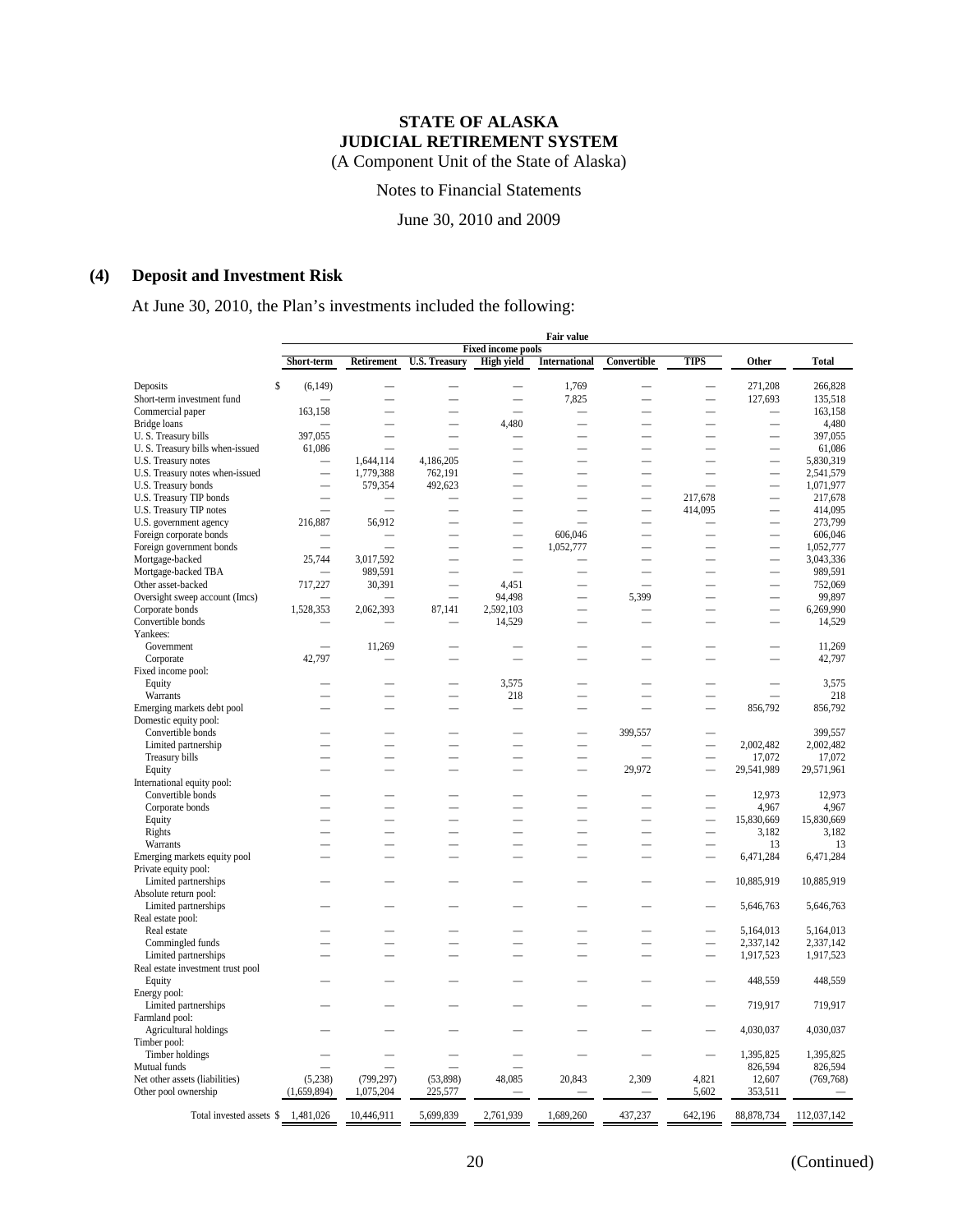(A Component Unit of the State of Alaska)

Notes to Financial Statements

June 30, 2010 and 2009

### **(4) Deposit and Investment Risk (cont.)**

At June 30, 2009, the Plan's investments included the following:

|                                |               | <b>Fair value</b>         |                   |                      |                          |                          |              |  |
|--------------------------------|---------------|---------------------------|-------------------|----------------------|--------------------------|--------------------------|--------------|--|
|                                |               | <b>Fixed income pools</b> |                   |                      |                          |                          |              |  |
|                                | Short-term    | <b>Retirement</b>         | <b>High yield</b> | <b>International</b> | TIPS                     | Other                    | <b>Total</b> |  |
| Deposits                       | \$<br>6,193   | (759)                     |                   | 9.073                |                          | 104,464                  | 118,971      |  |
| Short-term investment fund     |               | $\overline{\phantom{0}}$  | 138,968           | 8,535                |                          | 265,239                  | 412,742      |  |
| Commercial paper               | 124,187       | $\overline{\phantom{0}}$  |                   |                      |                          | $\overline{\phantom{0}}$ | 124,187      |  |
| <b>Bridge</b> loans            |               |                           | 66,281            |                      |                          |                          | 66,281       |  |
| U.S. Treasury bills            | 700,660       |                           |                   |                      |                          | $\overline{\phantom{0}}$ | 700,660      |  |
| U.S. Treasury notes            |               | 2,366,947                 |                   |                      | 681.235                  | $\overline{\phantom{0}}$ | 3,048,182    |  |
| U.S. Treasury bonds            |               | 199,383                   |                   |                      | 297,663                  |                          | 497,046      |  |
|                                | 54,335        |                           |                   |                      |                          |                          | 337,368      |  |
| U.S. government agency         |               | 283,033                   |                   |                      |                          |                          |              |  |
| Foreign government bonds       |               |                           |                   | 1,024,919            |                          |                          | 1,024,919    |  |
| Mortgage-backed                | 78,157        | 7,150,772                 | ÷.                |                      | 405                      | $\overline{\phantom{0}}$ | 7,229,334    |  |
| Other asset-backed             | 247,434       | 100,637                   | 16,813            |                      | $\overline{\phantom{0}}$ |                          | 364,884      |  |
| Corporate bonds                | 668,911       | 2,805,044                 | 1,960,422         | 598,766              | 995                      |                          | 6,034,138    |  |
| Convertible bonds              |               |                           | 9,886             |                      |                          |                          | 9,886        |  |
| Yankees:                       |               |                           |                   |                      |                          |                          |              |  |
| Government                     |               | 163,580                   |                   |                      |                          |                          | 163,580      |  |
| Corporate                      | 143,994       | 634,534                   | 167,522           |                      |                          |                          | 946,050      |  |
| Fixed income pool:             |               |                           |                   |                      |                          |                          |              |  |
| Equity                         |               |                           | 3,136             |                      |                          |                          | 3,136        |  |
| Emerging markets debt pool     |               |                           |                   |                      |                          | 839,098                  | 839,098      |  |
| Domestic equity pool:          |               |                           |                   |                      |                          |                          |              |  |
| Limited partnership            |               |                           |                   |                      | $\overline{\phantom{0}}$ | 1,793,757                | 1,793,757    |  |
| Treasury bills                 |               |                           |                   |                      | $\overline{\phantom{0}}$ | 27,768                   | 27,768       |  |
| Equity                         |               |                           |                   |                      | $\overline{\phantom{0}}$ | 31,392,046               | 31,392,046   |  |
| International equity pool:     |               |                           |                   |                      |                          |                          |              |  |
| Convertible bonds              |               |                           |                   |                      |                          | 12,676                   | 12,676       |  |
| Equity                         |               |                           |                   |                      | $\overline{\phantom{0}}$ | 19,415,190               | 19,415,190   |  |
| Emerging markets equity pool   |               |                           |                   |                      |                          | 3,496,312                | 3,496,312    |  |
| Private equity pool:           |               |                           |                   |                      |                          |                          |              |  |
| Limited partnerships           |               |                           |                   |                      |                          | 6,687,023                | 6,687,023    |  |
| Absolute return pool:          |               |                           |                   |                      |                          |                          |              |  |
| Limited partnerships           |               |                           |                   |                      |                          | 4,844,446                | 4,844,446    |  |
| Real estate pool:              |               |                           |                   |                      |                          |                          |              |  |
|                                |               |                           |                   |                      |                          |                          |              |  |
| Real estate                    |               |                           |                   |                      |                          | 7,760,120                | 7,760,120    |  |
| Commingled funds               |               |                           |                   |                      |                          | 2,845,852                | 2,845,852    |  |
| Limited partnerships           |               |                           |                   |                      |                          | 2,780,651                | 2,780,651    |  |
| Real estate investment         |               |                           |                   |                      |                          |                          |              |  |
| trust pool                     |               |                           |                   |                      |                          | 340,203                  | 340,203      |  |
| Energy pool:                   |               |                           |                   |                      |                          |                          |              |  |
| Limited partnerships           |               |                           |                   |                      |                          | 30,964                   | 30,964       |  |
| Farmland pool:                 |               |                           |                   |                      |                          |                          |              |  |
| Agricultural holdings          |               |                           |                   |                      |                          | 178,010                  | 178,010      |  |
| Timber pool:                   |               |                           |                   |                      |                          |                          |              |  |
| Timber holdings                |               |                           |                   |                      |                          | 1,275,598                | 1,275,598    |  |
| Mutual funds                   |               |                           |                   |                      | $\overline{\phantom{a}}$ | 337,625                  | 337,625      |  |
| Net other assets (liabilities) | 1,682         | (306, 608)                | 56,212            | 22,595               | 9,858                    | 65,135                   | (151, 126)   |  |
| Other pool ownership           | (1,073,363)   | 672,243                   |                   |                      | 1,250                    | 399,870                  |              |  |
|                                |               |                           |                   |                      |                          |                          |              |  |
| Total invested assets          | \$<br>952,190 | 14,068,806                | 2,419,240         | 1,663,888            | 991,406                  | 84,892,047               | 104,987,577  |  |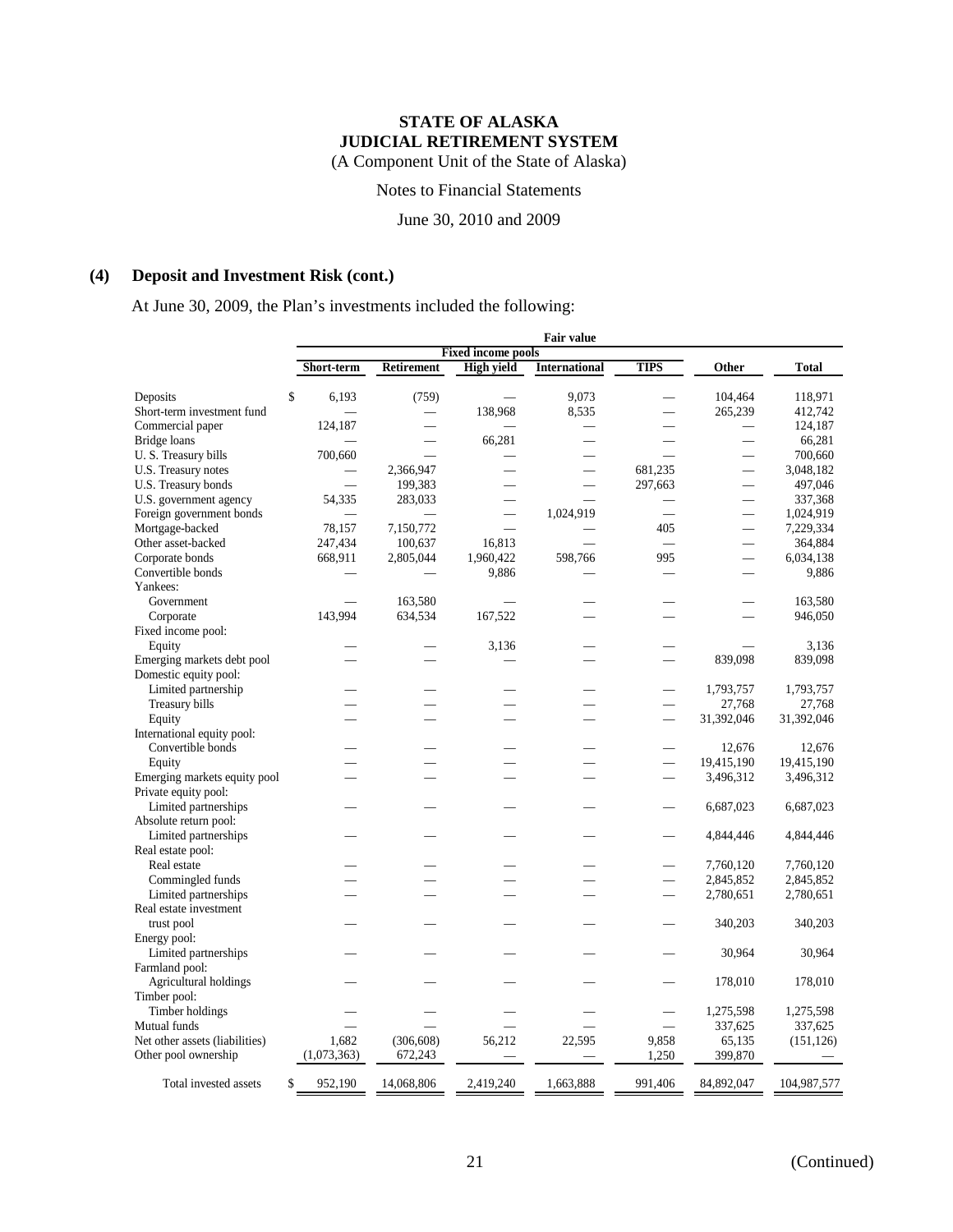(A Component Unit of the State of Alaska)

Notes to Financial Statements

June 30, 2010 and 2009

#### **(4) Deposit and Investment Risk (cont.)**

#### *Interest Rate Risk*

Interest rate risk is the risk that changes in interest rates will adversely affect the fair value of an investment.

#### **Short–Term Fixed Income Pool**

As a means of limiting its exposure to fair value losses arising from increasing interest rates, Treasury's investment policy limits individual fixed rate securities to fourteen months to maturity or fourteen months expected average life upon purchase. Floating rate securities are limited to three years to maturity or three years expected average life upon purchase. Treasury utilizes the actual maturity date for commercial paper and twelve-month prepay speeds for other securities. At June 30, 2010, the expected average life of individual fixed rate securities ranged from one day to twenty-nine years and the expected average life of floating rate securities ranged from one day to nine and three-quarters years.

#### **Other Plan Fixed Income Pools**

Duration is a measure of interest rate risk. It measures a security's sensitivity to a 100-basis point change in interest rates. The duration of a pool is the average fair value weighted duration of each security in the pool taking into account all related cash flows. Treasury uses industry standard analytical software developed by The Yield Book Inc. to calculate effective duration. The software takes into account various possible future interest rates, historical and estimated prepayment rates, options and other variable cash flows to calculate effective duration.

Through the Board's investment policy, Treasury manages the exposure to fair value losses arising from increasing interest rates by limiting the effective duration of the Retirement Fixed Income portfolio to  $\pm$ 20% of the Barclays Capital U.S. Aggregate Bond Index. The effective duration for the Barclays Capital U.S. Aggregate Bond Index at June 30, 2010, was 4.30 years.

Through the Board's investment policy, Treasury manages the exposure to fair value losses arising from increasing interest rates by limiting the effective duration of the Intermediate U.S. Treasury Fixed Income portfolio to  $\pm$  20% of the Barclays Capital U.S. Treasury Intermediate Index. The effective duration for the Barclays Capital U.S. Treasury Intermediate Index at June 30, 2010, was 4.01 years.

Through the Board's investment policy, Treasury manages the exposure to fair value losses arising from increasing interest rates by limiting the effective duration of the High Yield portfolio to  $\pm$  20% of the Merrill Lynch U.S. High Yield Master II Constrained Index. The effective duration for the Merrill Lynch U.S. High Yield Master II Constrained Index at June 30, 2010, was 4.40 years.

Through the Board's investment policy, Treasury manages the exposure to fair value losses arising from increasing interest rates by limiting the effective duration of the International Fixed Income portfolio to  $\pm$ 25% of the Citigroup Non-USD World Government Bond Index. The effective duration for the Citigroup Non-USD World Government Bond Index at June 30, 2010, was 6.76 years.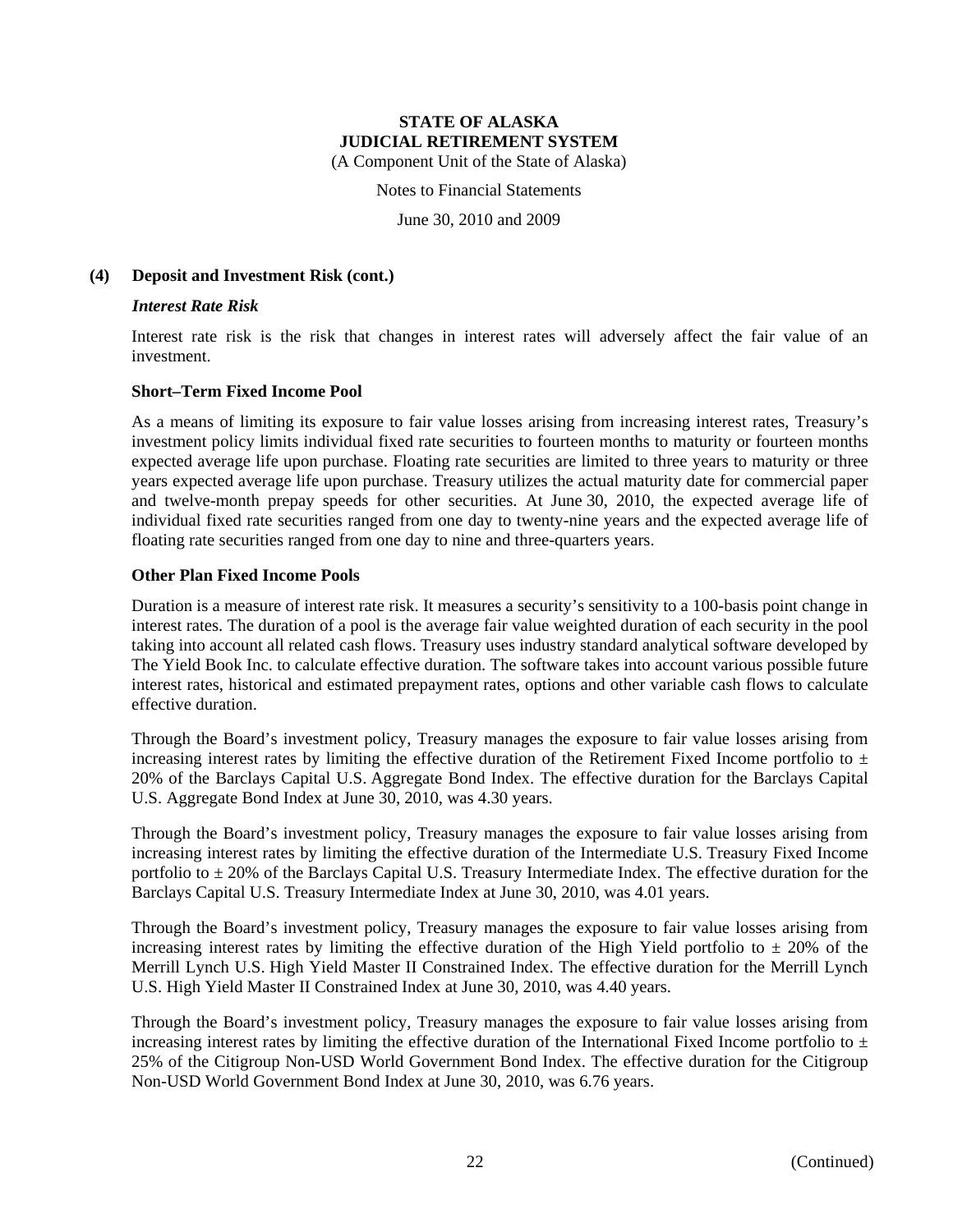(A Component Unit of the State of Alaska)

Notes to Financial Statements

June 30, 2010 and 2009

#### **(4) Deposit and Investment Risk (cont.)**

Through the Board's investment policy, Treasury manages the exposure to fair value losses arising from increasing interest rates by limiting the effective duration of the TIPS portfolio to  $\pm$  20% of the Barclays Capital U.S. Treasury Inflation-Protected (U.S. TIPS) Index, or a reasonable proxy thereof. The average life of the proxy index at June 30, 2010 was 8.99 years.

The Board does not have a policy to limit interest rate risk for the Convertible Bond portfolio.

At June 30, 2010, the effective duration of the fixed income pools, by investment type, was as follows:

|                                | <b>Effective duration</b> (In years) |                      |                   |                      |             |  |  |  |  |
|--------------------------------|--------------------------------------|----------------------|-------------------|----------------------|-------------|--|--|--|--|
|                                | <b>Retirement</b>                    | <b>U.S. Treasury</b> | <b>High yield</b> | <b>International</b> | <b>TIPS</b> |  |  |  |  |
| Corporate bonds                | 6.19                                 | 4.13                 | 4.24              |                      |             |  |  |  |  |
| Convertible bonds              |                                      |                      | 3.32              |                      |             |  |  |  |  |
| Foreign corporate bonds        |                                      |                      |                   | 6.80                 |             |  |  |  |  |
| Foreign government bonds       |                                      |                      |                   | 6.01                 |             |  |  |  |  |
| Mortgage-backed                | 2.73                                 |                      |                   |                      |             |  |  |  |  |
| Mortgage-backed TBA            | 2.97                                 |                      |                   |                      |             |  |  |  |  |
| Other asset-backed             | 3.57                                 |                      | 2.92              |                      |             |  |  |  |  |
| U.S. Government Agency         | 6.73                                 |                      |                   |                      |             |  |  |  |  |
| U.S. Treasury bonds            | 10.77                                | 7.98                 |                   |                      | 7.05        |  |  |  |  |
| U.S. Treasury notes            | 4.40                                 | 3.53                 |                   |                      | 2.78        |  |  |  |  |
| U.S. Treasury notes when-issue | 3.52                                 | 4.83                 |                   |                      |             |  |  |  |  |
| Warrants                       |                                      |                      | 3.95              |                      |             |  |  |  |  |
| Yankees:                       |                                      |                      |                   |                      |             |  |  |  |  |
| Government                     | 6.95                                 |                      |                   |                      |             |  |  |  |  |
| Portfolio effective duration   | 4.25                                 | 4.83                 | 4.08              | 6.26                 | 4.21        |  |  |  |  |

#### *Credit Risk*

Credit risk is the risk that an issuer or other counter party to an investment will not fulfill its obligations.

Treasury's investment policy has the following limitations with regard to credit risk:

Short-term Fixed Income Pool investments are limited to instruments with a long-term credit rating of at least A3 or equivalent and instruments with a short-term credit rating of at least P1 or equivalent. Asset-backed and nonagency mortgage securities must be rated A3 or equivalent. The A3 rating is defined as the median rating of the following three rating agencies: Standard & Poor's Corporation, Moody's and Fitch. Asset-backed and nonagency mortgage securities may be purchased if rated by only one of these agencies if they are rated AAA.

The Board's investment policy has the following limitations with regard to credit risk:

#### **Retirement Fixed Income:**

Commercial paper must carry a rating of at least P-1 by Moody's and A-1 by Standard and Poor's.

Corporate debt securities must be investment grade.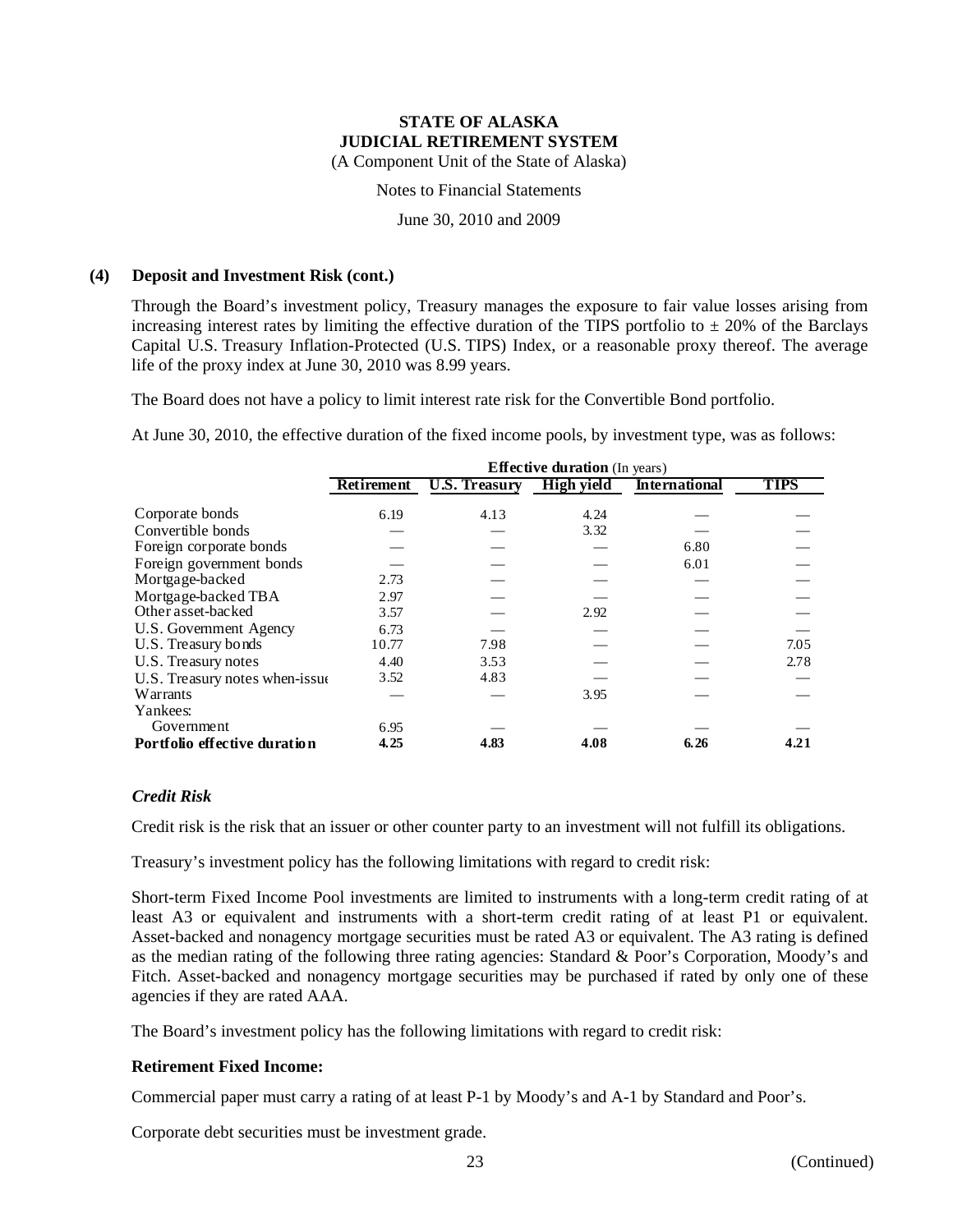(A Component Unit of the State of Alaska)

Notes to Financial Statements

June 30, 2010 and 2009

#### **(4) Deposit and Investment Risk (cont.)**

Corporate, asset-backed and nonagency mortgage securities must be investment grade. Investment grade is defined as the median rating of Standard & Poor's, Moody's and Fitch. Asset-backed and nonagency mortgage securities may be purchased if only rated by one of these agencies if they are rated AAA. Corporate bonds may be purchased if rated by two of these agencies.

No more than 40% of the portfolio's assets may be invested in investment grade corporate debt.

No more than 15% of the portfolio's assets may be invested in BBB+ to BBB- rated debt by Standard and Poor's Corporation or the equivalent by Moody's or Fitch.

#### **Intermediate U.S. Treasury Fixed Income:**

No more than 5% of the portfolio's assets may be invested in securities that are not full faith and credit obligations of the U.S. Government at the time of purchase.

No more than 10% of the portfolio's assets may be invested in securities that are not nominal, coupon-paying United States Treasury obligations at the time of purchase.

Corporate, asset-backed and nonagency mortgage securities must be investment grade. Investment grade is defined as the median rating of Standard & Poor's, Moody's and Fitch. Asset-backed and nonagency mortgage securities may be purchased if only rated by one of these agencies if they are rated AAA. Corporate bonds may be purchased if rated by two of these agencies.

#### **High Yield:**

No more than 10% of the portfolio's assets may be invested in securities rated A3 or higher.

No more than 25% of the portfolio's assets may be invested in securities rated below B3.

No more than 5% of the portfolio's assets may be invested in unrated securities.

No more than 10% of the portfolio's assets may be invested in countries not rated investment grade, including emerging markets.

The lower of any Standard & Poor's, Moody's or Fitch rating will be used for limits on securities rated below B3 and the higher rating will be used for limits on securities rated A3 or higher.

#### **International Fixed Income:**

Corporate and asset-backed obligations must be rated investment grade or better by a recognized credit rating agency.

Commercial paper and euro commercial paper must be rated A-1 by Standard & Poor's or P-1 by Moody's or the equivalent of a comparable rating agency.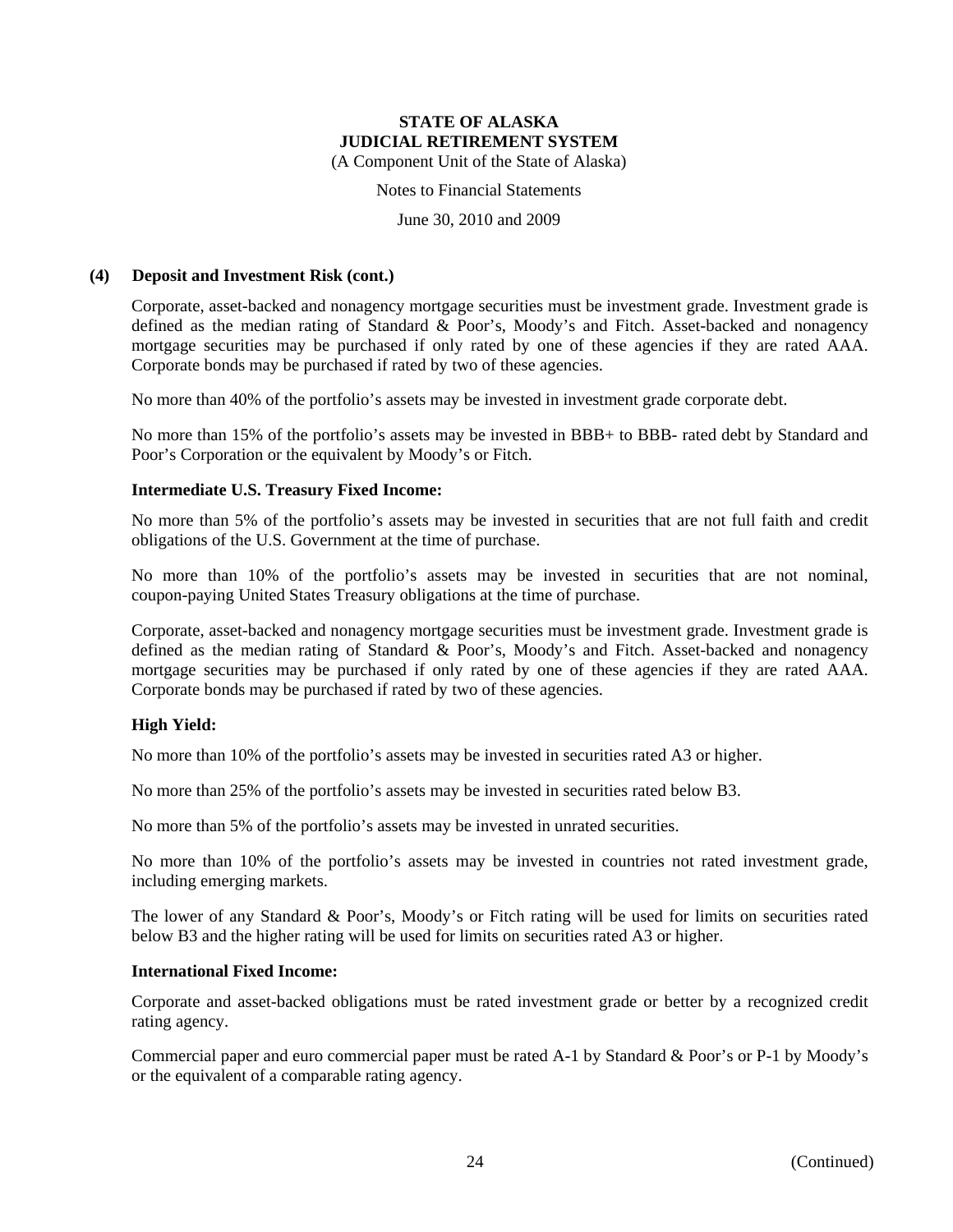(A Component Unit of the State of Alaska)

Notes to Financial Statements

June 30, 2010 and 2009

#### **(4) Deposit and Investment Risk (cont.)**

#### **Convertible Bonds:**

Nonrated convertible securities are permitted provided the manager is able to assign an appropriate credit rating consistent with the criteria used by Standard and Poor's, Moody's or Fitch. Nonrated securities are limited to 35% of the total market value of the portfolio.

The weightedaverage rating of the portfolio shall not fall below the Standard and Poor's equivalent of B.

Investments are limited to instruments with a credit rating above CCC\_ by Standard and Poor's and Caa3 by Moody's. However, the manager may continue to hold securities downgraded below CCC by Standard and Poor's and Caa3 by Moody's if such an investment is considered appropriate given the Board's investment objective.

In case of a split rating by two or more of the rating agencies, the lower rating shall apply.

#### **TIPS:**

Commercial paper must be rated at least P-1 by Moody's and A-1 by Standard and Poor's.

Corporate debt securities must be investment grade.

No more than 5% of the portfolio's assets may be invested in investment grade corporate debt.

No more than 5% of the portfolio's assets may be invested in BBB+ to BBB- rated debt by Standard  $\&$ Poor's or the equivalents by Moody's or Fitch.

Corporate, asset-backed and nonagency mortgage securities must be rated investment grade. The investment grade rating is defined as the median rating of the following three rating agencies: Standard & Poor's, Moody's, and Fitch. Asset-backed and nonagency mortgage securities may be purchased if only rated by one of these agencies if they are rated AAA. Corporate bonds may be purchased if rated by two of these agencies.

### **Domestic Equity, International Equity and Emerging Markets Separate Accounts:**

Corporate debt obligations must carry a rating of at least A or better by Moody's, Standard & Poor's or Fitch rating services.

Commercial paper must bear the highest rating assigned by Moody's, Standard & Poor's, or Fitch rating services.

The Board does not have a policy to limit the concentration of credit risk for the Collective Investment Funds.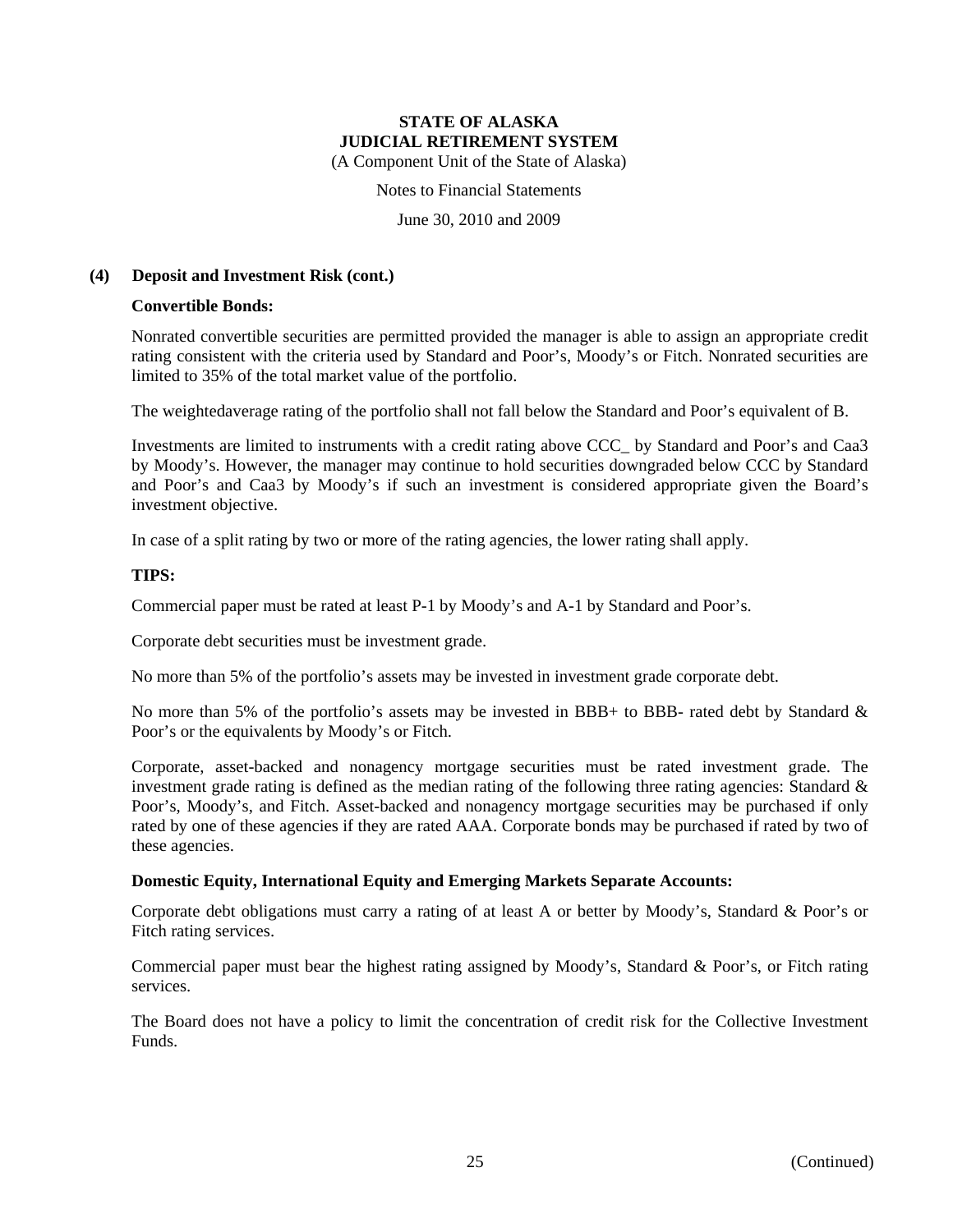(A Component Unit of the State of Alaska)

Notes to Financial Statements

June 30, 2010 and 2009

### **(4) Deposit and Investment Risk (cont.)**

At June 30, 2010, the Plan's investments consisted of securities with credit quality ratings issued by nationally recognized statistical rating organizations as follows (using Standard & Poor's Corporation rating scale):

|                                 |                | <b>Fixed income pools</b> |                          |                          |                          |                          |                          |         |  |
|---------------------------------|----------------|---------------------------|--------------------------|--------------------------|--------------------------|--------------------------|--------------------------|---------|--|
| <b>Investment type</b>          | Rating         | Short-term                | Retirement               | U.S. treasury            | <b>High yield</b>        | <b>International</b>     | Convertible              | TIPS    |  |
| Bridge loans                    | Not rated      | 0.00%                     | 0.00%                    | 0.00%                    | 0.16%                    | 0.00%                    | 0.00%                    | 0.00%   |  |
| Commercial paper                | $A-1$          | 1.17                      |                          |                          |                          |                          |                          |         |  |
| Commercial paper                | Not rated      | 4.03                      |                          |                          |                          |                          | $\overline{\phantom{0}}$ |         |  |
| Convertible bonds               | AAA            |                           |                          | $\overline{\phantom{0}}$ |                          | $\overline{\phantom{0}}$ | 1.52                     |         |  |
| Convertible bonds               | AA             |                           |                          |                          |                          |                          | 2.22                     |         |  |
| Convertible bonds               | $\overline{A}$ |                           |                          |                          |                          |                          | 8.61                     |         |  |
| Convertible bonds               | <b>BBB</b>     |                           |                          | $\overline{\phantom{0}}$ |                          | $\overline{\phantom{0}}$ | 14.31                    |         |  |
| Convertible bonds               | BB             | $\overline{\phantom{a}}$  | $\overline{\phantom{0}}$ | $\overline{\phantom{0}}$ | $\overline{\phantom{0}}$ | $\overline{\phantom{0}}$ | 19.80                    |         |  |
| Convertible bonds               | $\, {\bf B}$   |                           |                          | $\overline{\phantom{0}}$ | 0.33                     | $\overline{\phantom{0}}$ | 18.13                    |         |  |
| Convertible bonds               | CCC            |                           |                          | $\overline{\phantom{0}}$ |                          |                          | 4.51                     |         |  |
| Convertible bonds               | Not rated      |                           |                          | $\overline{\phantom{0}}$ | 0.20                     | $\overline{\phantom{0}}$ | 22.29                    |         |  |
| Corporate bonds                 | AAA            | 41.70                     | 0.10                     | 0.77                     |                          | $\overline{\phantom{0}}$ |                          |         |  |
| Corporate bonds                 | AA             | 1.88                      | 2.64                     |                          |                          |                          |                          |         |  |
| Corporate bonds                 | A              | 3.74                      | 9.77                     | $\overline{\phantom{0}}$ |                          |                          |                          |         |  |
| Corporate bonds                 | <b>BBB</b>     |                           | 6.85                     | 0.75                     | 3.67                     |                          |                          |         |  |
| Corporate bonds                 | <b>BB</b>      |                           |                          | $\overline{\phantom{0}}$ | 33.72                    | $\overline{\phantom{a}}$ |                          |         |  |
| Corporate bonds                 | $\, {\bf B}$   |                           |                          | $\overline{\phantom{0}}$ | 42.61                    |                          |                          |         |  |
| Corporate bonds                 | CCC            |                           |                          |                          | 9.69                     |                          |                          |         |  |
|                                 | D              |                           | $\overline{\phantom{0}}$ | $\overline{\phantom{a}}$ | 0.12                     | $\overline{\phantom{a}}$ |                          |         |  |
| Corporate bonds                 | Not rated      | 1.35                      | 0.39                     |                          | 4.04                     |                          | $\overline{\phantom{0}}$ |         |  |
| Corporate bonds                 | AAA            |                           |                          |                          |                          | 26.91                    |                          |         |  |
| Foreign corporate bonds         |                |                           |                          |                          |                          |                          |                          |         |  |
| Foreign corporate bonds         | AA             |                           |                          |                          |                          | 2.89                     |                          |         |  |
| Foreign corporate bonds         | A              |                           |                          |                          |                          | 4.91                     |                          |         |  |
| Foreign corporate bonds         | <b>BBB</b>     | $\overline{\phantom{0}}$  | $\overline{\phantom{0}}$ |                          | $\overline{\phantom{0}}$ | 1.16                     |                          |         |  |
| Foreign government bonds        | AAA            |                           |                          |                          |                          | 13.30                    |                          |         |  |
| Foreign government bonds        | AA             |                           |                          |                          |                          | 18.67                    |                          |         |  |
| Foreign government bonds        | A              |                           |                          |                          | $\overline{\phantom{0}}$ | 16.02                    |                          |         |  |
| Foreign government bonds        | NA             |                           |                          |                          |                          | 14.34                    |                          |         |  |
| Mortgage-backed                 | AAA            | 0.79                      | 27.48                    |                          |                          |                          |                          |         |  |
| Mortgage-backed                 | AA             |                           | 0.64                     |                          |                          |                          |                          |         |  |
| Mortgage-backed                 | A              |                           | 0.18                     |                          |                          |                          |                          |         |  |
| Mortgage-backed                 | Not rated      | 0.03                      | 0.58                     |                          |                          |                          |                          |         |  |
| Mortgage-backed TBA             | Not rated      |                           | 9.47                     |                          |                          |                          |                          |         |  |
| Other asset-backed              | AAA            | 21.16                     | 0.09                     |                          |                          |                          |                          |         |  |
| Other asset-backed              | AA             |                           | 0.09                     |                          |                          |                          |                          |         |  |
| Other asset-backed              | <b>BBB</b>     | $\overline{\phantom{a}}$  | 0.11                     |                          |                          | $\sim$                   |                          |         |  |
| Other asset-backed              | <b>BB</b>      |                           |                          |                          | 0.16                     |                          |                          |         |  |
| Other asset-backed              | Not rated      | 1.68                      |                          |                          |                          |                          |                          |         |  |
| Overnight sweep account (lmcs)  | Not rated      |                           |                          |                          | 3.42                     |                          | 1.23                     |         |  |
| Short-term investment fund      | Not rated      | $\overline{\phantom{0}}$  | $\overline{\phantom{0}}$ | $\overline{\phantom{0}}$ |                          | 0.46                     |                          |         |  |
| U.S. government agency          | <b>AAA</b>     | 1.07                      | 0.54                     |                          |                          |                          |                          |         |  |
| U.S. government agency          | Not rated      | 5.84                      |                          |                          |                          |                          |                          |         |  |
| U.S. Treasury bills             | <b>AAA</b>     | 12.65                     | -                        |                          |                          |                          |                          |         |  |
| U.S. Treasury bills when-issued | AAA            | 1.95                      |                          | $\overline{\phantom{a}}$ |                          | $\overline{\phantom{a}}$ |                          |         |  |
| U.S. Treasury bonds             | AAA            |                           | 5.55                     | 8.64                     |                          |                          |                          | 33.90   |  |
| U.S. Treasury notes             | AAA            | $\overline{\phantom{0}}$  | 15.74                    | 73.46                    |                          |                          |                          | 64.48   |  |
| U.S. Treasury notes when-issued | AAA            |                           | 17.03                    | 13.37                    |                          |                          | $\overline{\phantom{0}}$ |         |  |
| Yankees:                        |                |                           |                          |                          |                          |                          |                          |         |  |
| Government                      | <b>BBB</b>     |                           | 0.11                     |                          |                          |                          |                          |         |  |
| Corporate                       | AAA            | 0.58                      |                          |                          |                          |                          |                          |         |  |
| Corporate                       | AA             | 0.20                      |                          | $\overline{\phantom{a}}$ |                          |                          |                          |         |  |
| Corporate                       | Not rated      | 0.58                      | ▃                        | $\overline{\phantom{0}}$ |                          | –                        |                          |         |  |
| No credit exposure              |                | (0.40)                    | 2.64                     | 3.01                     | 1.88                     | 1.34                     | 7.38                     | 1.62    |  |
|                                 |                | 100.00%                   | 100.00%                  | 100.00%                  | 100.00%                  | 100.00%                  | 100.00%                  | 100.00% |  |
|                                 |                |                           |                          |                          |                          |                          |                          |         |  |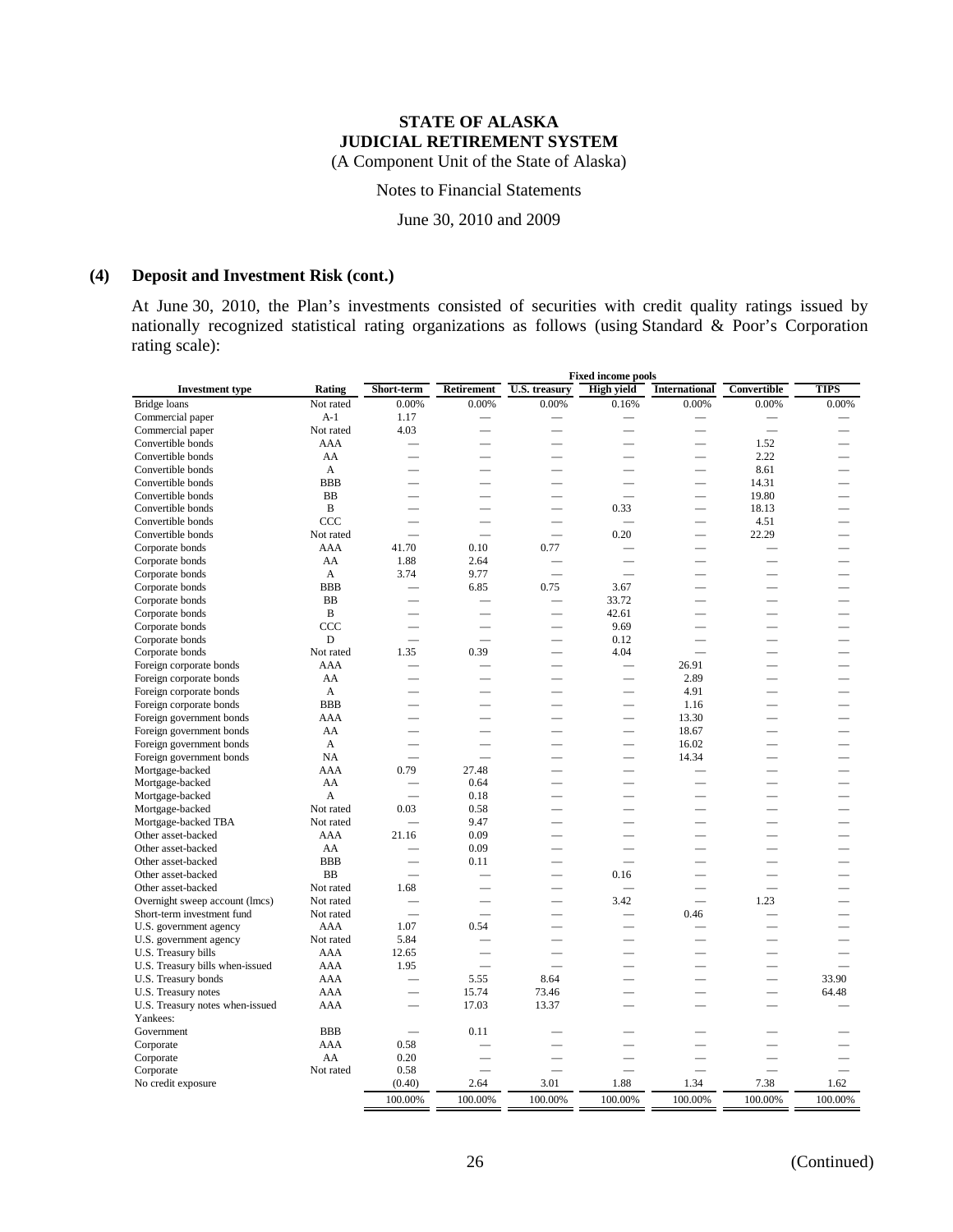(A Component Unit of the State of Alaska)

Notes to Financial Statements

June 30, 2010 and 2009

#### **(4) Deposit and Investment Risk (cont.)**

#### *Custodial Credit Risk – Deposits*

Custodial credit risk is the risk that deposits may not be returned in the event of a bank failure. The Board does not have a policy in relation to custodial credit risk for deposits. At June 30, 2010, the Plan's Invested Assets had the following uncollateralized and uninsured deposits:

|                                 | Amount  |
|---------------------------------|---------|
| International equity pool       | 279,510 |
| International fixed income pool | 1.769   |

### *Foreign Currency Risk*

Foreign Currency Risk is the risk that changes in exchange rates will adversely impact the fair value of an investment. The Board's policy with regard to foreign currency risk in the International Fixed Income Pool is to restrict obligations to those issued in the currencies of countries represented in the Citigroup Non-USD World Government Bond Index and Mexico. The Board has no specific policy with regard to foreign currency risk relating to international or private equity. However, through its asset allocation policy, the Board limits total investments in international fixed income, global equity ex-U.S and private equity to the following:

> Fixed-Income Global Equity Ex-U.S. Private Equity Pool 23% 26% 12%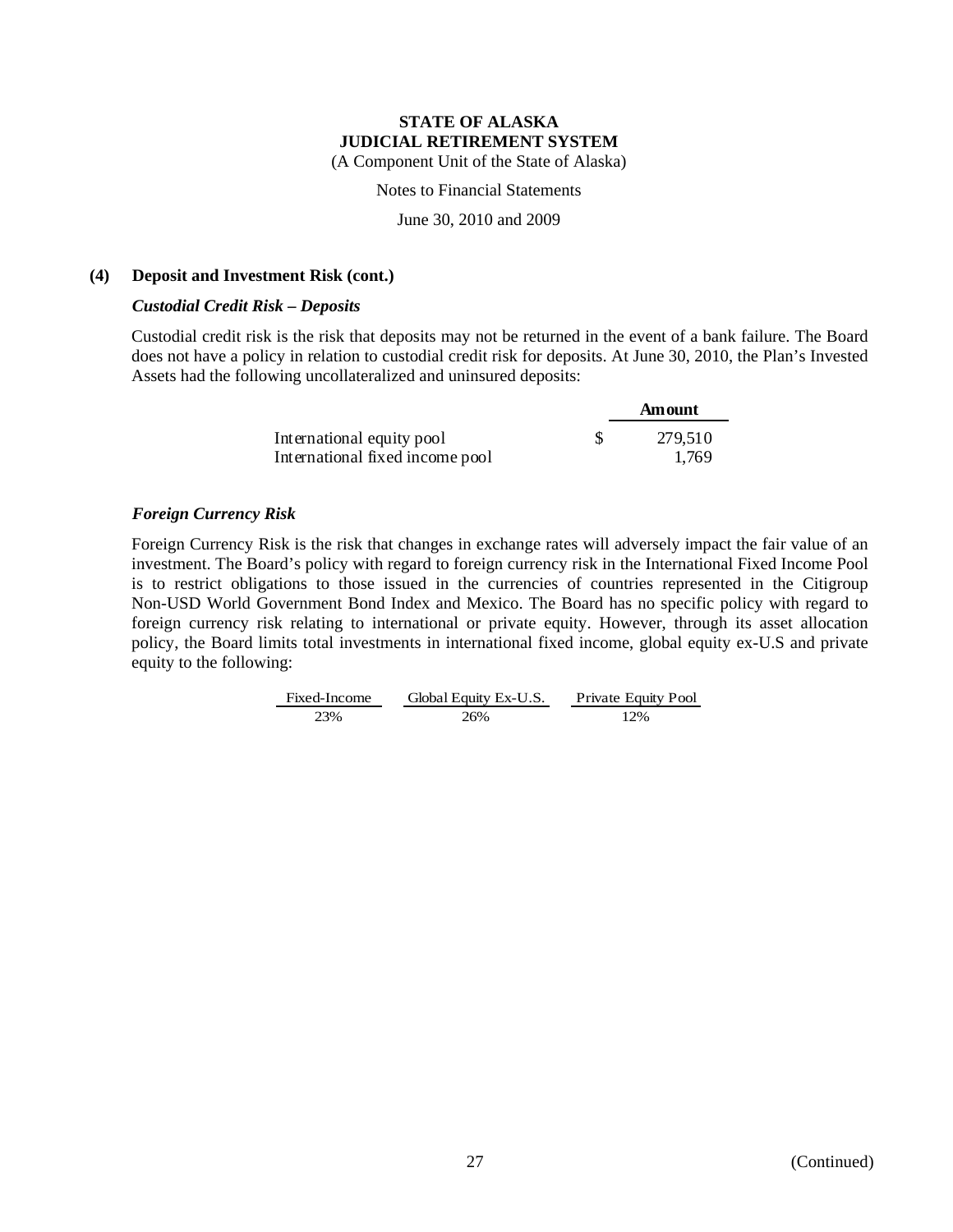(A Component Unit of the State of Alaska)

Notes to Financial Statements

June 30, 2010 and 2009

### **(4) Deposit and Investment Risk (cont.)**

At June 30, 2010, the Plan had exposure to foreign currency risk with the following deposits:

|                          | <b>Amount</b>                                |                                     |  |  |
|--------------------------|----------------------------------------------|-------------------------------------|--|--|
| <b>Currency</b>          | <b>International</b><br>fixed income<br>pool | <b>International</b><br>equity pool |  |  |
| <b>Australian Dollar</b> | \$<br>$\overline{2}$                         | 565                                 |  |  |
| Canadian Dollar          |                                              | 1,105                               |  |  |
| Danish Krone             |                                              | 121                                 |  |  |
| Euro Currency            | 1,226                                        | 243,574                             |  |  |
| Hong Kong Dollar         |                                              | 1,561                               |  |  |
| Israeli Shekel           |                                              | 263                                 |  |  |
| Japanese Yen             | 541                                          | 29,379                              |  |  |
| New Taiwan Dollar        |                                              | 17                                  |  |  |
| New Zealand Dollar       |                                              | 24                                  |  |  |
| Norwegian Krone          |                                              | 160                                 |  |  |
| Pound Sterling           |                                              | 1,220                               |  |  |
| Singapore Dollar         |                                              | 595                                 |  |  |
| Swedish Krona            |                                              | 344                                 |  |  |
| S wiss Franc             |                                              | 582                                 |  |  |
|                          | \$<br>1,769                                  | 279,510                             |  |  |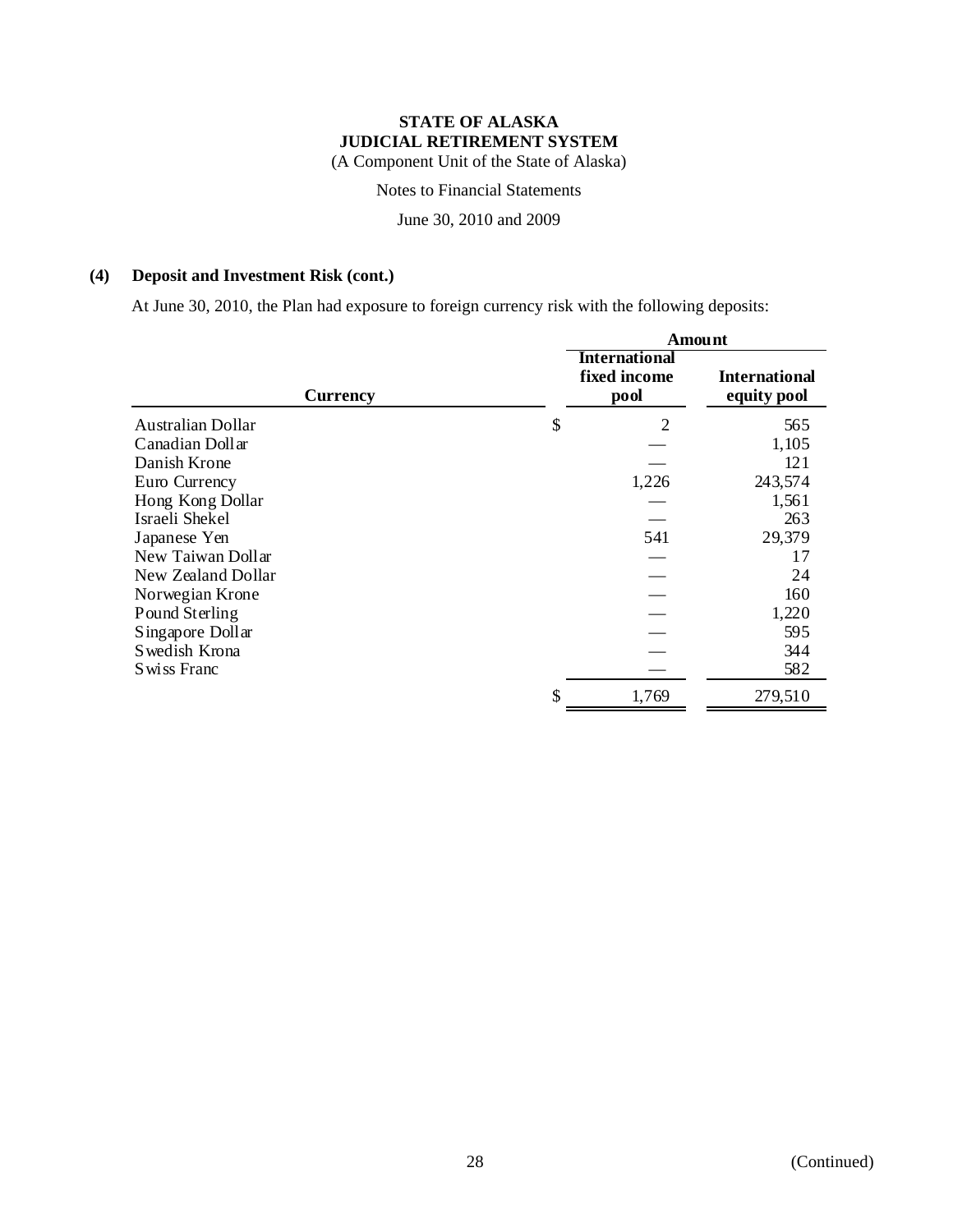(A Component Unit of the State of Alaska)

Notes to Financial Statements

June 30, 2010 and 2009

#### **(4) Deposit and Investment Risk (cont.)**

At June 30, 2010, the Plan had exposure to foreign currency risk with the following investments:

|                       |    | <b>Amount</b> |                                        |                      |                |  |  |  |  |
|-----------------------|----|---------------|----------------------------------------|----------------------|----------------|--|--|--|--|
|                       |    |               |                                        | <b>International</b> | Private        |  |  |  |  |
|                       |    |               | <b>International fixed income pool</b> | equity pool          | equity pool    |  |  |  |  |
|                       |    | Foreign       |                                        |                      | <b>Limited</b> |  |  |  |  |
| Currency              |    | government    | Corporate                              | <b>Equity</b>        | partnerships   |  |  |  |  |
| Australian Dollar     | \$ | 242,165       |                                        | 349,142              |                |  |  |  |  |
| <b>Brazilian Real</b> |    |               |                                        | 26,441               |                |  |  |  |  |
| Canadian Dollar       |    |               |                                        | 488,529              |                |  |  |  |  |
| Danish Krone          |    |               |                                        | 143,391              |                |  |  |  |  |
| Euro Currency         |    | 331,645       | 102,662                                | 4,925,019            | 1,071,916      |  |  |  |  |
| Hong Kong Dollar      |    |               |                                        | 373,802              |                |  |  |  |  |
| Indonesian Rupiah     |    |               |                                        | 23,427               |                |  |  |  |  |
| Israeli Shekel        |    |               |                                        | 5,730                |                |  |  |  |  |
| Japanese Yen          |    | 192,000       | 503,384                                | 3,763,553            |                |  |  |  |  |
| Malaysian Ringgit     |    |               |                                        | 22,064               |                |  |  |  |  |
| New Taiwan Dollar     |    |               |                                        | 62,310               |                |  |  |  |  |
| New Zealand Dollar    |    |               |                                        | 14,662               |                |  |  |  |  |
| Norwegian Krone       |    |               |                                        | 81,654               |                |  |  |  |  |
| Polish Zloty          |    | 62,374        |                                        |                      |                |  |  |  |  |
| Pound Sterling        |    | 224,593       |                                        | 2,828,040            | 162,084        |  |  |  |  |
| Singapore Dollar      |    |               |                                        | 86,911               |                |  |  |  |  |
| South African Rand    |    |               |                                        | 8,815                |                |  |  |  |  |
| South Korean Won      |    |               |                                        | 269,376              |                |  |  |  |  |
| Swedish Krona         |    |               |                                        | 283,695              |                |  |  |  |  |
| Swiss Franc           |    |               |                                        | 1,105,908            |                |  |  |  |  |
| Turkish Lira          |    |               |                                        | 49,462               |                |  |  |  |  |
|                       | \$ | 1,052,777     | 606,046                                | 14,911,931           | 1,234,000      |  |  |  |  |

At June 30, 2010, the Plan also had exposure to foreign currency risk in the Emerging Markets Equity Pool. This pool consists of investments in commingled funds; therefore no disclosure of specific currencies is made.

#### *Concentration of Credit Risk*

Treasury's policy with regard to concentration of credit risk for the Short-term Fixed Income Pool is to prohibit the purchase of more than five percent of the portfolio's assets in corporate bonds of any one company or affiliated group. This provision does not apply to securities backed by the full faith and credit of the United States Government.

The Board's policy with regard to concentration of credit risk for the Retirement Fixed Income, Intermediate U.S. Treasury Fixed Income, High Yield, International Fixed Income and Convertible Bond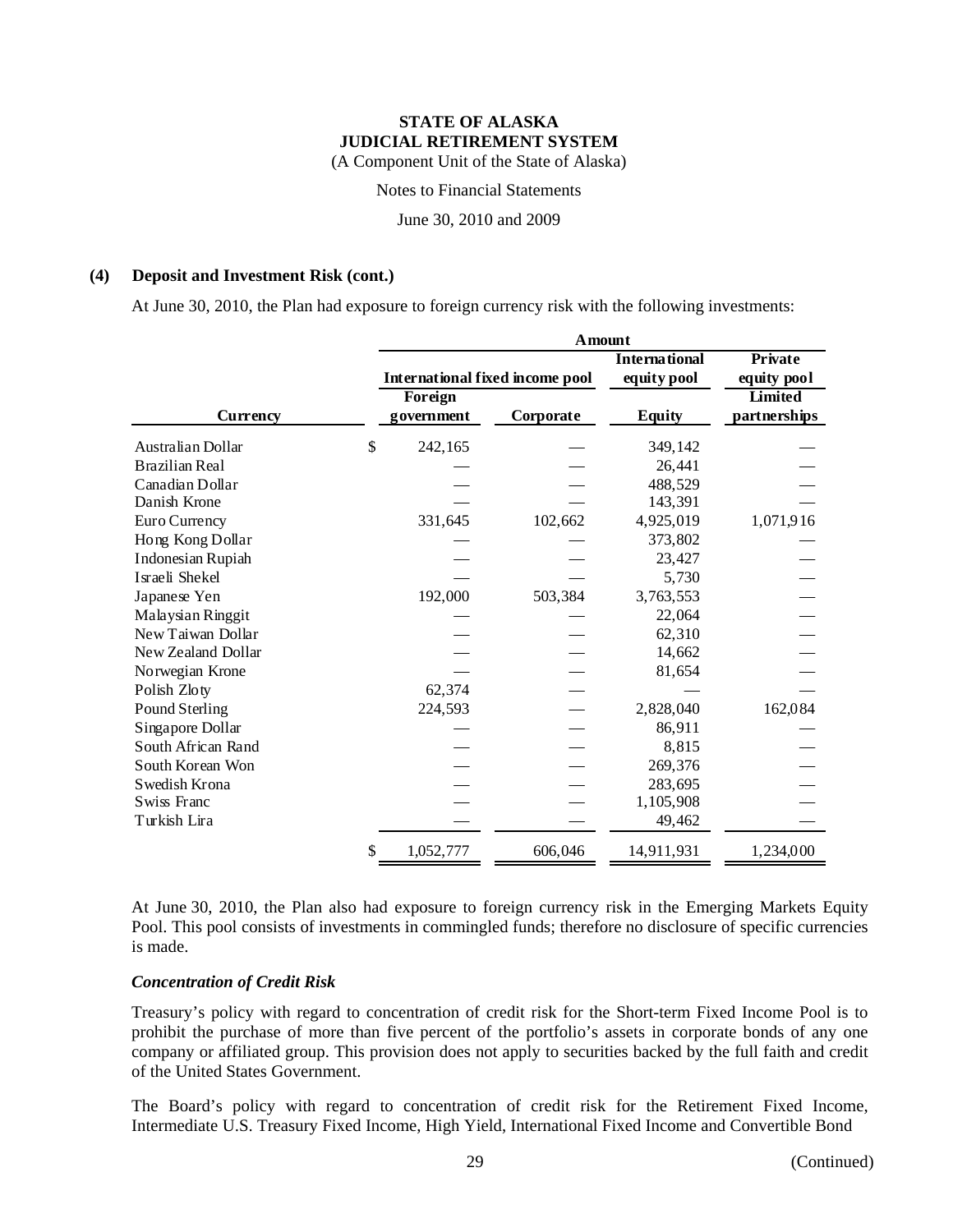(A Component Unit of the State of Alaska)

Notes to Financial Statements

June 30, 2010 and 2009

#### **(4) Deposit and Investment Risk (cont.)**

Pools is to prohibit the purchase of more than five percent of the portfolio's assets in corporate bonds of any one company or affiliated group. The Board does not have a policy with regard to concentration of credit for the TIPS Pools.

At June 30, 2010, the Plan Invested Assets did not have exposure to any one issuer greater than 5% of total invested assets.

#### **(5) Foreign Exchange, Derivative, and Counterparty Credit Risk**

The Plan is exposed to credit risk on investment derivative instruments that are in asset positions. The Board has no policy of requiring collateral or other security to support derivative instruments subject to credit risk. Additionally, the Board has no policy regarding entering into netting arrangements when it enters into derivative instrument transactions with a counterparty, nor does the Board have a policy for contingencies.

On June 30, 2010 the Plan had the following derivative instruments outstanding:

|                              | <b>Changes in fair value</b> | Fair value at June 30, 2010 |                       |   |          |                 |  |
|------------------------------|------------------------------|-----------------------------|-----------------------|---|----------|-----------------|--|
|                              | <b>Classification</b>        | Amount                      | <b>Classification</b> |   | Amount   | <b>Notional</b> |  |
| Rights                       | Investment Revenue \$        | 5.103                       | Common Stock          | S | 3.182    | 100,171         |  |
| Warrants                     | <b>Investment Revenue</b>    | (965)                       | <b>Common Stock</b>   |   | 231      | 86              |  |
| <b>Index Futures Long</b>    | <b>Investment Revenue</b>    | 38,365                      | <b>Futures</b>        |   | (12,023) | 226             |  |
| <b>FX</b> Forwards           | <b>Investment Revenue</b>    | 26,602                      | Long Term Instruments |   | 5.102    |                 |  |
| <b>TBA</b> Transactions Long | <b>Investment Revenue</b>    | 105,104                     | Long Term Instruments |   | 11,840   | 940,735         |  |
| Grand total                  |                              | 174,209                     |                       | S | 8,332    |                 |  |

The International Equity Pool includes foreign currency forward contracts to buy and sell specified amounts of foreign currencies at specified rates on specified future dates for the purpose of hedging existing security positions. The counterparties to the foreign currency forward contracts consist of a diversified group of financial institutions. Credit risk exposure exists to the extent of nonperformance by these counterparties; however, the risk of default is considered to be remote. The market risk is limited to the difference between contractual rates and forward rates at the balance sheet date.

At June 30, 2010 the Plan had the following counterparty credit and counterparty concentration risk associated with its investment derivative positions:

| <b>Counterparty Name</b>             | <b>Amount of</b><br>net exposure | <b>S&amp;P</b> rating | <b>Fitch rating</b> | Moody's<br>rating |
|--------------------------------------|----------------------------------|-----------------------|---------------------|-------------------|
| Credit Suisse London Branch (GFX) \$ | 1.406                            | $A+$                  | $AA-$               | Aal               |
| Mellon Bank                          | 9,212                            | $AA-$                 | AA-                 | Aa2               |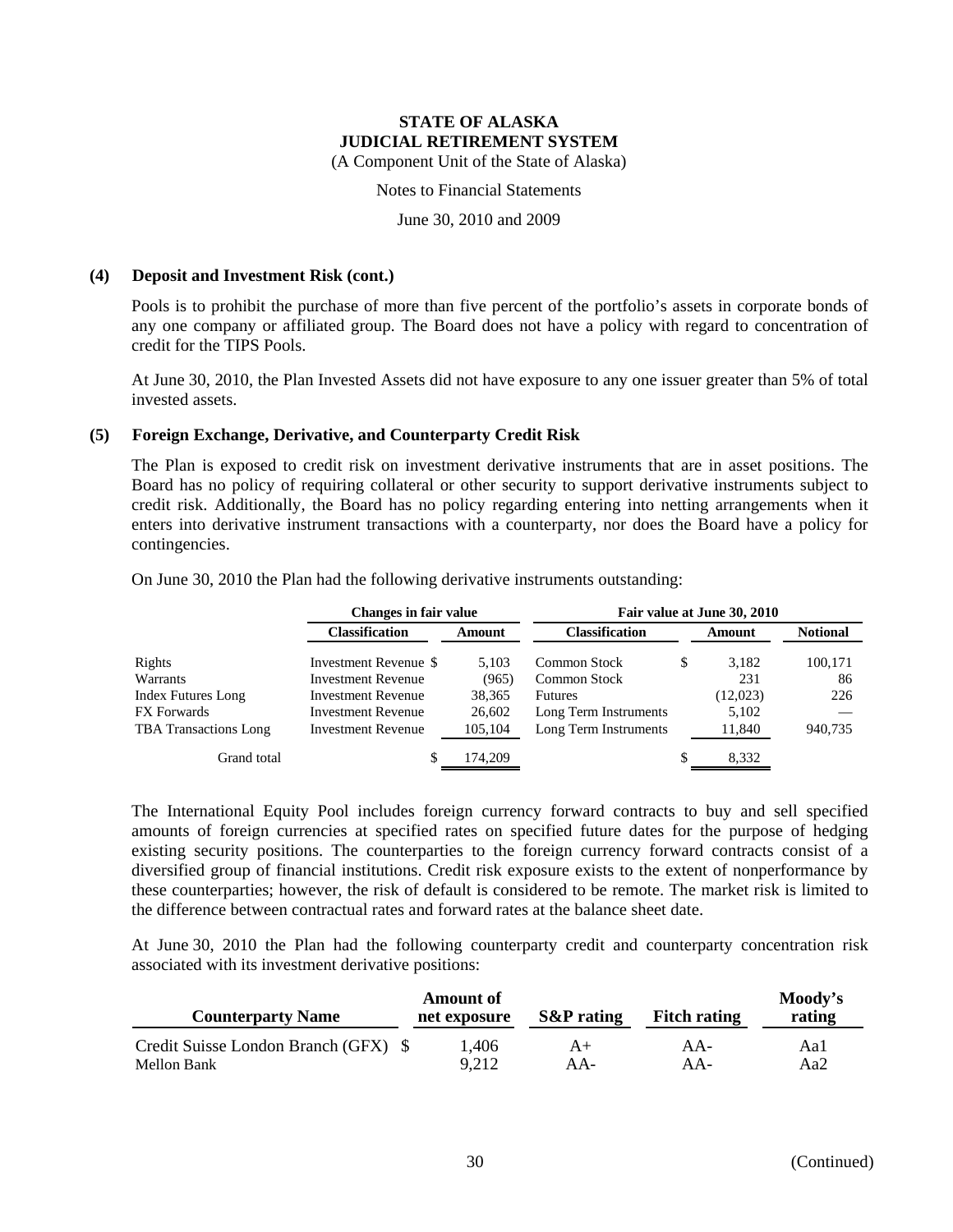(A Component Unit of the State of Alaska)

Notes to Financial Statements

June 30, 2010 and 2009

#### **(5) Foreign Exchange, Derivative, and Counterparty Credit Risk (cont.)**

| Maximum amount of loss the Plan would face in case of default of all         |        |
|------------------------------------------------------------------------------|--------|
| counterparties <i>i.e.</i> aggregated (positive) fair value of OTC positions |        |
| as of June 30, 2010                                                          | 10.618 |
| Effect of collateral reducing maximum exposure                               |        |
| Liabilities subject to netting arrangements reducing exposure                |        |
| Resulting net exposure                                                       | 10,618 |

#### **(6) Claims Payable**

The liability for claims incurred but not reported represents the estimated amounts necessary to settle all outstanding claims, incurred but not reported, as of the balance sheet date. The Plan's reserve estimates are based primarily on historical development patterns adjusted for current trends that would modify past experience. Claims are reevaluated periodically to consider the effects of inflation, claims settlement trends and other economic factors. The process of establishing loss reserves is subject to uncertainties that are normal, recurring and inherent in the healthcare business.

Changes in the balances of claims liabilities follows:

| Beginning of year:                                                                           |    |                         |
|----------------------------------------------------------------------------------------------|----|-------------------------|
| Due to State of Alaska General Fund for<br>outstanding warrants<br>Incurred but not reported | \$ | 48,103                  |
| Total, beginning of year                                                                     |    | 48,103                  |
| Benefit deductions<br>Benefits paid                                                          |    | 1,031,333<br>(956, 436) |
| Total, end of year                                                                           | \$ | 123,000                 |
| End of year:<br>Due to State of Alaska General Fund                                          |    |                         |
| for outstanding warrants                                                                     | \$ |                         |
| Incurred but not reported                                                                    |    | 123,000                 |
| Total, end of year                                                                           | S  | 123,000                 |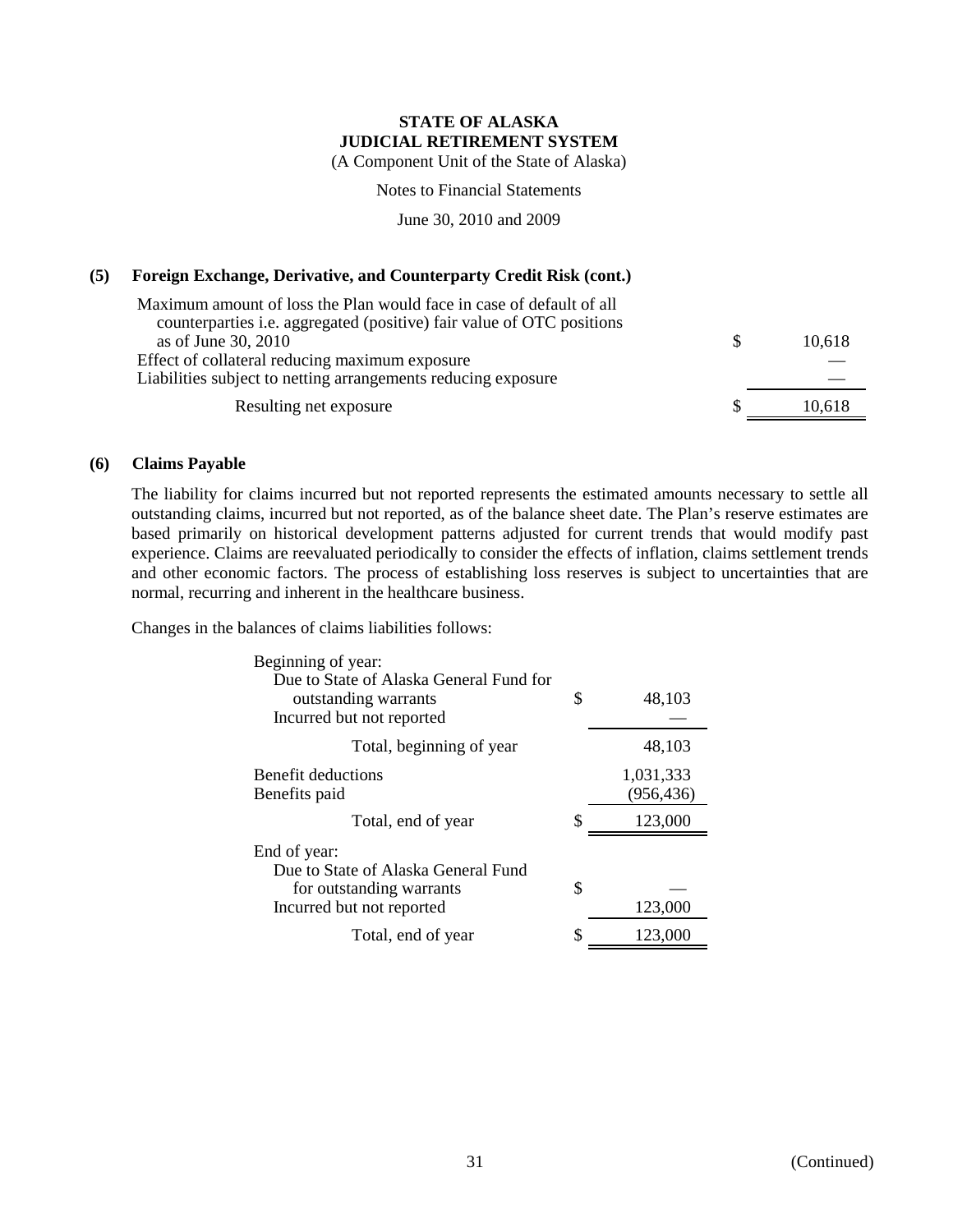(A Component Unit of the State of Alaska)

Notes to Financial Statements

June 30, 2010 and 2009

#### **(7) Funded Status and Funding Progress – Pension and Postemployment Healthcare Benefit Plan**

The funded status as of June 30, 2008 of the defined benefit pension and postemployment healthcare benefit plan is as follows:

| <b>Actuarial valuation date</b> | <b>Actuarial</b><br>value of<br>assets | <b>Actuarial</b><br>Accrued<br>Liability<br>$(AAL)$ –<br>entry age | <b>Unfunded</b><br><b>Actuarial</b><br>Accrued<br>Liability<br>(UAAL) | <b>Funded ratio</b> | Covered<br>payroll | <b>UAAL</b> as a<br>percentage of<br>covered<br>payroll |
|---------------------------------|----------------------------------------|--------------------------------------------------------------------|-----------------------------------------------------------------------|---------------------|--------------------|---------------------------------------------------------|
| Pension                         | 122,882,726                            | 130,596,048                                                        | 7.713.322                                                             | 94.09%              | 10.462.322         | 73.72%                                                  |
| Postemployment healthcare       | 18,352,929                             | 19,941,128                                                         | 1,588,199                                                             | 92.04%              | 10.462.322         | 15.18%                                                  |

Actuarial valuations of an ongoing plan involve estimates of the value of reported amounts and assumptions about the probability of occurrence of events far into the future. Examples include assumptions about future employment, mortality, and healthcare cost trend. Actuarially determined amounts are subject to continual revisions as actual results are compared with past expectations and new estimates are made about the future. The schedule of funding progress, presented as required supplementary information following the notes to the financial statements, present multi-year trend information about whether the actuarial values of plan assets are increasing or decreasing over time relative to the actuarial accrued liabilities for benefits.

The accompanying schedule of employer contributions (unaudited) presents trend information about the amounts contributed to the plan by employers in comparison to the actuarially required contribution (ARC), an amount that is actuarially determined in accordance with the parameters of GASB 43. The ARC represents a level of funding that, if paid on an ongoing basis, is projected to cover normal cost for each year and amortize any unfunded actuarial liabilities (or funding excess) over a period not to exceed thirty years.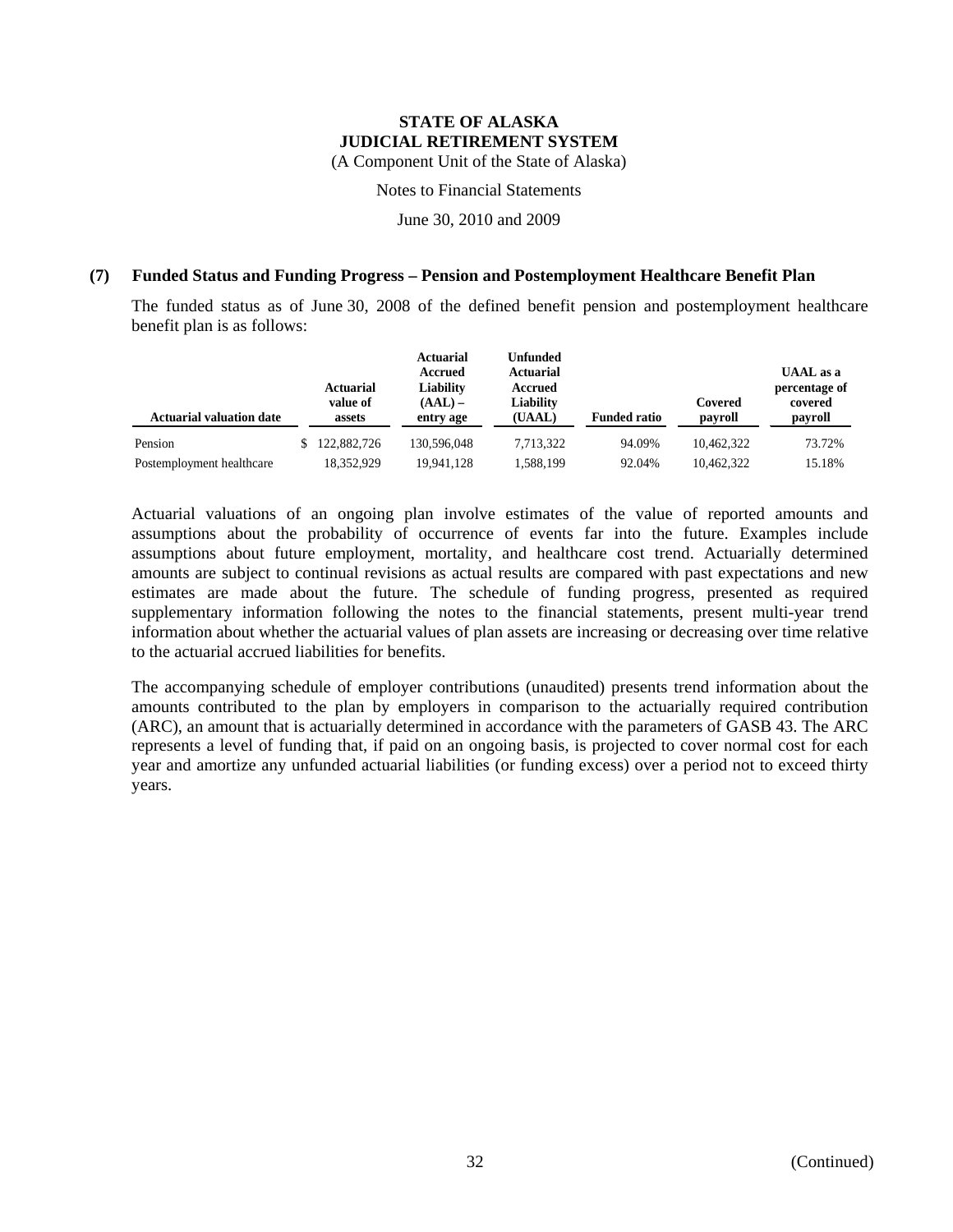(A Component Unit of the State of Alaska)

Notes to Financial Statements

June 30, 2010 and 2009

#### **(7) Funded Status and Funding Progress – Pension and Postemployment Healthcare Benefit Plan (cont.)**

Projections of benefits for financial reporting purposes are based on the substantive plan (the plan as understood by the employer and plan members) and include the types of benefits provided at the time of each valuation and the historical pattern of sharing benefit costs between the employer and plan members to that point. The actuarial method and assumptions used include techniques that are designed to reduce the effects of short term volatility in actuarial accrued liabilities and the actuarial value of assets, consistent with the long term perspective of the calculations. Additional information as of the latest actuarial valuation follows:

| Valuation date                                                                    | June 30, 2008                                                                                  |
|-----------------------------------------------------------------------------------|------------------------------------------------------------------------------------------------|
| Actuarial cost method                                                             | Entry age normal level percentage of pay for pension;<br>level dollar for healthcare           |
| Amortization method                                                               | - Level percentage of pay normal cost for pension<br>- Level dollar normal cost for healthcare |
| Equivalent single amortization period                                             | 13 years                                                                                       |
| Asset valuation method                                                            | 5 year smoothed market                                                                         |
| Actuarial assumptions:<br>Investment rate of return<br>Projected salary increases | $8.25\%$ - includes inflation at $3.5\%$<br>4.0%                                               |
| Cost-of-living adjustment                                                         | 4.0%                                                                                           |

|                    | <b>Medical</b> | <b>Prescription</b><br>drugs |
|--------------------|----------------|------------------------------|
| Health cost trend: |                |                              |
| <b>FY09</b>        | 8.0%           | 10.8%                        |
| <b>FY10</b>        | 7.5            | 9.6                          |
| FY11               | 6.9            | 8.3                          |
| FY12               | 6.4            | 7.1                          |
| <b>FY13</b>        | 5.9            | 5.9                          |
| FY14               | 5.9            | 5.9                          |
| <b>FY15</b>        | 5.9            | 5.9                          |
| <b>FY25</b>        | 5.8            | 5.8                          |
| <b>FY50</b>        | 5.7            | 5.7                          |
| <b>FY100</b>       | 5.1            | 5.1                          |
|                    |                |                              |

GASB 43 requires that the discount rate used in the actuarial valuation be the estimated long term yield on investments that are expected to finance postemployment benefits. Depending on the method by which a plan is financed, the relevant investments could be plan assets, employer assets, or a combination of plan and employer assets. The investment return should reflect the nature and the mix of both current and expected investments and the basis used to determine the actuarial value of assets.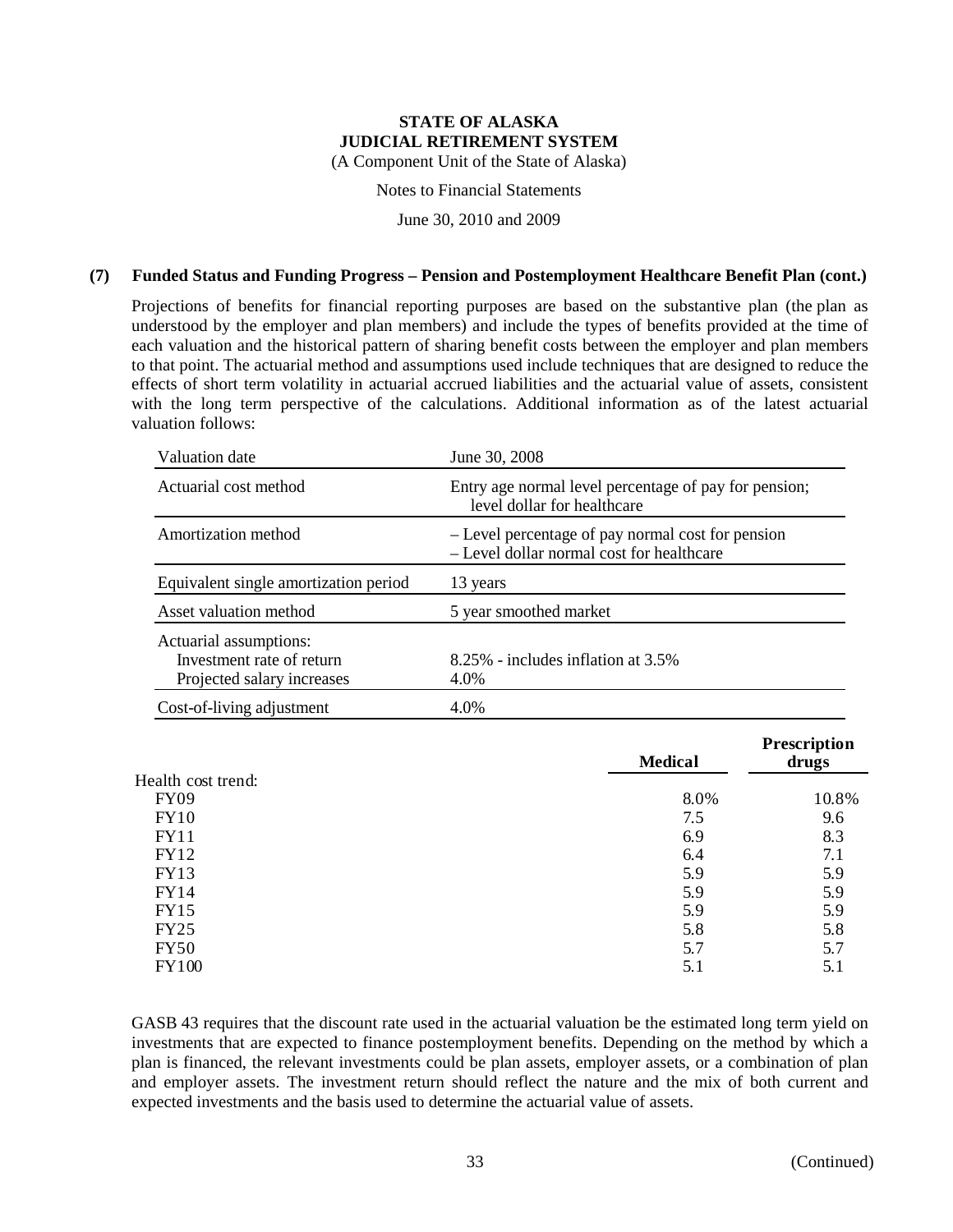(A Component Unit of the State of Alaska)

Notes to Financial Statements

June 30, 2010 and 2009

#### **(7) Funded Status and Funding Progress – Pension and Postemployment Healthcare Benefit Plan (cont.)**

The Plan's retiree healthcare benefits are being fully funded. Therefore, the 8.25% discount rate used for GASB 25 reporting is also applied herein for GASB 43 reporting.

Based on GASB accounting rules, the retiree drug subsidy the State of Alaska receives under Medicare Part D has not been recognized for GASB 43 disclosure purposes.

Using the GASB 43 discount rate determined above and disregarding future Medicare part D payments, the fiscal year 2010 employer ARC for accounting purposes is 12.61% of pay for healthcare benefits and 58.70% of pay for healthcare and pension benefits combined.

#### **(8) Commitments and Contingencies**

#### *Commitments*

The Board entered into an agreement through an external investment manager to provide capital funding for a domestic equity limited partnership. At June 30, 2010, the Plan's share of the unfunded commitment totaled \$306,600. This commitment can be withdrawn annually in December with ninety days notice.

The Board entered into agreements through external investment managers to provide capital funding for limited partnerships as it continues to build the private equity portfolio. At June 30, 2010, the Plan's share of the unfunded commitments totaled \$6,816,593 to be paid through the year 2020.

The Board entered into an agreement through an external investment manager to provide capital funding for a limited partnership as it continues to build the energy investment portfolio. At June 30, 2010, the Plan's share of the unfunded commitment totaled \$358,749 to be paid through the year 2017.

The Board entered into agreements through external investment managers to provide capital funding for real estate investments as it continues to build the real estate portfolio. At June 30, 2010, the Plan's share of these unfunded commitments totaled \$1,416,498 to be paid through the year 2019.

#### *Contingencies*

The Division of Retirement and Benefits (the Division) is a defendant in various lawsuits. Although the outcome of these lawsuits is not presently determinable, in the opinion of the Division's counsel the resolution of these matters will not have a material adverse effect on the financial condition of the Division.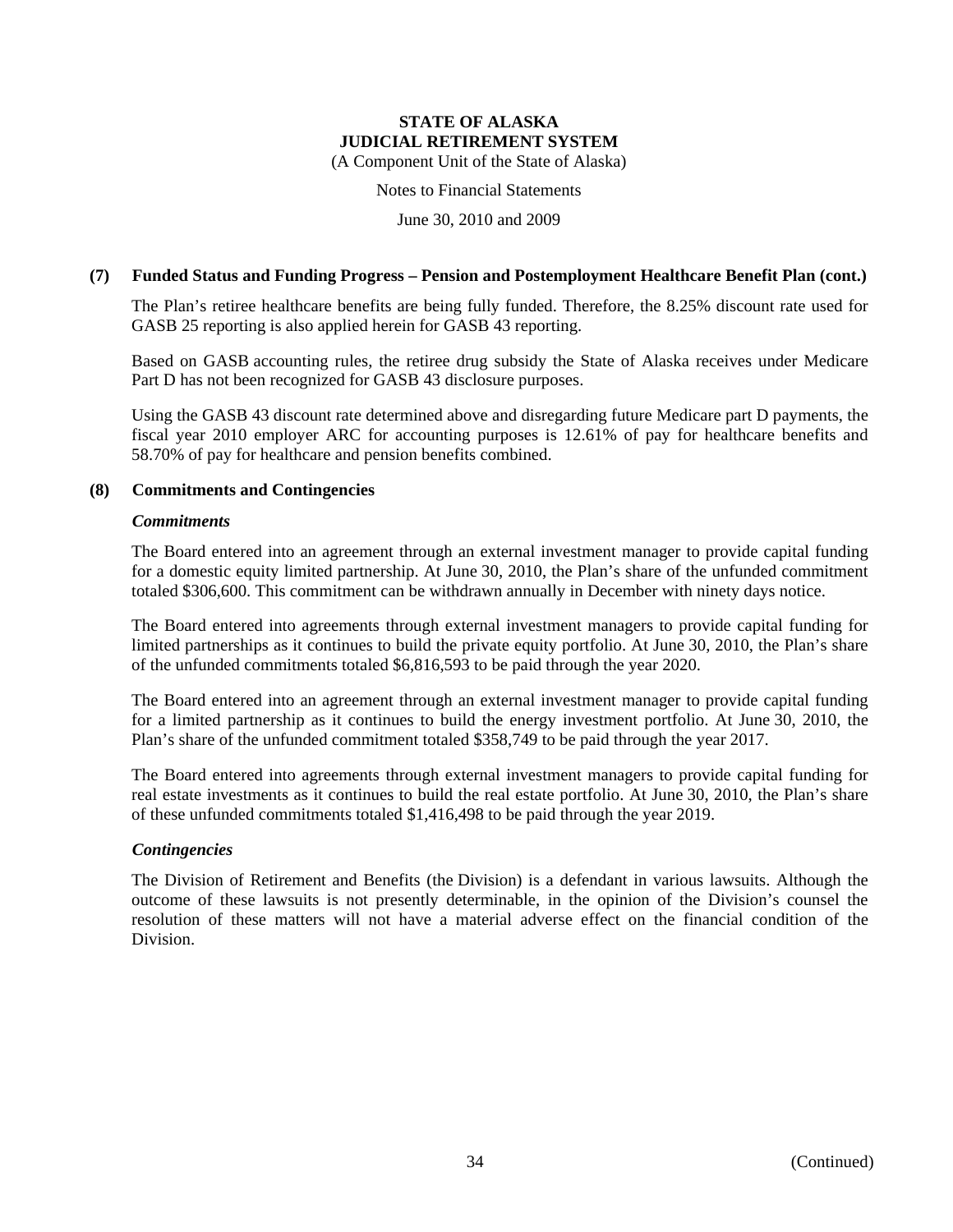(A Component Unit of the State of Alaska)

Notes to Financial Statements

June 30, 2010 and 2009

#### **(9) Medicare Part D Retiree Drug Subsidy**

One of the provisions of Medicare Part D provides sponsors of pension healthcare plans the opportunity to receive a retiree drug subsidy (RDS) payment if the sponsor's plan provides a prescription drug benefit that is actuarially equivalent to the Medicare Part D benefit. The RDS is equal to twenty-eight percent of the amount of eligible prescription drug benefit costs of retirees who are eligible for, but not enrolled in, Medicare Part D, by virtue of continuing to be covered by the sponsor's plan. The Plan was approved for participation in the Medicare Part D program beginning calendar year 2006. The RDS for the six month period ended June 30, 2010, cannot be reasonably estimated, and therefore is not recorded in the financial statements for the period ended June 30, 2010.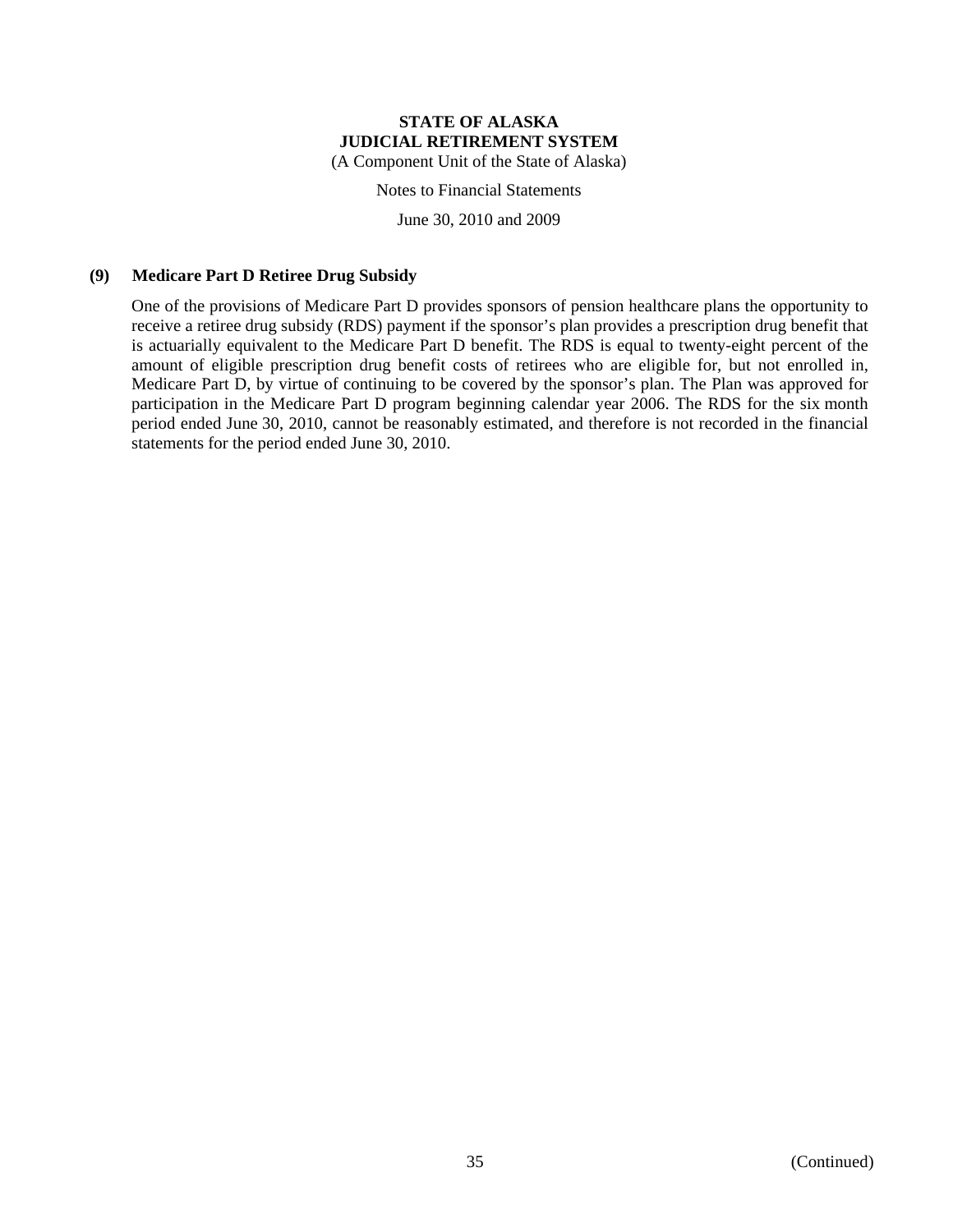#### **STATE OF ALASKA JUDICIAL RETIREMENT SYSTEM** (A Component Unit of the State of Alaska)

Required Supplementary Information (Unaudited)

Schedule of Funding Progress Pension Benefits

June 30, 2010

| <b>Actuarial</b><br>valuation<br>date as of<br>June 30 | <b>Actuarial</b><br>value of<br>plan assets | <b>Actuarial</b><br>accrued<br><b>liabilities</b><br>(AAL) | Unfunded<br>actuarial<br>accrued<br><b>liabilities</b><br>(UAAL) | Funded<br>ratio | Covered<br>payroll | <b>UAAL</b><br>as a<br>percentage<br>of covered<br>payroll |
|--------------------------------------------------------|---------------------------------------------|------------------------------------------------------------|------------------------------------------------------------------|-----------------|--------------------|------------------------------------------------------------|
| 2004                                                   | 53,600,707                                  | 69.505.123                                                 | 15,904,416                                                       | 77.1%           | 6.529.608          | 243.6%                                                     |
| 2006                                                   | 77.310.716                                  | 111.819.972                                                | 34,509,256                                                       | 69.1            | 7.130.592          | 484.0                                                      |
| 2008                                                   | 122,882,726                                 | 130,596,048                                                | 7,713,322                                                        | 94.1            | 10,462,322         | 73.7                                                       |

See accompanying notes to required supplementary information and independent auditors' report.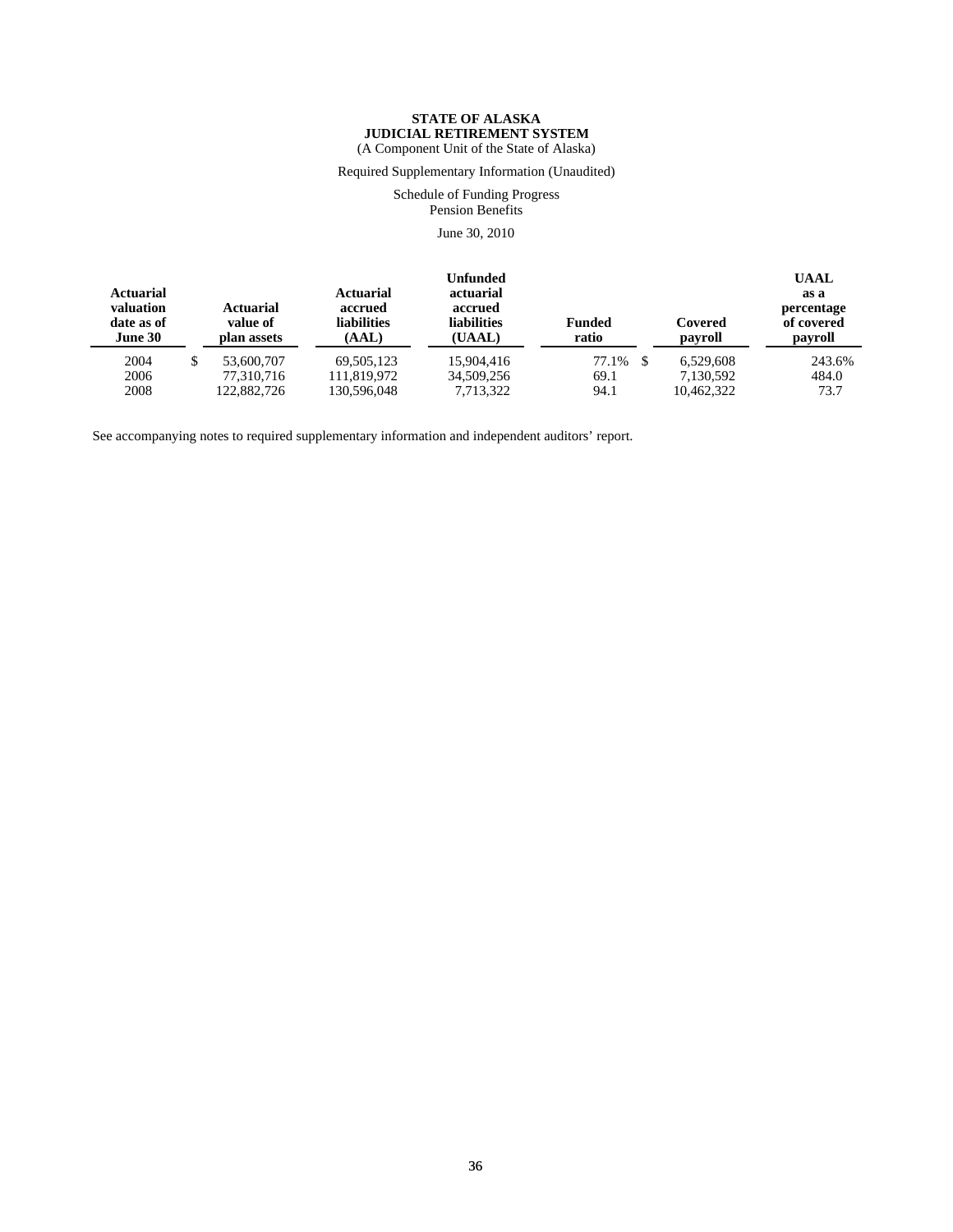#### **STATE OF ALASKA JUDICIAL RETIREMENT SYSTEM** (A Component Unit of the State of Alaska)

Required Supplementary Information (Unaudited)

Schedule of Funding Progress Postemployment Healthcare Benefits

June 30, 2010

| <b>Actuarial</b><br>valuation<br>date as of<br>June 30 | <b>Actuarial</b><br>value of<br>plan assets | <b>Actuarial</b><br>accrued<br><b>liabilities</b><br>(AAL) | Unfunded<br>actuarial<br>accrued<br><b>liabilities</b><br>(UAAL) | <b>Funded</b><br>ratio | Covered<br>payroll | <b>UAAL</b><br>as a<br>percentage<br>of covered<br>payroll |
|--------------------------------------------------------|---------------------------------------------|------------------------------------------------------------|------------------------------------------------------------------|------------------------|--------------------|------------------------------------------------------------|
| 2004                                                   | 16.854.927                                  | 21,856,126                                                 | 5,001,199                                                        | 77.1%                  | 6.529.608          | 76.6%                                                      |
| 2006                                                   | 2,399,387                                   | 17.794.213                                                 | 15,394,826                                                       | 13.5                   | 7,130,592          | 215.9                                                      |
| 2008                                                   | 18.352.929                                  | 19.941.128                                                 | 1,588,199                                                        | 92.0                   | 10.462.322         | 15.2                                                       |

See accompanying notes to required supplementary information and independent auditors' report.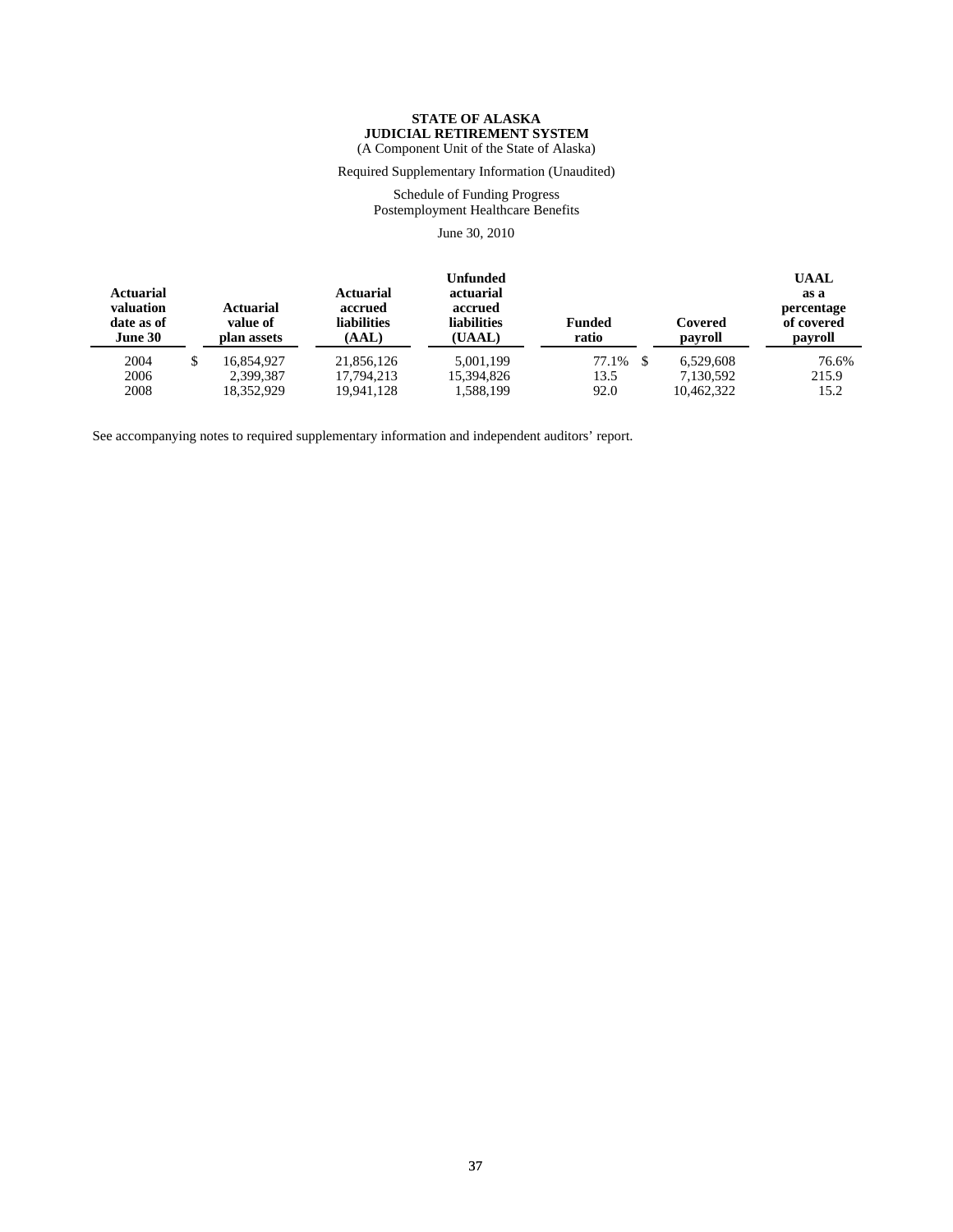#### (A Component Unit of the State of Alaska)

#### Required Supplementary Information (Unaudited)

#### Schedule of Contributions from Employers and the State of Alaska Pension and Postemployment Healthcare Benefits

#### June 30, 2010

| Year<br>ended<br><b>June 30</b> | <b>Actuarial</b><br>valuation or<br>roll-forward<br>date as of<br>June 30 $^{\rm (1)}$ | <b>Pension</b><br>annual<br>required<br>contribution | Postemployment<br>healthcare<br>annual<br>required<br>contribution | <b>Total</b><br>annual<br>required<br>contribution | <b>Pension</b><br>percentage<br>contributed | Postemployment<br>healthcare<br>percentage<br>contributed | Total<br>percentage<br>contributed |
|---------------------------------|----------------------------------------------------------------------------------------|------------------------------------------------------|--------------------------------------------------------------------|----------------------------------------------------|---------------------------------------------|-----------------------------------------------------------|------------------------------------|
| 2005                            | 2002                                                                                   | \$<br>1.911.799                                      | 235.299                                                            | 2.147.098                                          | 100.0%                                      | 100.0%                                                    | 100.0%                             |
| 2006                            | 2002                                                                                   | 2.133.876                                            | 262.631                                                            | 2.396.507                                          | 115.6                                       | 115.6                                                     | 115.6                              |
| 2007                            | 2004                                                                                   | 3.168.943                                            | 486,800                                                            | 3.655.743                                          | 100.0                                       | 100.0                                                     | 100.0                              |
| 2008                            | 2006                                                                                   | 3.898.001                                            | 567.415                                                            | 4.465.416                                          | 1.045.0                                     | 2.489.4                                                   | 1.228.6                            |
| 2009                            | 2006                                                                                   | 4,937,406                                            | 1.411.259                                                          | 6.348.665                                          | 100.0                                       | 100.0                                                     | 100.0                              |
| 2010                            | 2007                                                                                   | 5.236.646                                            | 1.432.721                                                          | 6.669.367                                          | 69.8                                        | 60.9                                                      | 67.9                               |

 $^{\left(1\right)}$  Actuarial valuation related to annual required contribution for fiscal year.

See accompanying notes to required supplementary information and independent auditors' report.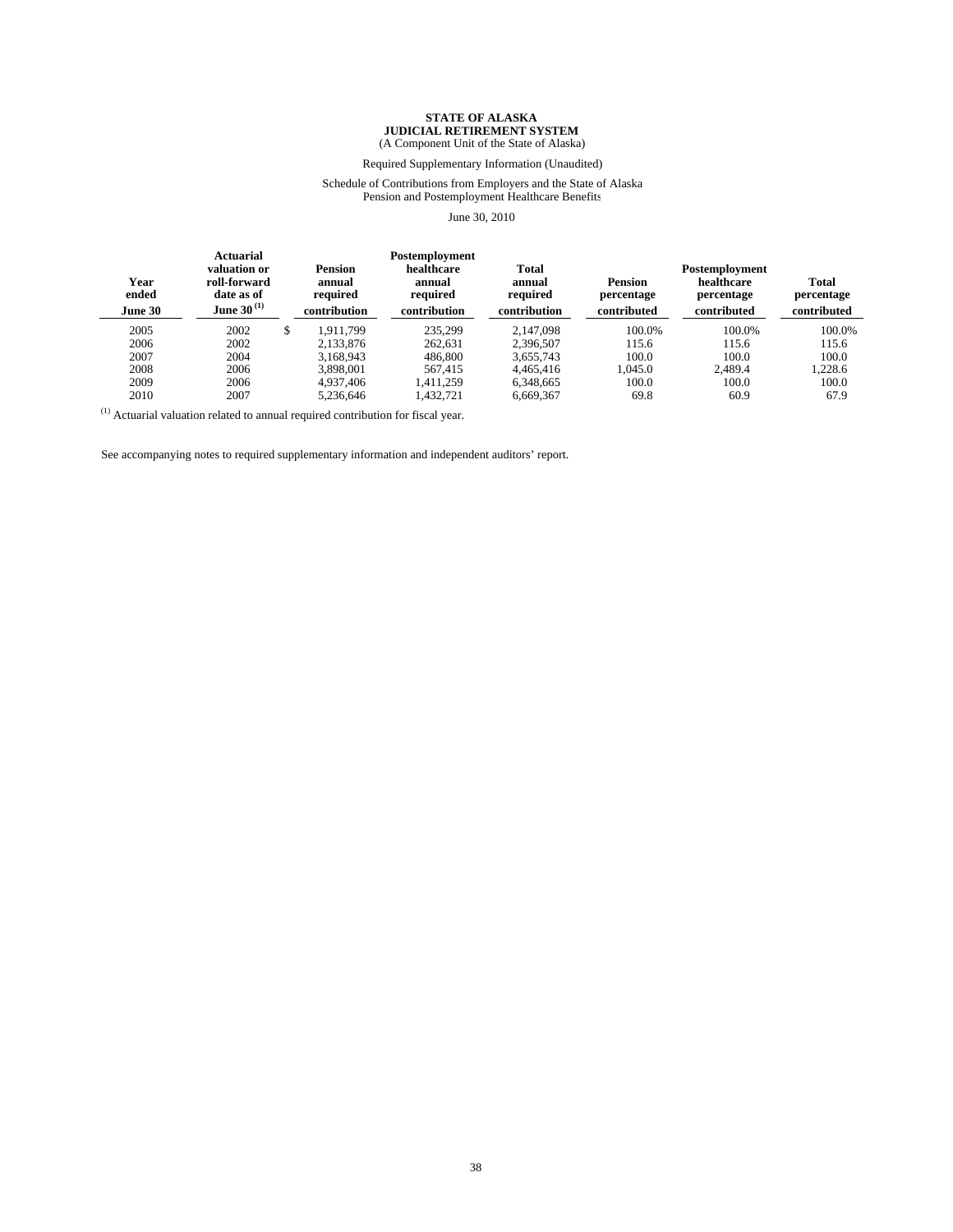(A Component Unit of the State of Alaska)

#### Notes to Required Supplementary Information (Unaudited)

June 30, 2010

#### **(1) Description of Schedule of Funding Progress**

Each time a new benefit is added which applies to service already rendered, an "unfunded actuarial accrued liability" is created. Laws governing the System require that these additional liabilities be financed systematically over a period of future years. Also, if actual financial experiences are less favorable than assumed financial experiences, the difference is added to the unfunded actuarial accrued liability.

In an inflationary economy, the value of the dollar is decreasing. This environment results in employee pay increasing in dollar amounts resulting in unfunded actuarial accrued liabilities increasing in dollar amounts, all at a time when the actual value of these items, in real terms, may be decreasing.

#### **(2) Actuarial Assumptions and Methods**

The actuarial valuation was prepared by Buck Consultants. The significant actuarial assumptions used in the valuation as of June 30, 2008, are as follows:

- a. Actuarial cost method entry age, any funding surplus or unfunded actuarial accrued liability is amortized over 25 years as a level percentage of expected payroll.
- b. Valuation of assets recognizes 20% of the investment gain or loss in each of the current and preceding four years and phased in over the next five years. All assets are valued at market value. Valuation assets are constrained to a range of 80% to 120% of the market value of assets.
- c. Valuation of medical and prescription drug benefits base claims cost rates are incurred healthcare cost expressed as a rate per member per year. Separate analysis is limited by the availability and credibility of cost and enrollment data for each component of cost. This valuation reflects nonprescription claims separated by Medicare status, including eligibility of free Part A coverage. Prescription costs are analyzed separately as in prior valuations. Administrative costs are assumed in the final per capita claims cost rates used for valuation purposes. Analysis to date on Medicare Part A coverage is limited since Part A coverage is not available by individual, nor is this status incorporated into historical claim data. Valuation assumes that 4.0% of the active and inactive workforce will not qualify for free Part A coverage when they retire. Similarly, the valuation assumes that 4.0% of the current retiree population does not receive Part A coverage.
- d. Accounting impact of Medicare Part D the State's prescription drug program is actuarially equivalent to the federal Medicare Part D program and that the State qualifies for the Medicare Part D subsidy.
- e. Investment return 8.25% per year, compounded annually, net of expenses for all funding calculation and pension disclosure; 8.25% for healthcare liabilities under GASB 43.
- f. Pre-retirement mortality 55% of the male rates and 60% of the females rates in the 1994 Group Annuity Mortality Table without margin for males and females, 1994 Base Year.
- g. Post-retirement mortality 1994 Group Annuity Mortality Table without margin setback 1 year for females and 3 years for males, 1994 Base Year.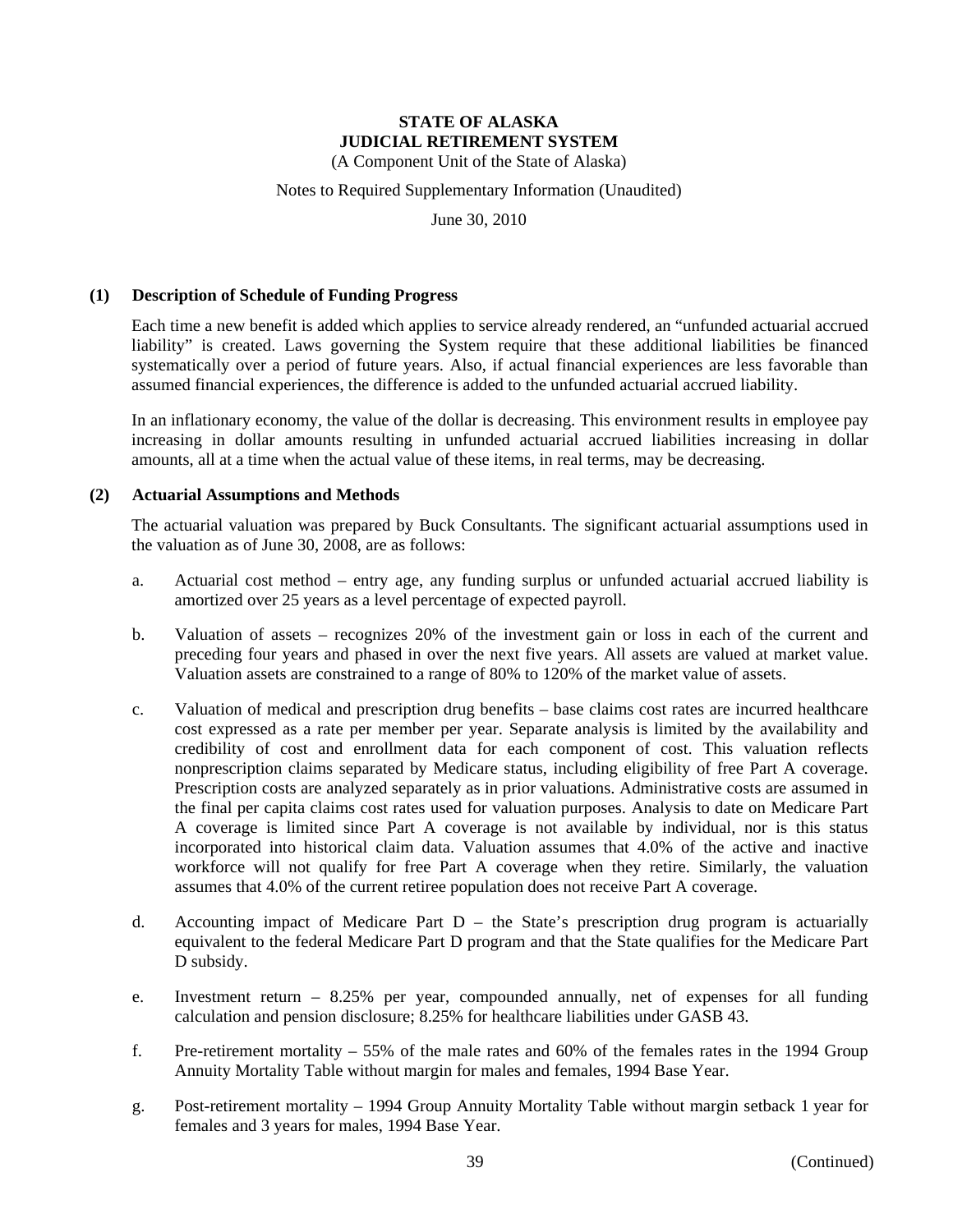(A Component Unit of the State of Alaska)

Notes to Required Supplementary Information (Unaudited)

June 30, 2010

#### **(2) Actuarial Assumptions and Methods (cont.)**

- h. Salary scale 4% per year, compounded annually.
- i. Total payroll growth 4% per year.
- j. Total inflation total inflation as measured by the Consumer Price Index for urban and clerical workers for Anchorage is assumed to increase 3.5% annually.
- k. Per capita claims cost sample claims cost rates for FY09 medical and prescription costs are shown below:

|          |       | <b>Medical</b>  |                 | <b>Prescription drugs</b> |                      |  |
|----------|-------|-----------------|-----------------|---------------------------|----------------------|--|
|          |       |                 |                 |                           | <b>Medicare</b>      |  |
|          |       | <b>Medicare</b> | <b>Medicare</b> |                           | <b>Part D Reimb-</b> |  |
|          | Total | Part A and B    | Part B Only     | Total                     | ursement             |  |
| Age $65$ | 7,670 | 1.296           | 3,384           | 2.379                     | 509                  |  |

l. Health cost trend – the table below shows the rate used to project the cost from the shown fiscal year to the next fiscal year. For example, 8.0% is applied to the FY09 rate claims costs to get the FY10 claims costs.

|             | <b>Medical</b> | Prescription<br>drugs |  |
|-------------|----------------|-----------------------|--|
| FY09        | 8.0%           | 10.8%                 |  |
| <b>FY10</b> | 7.5            | 9.6                   |  |
| <b>FY11</b> | 6.9            | 8.3                   |  |
| <b>FY12</b> | 6.4            | 7.1                   |  |
| <b>FY13</b> | 5.9            | 5.9                   |  |
| FY14        | 5.9            | 5.9                   |  |
| <b>FY15</b> | 5.9            | 5.9                   |  |
| FY25        | 5.8            | 5.8                   |  |
| <b>FY50</b> | 5.7            | 5.7                   |  |
| FY100       | 5.1            | 5.1                   |  |

For the June 30, 2008 valuation, the Society of Actuaries' Healthcare Cost Trend Model was adopted. This model effectively beings estimating trend amounts beginning in 2012 and projects out to 2100. The model has been populated with assumptions that are specific to the State of Alaska.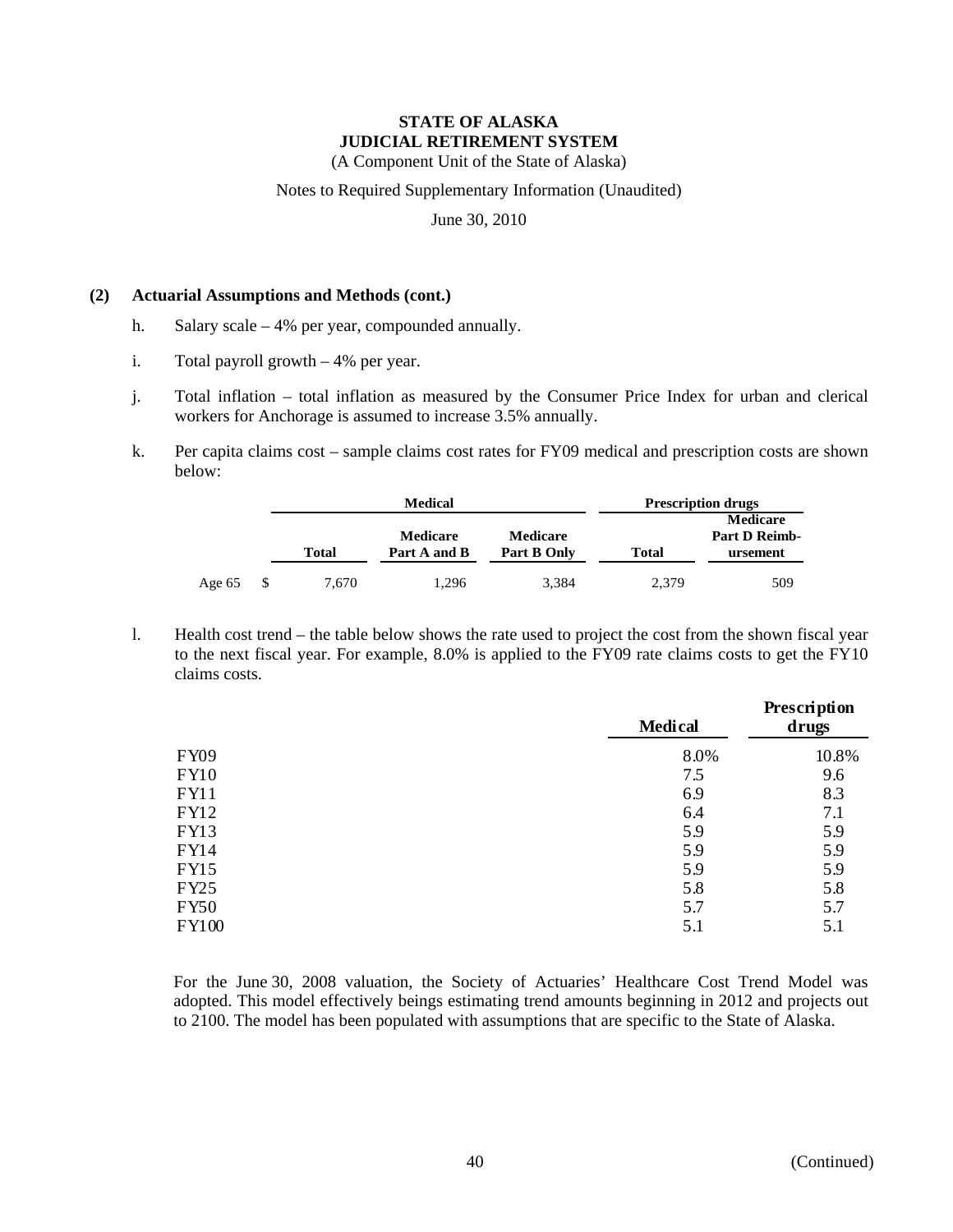(A Component Unit of the State of Alaska)

### Notes to Required Supplementary Information (Unaudited)

June 30, 2010

#### **(2) Actuarial Assumptions and Methods (cont.)**

m. Aging factors:

| Age             |  | <b>Medical</b> | Prescription<br>drugs |  |
|-----------------|--|----------------|-----------------------|--|
|                 |  | 2.0%           | 4.5%                  |  |
| $0-44$<br>45-54 |  | 2.5            | 3.5                   |  |
| 55-64           |  | 3.5            | 3.0                   |  |
| 65-73           |  | 4.0            | 1.5                   |  |
| 74-83           |  | 1.5            | 0.5                   |  |
| $84+$           |  | 0.5            |                       |  |

- n. Medical participation because medical benefits are provided at no cost to the retiree, 100% participation in the medical plans is assumed.
- o. Turnover and early retirement annual turnover and early retirement at each age and service is the greatest of the following amounts:
	- 1. 0%.
	- 2. 3% if service is greater than 15 years.
	- 3. 6% if vested and immediately eligible for full benefits based on retirement provision.
	- 4. 10% if vested and age is greater than 64.

Terminated vested members are expected to commence benefits at age 60.

- p. Disability based upon actual historical occurrence rates of the Plan. Post-disability mortality in accordance with rates published by the Pension Benefit Guaranty Corporation to reflect mortality of those receiving disability benefits under Social Security.
- q. Maximum retirement age age 70.
- r. Marital status married members are assumed to choose the 50% Joint and Survivor benefit option. 90% of active and inactive members are assumed to be married. Husbands are assumed to be 4 years older than their wives.
- s. Form of payment modified cash refund annuity.

The assumptions and methods, when applied in combination, fairly represent past and anticipated future experience of the Plan. The foregoing actuarial assumptions are based on the presumption that the Plan will continue. Were the Plan to terminate, different actuarial assumptions and other factors might be applicable in determining the actuarial present value of accumulated benefits.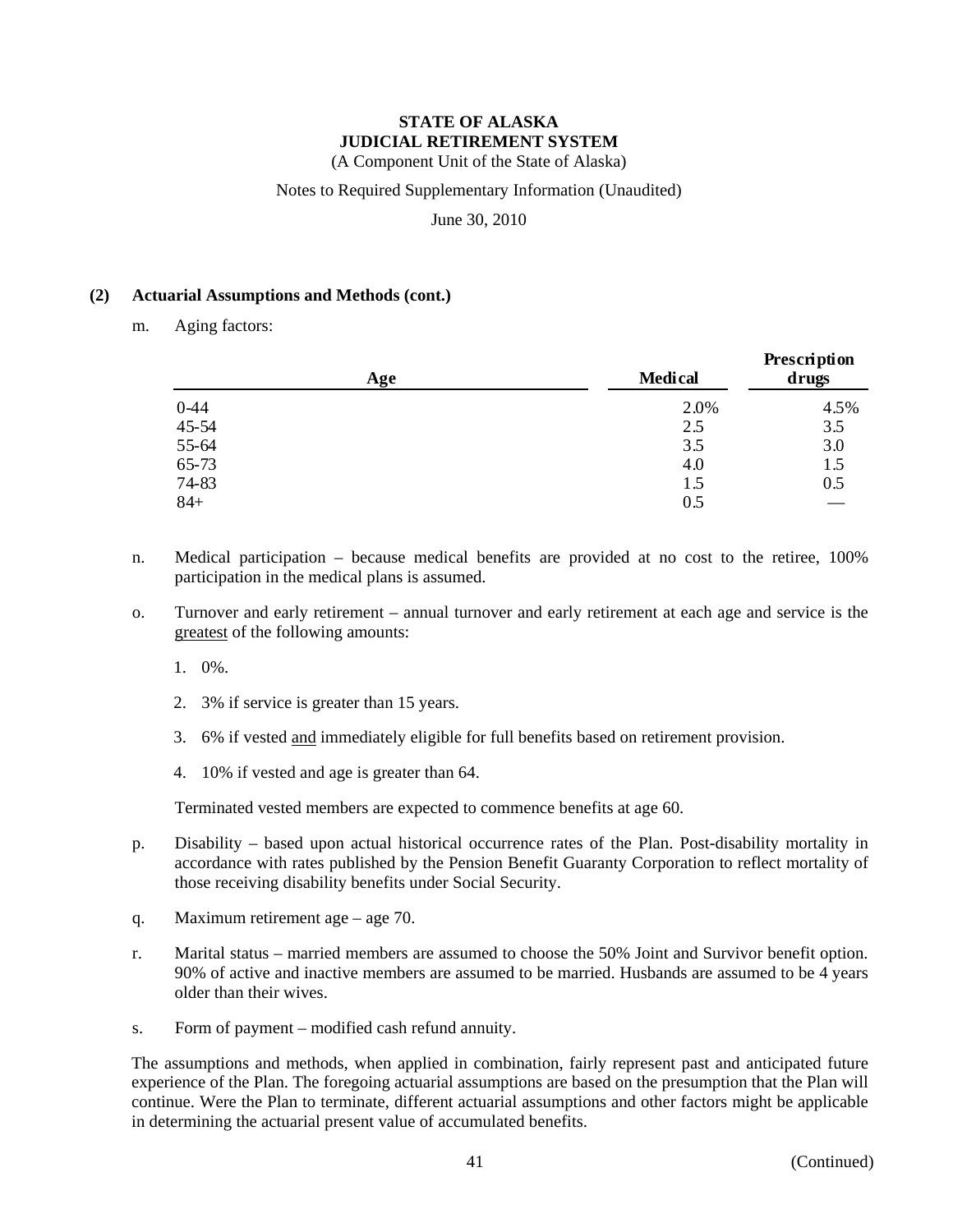(A Component Unit of the State of Alaska)

Notes to Required Supplementary Information (Unaudited)

June 30, 2010

#### **(2) Actuarial Assumptions and Methods (cont.)**

#### *Changes in Assumptions from the Last Valuation – June 30, 2006 to June 30, 2008*

a. Healthcare trend rates – For June 30, 2007, the trend table started at 8.5% for medical and 12% for prescription drugs and graded down to an ultimate rate of 5% by FY 2015. For June 30, 2008, the trend table is based on the Society of Actuaries' Healthcare Cost Trend Model and starts at 8.0% for medical and 10.8% for prescription drugs. The table grades down to 5.1% over 100 years.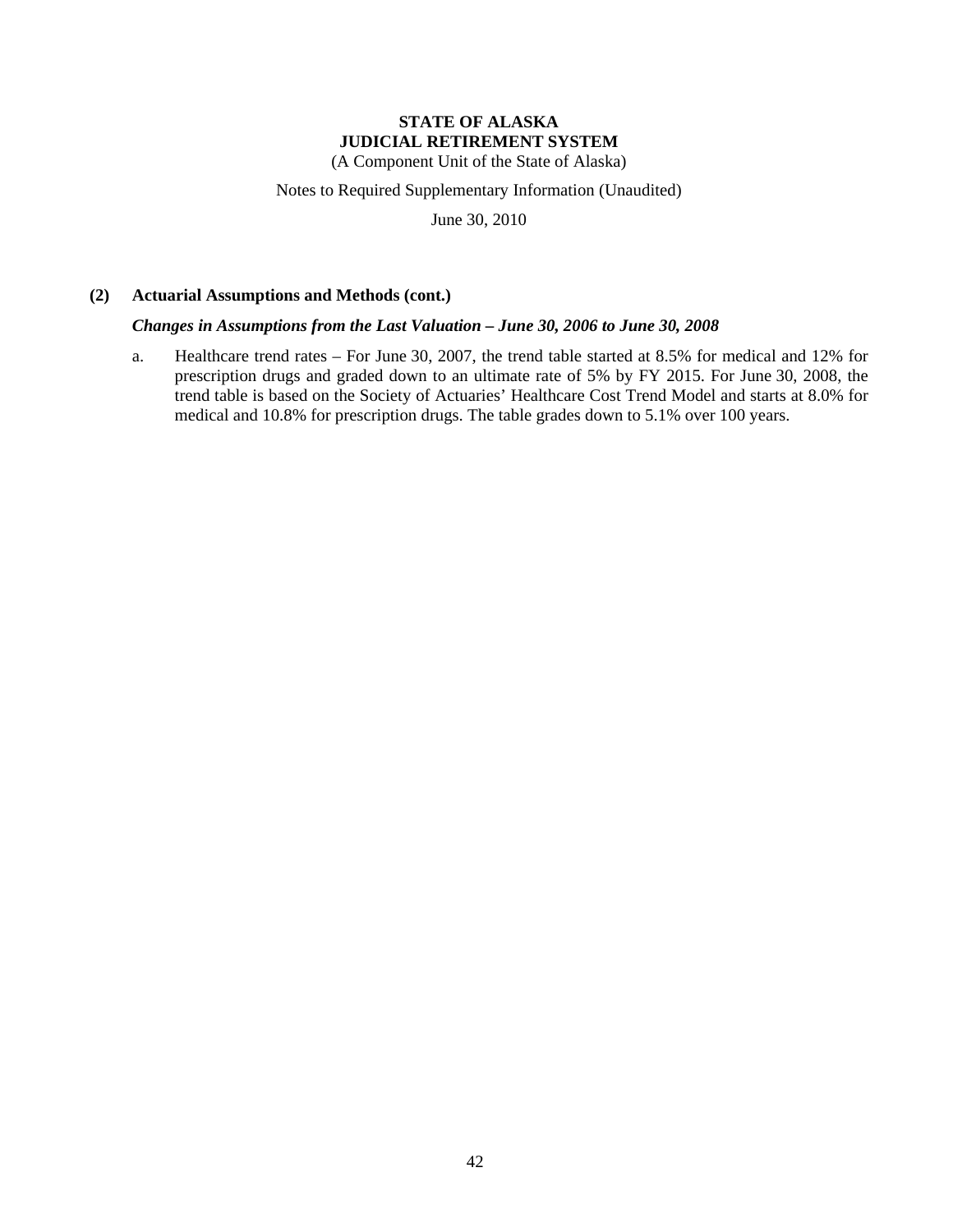**Schedule 1**

### **STATE OF ALASKA JUDICIAL RETIREMENT SYSTEM**

(A Component Unit of the State of Alaska)

### Schedule of Administrative and Investment Deductions (Unaudited)

#### Year ended June 30, 2010 with summarized financial information for 2009

|                                                                        |                          |                           | <b>Total</b>                |                            |  |
|------------------------------------------------------------------------|--------------------------|---------------------------|-----------------------------|----------------------------|--|
|                                                                        | Administrative           | <b>Investment</b>         | 2010                        | 2009                       |  |
| Personal services:                                                     |                          |                           |                             |                            |  |
| \$<br>Wages<br><b>Benefits</b>                                         | 13,979<br>7,677          | 1,164<br>410              | 15,143<br>8,087             | 10,409<br>5,820            |  |
| Total personal services                                                | 21,656                   | 1,574                     | 23,230                      | 16,229                     |  |
| Travel:                                                                |                          |                           |                             |                            |  |
| Transportation<br>Per diem                                             | 328<br>61                | 603<br>1,020              | 931<br>1,081                | 339<br>703                 |  |
| Total travel                                                           | 389                      | 1,623                     | 2,012                       | 1,042                      |  |
| Contractual services:                                                  |                          |                           |                             |                            |  |
| Management and consulting<br>Accounting and auditing<br>Other services | 37,697<br>6,224<br>4,712 | 198,236<br>7,530<br>8,427 | 235,933<br>13,754<br>13,139 | 250,450<br>13,031<br>9,017 |  |
| Total contractual services                                             | 48,633                   | 214,193                   | 262,826                     | 272,498                    |  |
| Other:                                                                 |                          |                           |                             |                            |  |
| Supplies<br>Equipment                                                  | 262<br>585               | 482                       | 744<br>585                  | 927<br>851                 |  |
| Total other                                                            | 847                      | 482                       | 1,329                       | 1,778                      |  |
| Total administrative and<br>\$<br>investment deductions                | 71,525                   | 217,872                   | 289,397                     | 291,547                    |  |

See accompanying independent auditors' report.